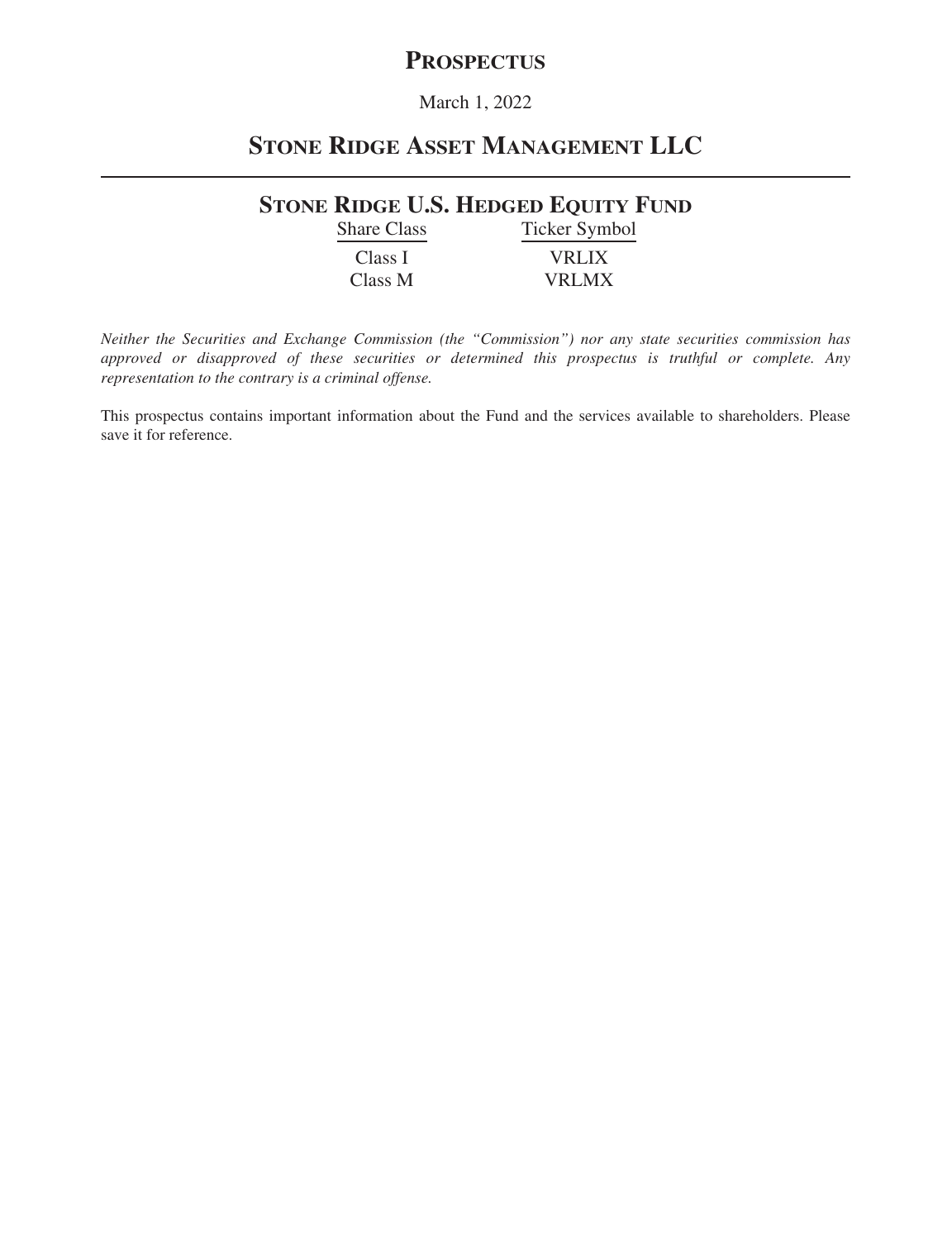# **STONE RIDGE TRUST**

# **TABLE OF CONTENTS**

|                                                                     | Page           |
|---------------------------------------------------------------------|----------------|
|                                                                     | $S-1$          |
|                                                                     | $S-1$          |
|                                                                     | $\mathbf{1}$   |
|                                                                     | $\overline{1}$ |
|                                                                     | 3<br>10        |
|                                                                     | 10             |
|                                                                     | 10             |
| Additional Information Regarding the Adviser and Portfolio Managers | 10<br>11       |
|                                                                     | 11             |
|                                                                     | 11             |
|                                                                     | 11             |
|                                                                     | 11             |
|                                                                     | 12             |
|                                                                     | 13             |
|                                                                     | 13<br>13       |
|                                                                     | 13             |
|                                                                     | 13             |
|                                                                     | 14             |
|                                                                     | 14             |
|                                                                     | 15             |
|                                                                     | 16<br>16       |
|                                                                     | 18             |
|                                                                     | 19             |
|                                                                     | 20             |
|                                                                     | 22             |
|                                                                     |                |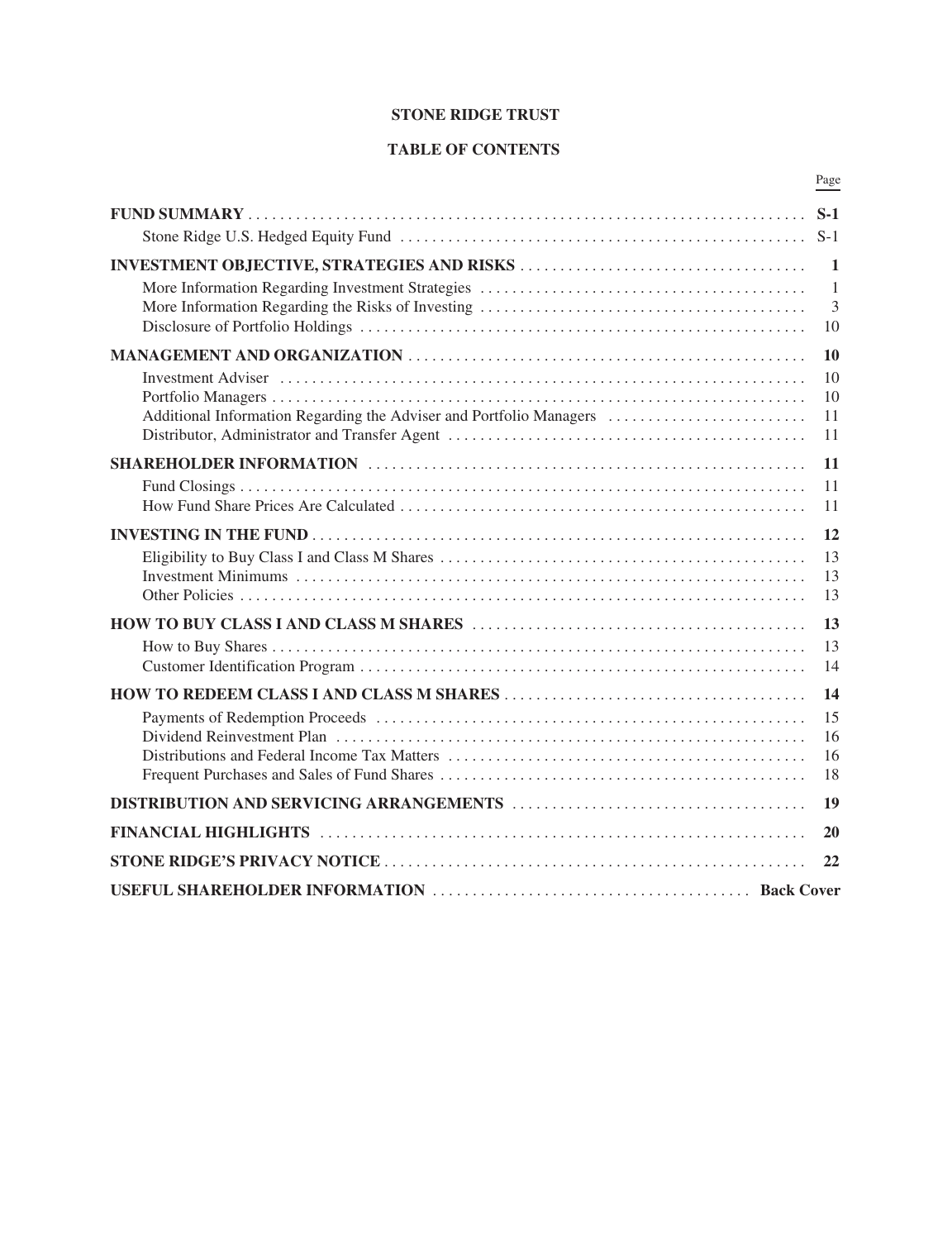#### **FUND SUMMARY**

# *Stone Ridge U.S. Hedged Equity Fund*

#### <span id="page-2-1"></span><span id="page-2-0"></span>**Investment Objective**

The Stone Ridge U.S. Hedged Equity Fund's (the "Fund") investment objective is to seek capital appreciation.

# **Fees and Expenses**

The table below describes the fees and expenses that you may pay if you buy, hold, and sell shares of the Fund. You may pay other fees, such as brokerage commissions and other fees to financial intermediaries, which are not reflected in the table and example below.

| <b>Annual Fund Operating Expenses</b>                                        |            | Class I Class M |
|------------------------------------------------------------------------------|------------|-----------------|
| (expenses you pay each year as a percentage of the value of your investment) |            |                 |
|                                                                              | $0.50\%$   | $0.50\%$        |
|                                                                              | None       | 0.15%           |
|                                                                              | $0.98\%$   | $0.98\%$        |
|                                                                              | 1.48%      | $1.63\%$        |
|                                                                              | $(0.98\%)$ | $(0.98\%)$      |
| <b>Total Annual Fund Operating Expenses After</b>                            |            |                 |
|                                                                              | $0.50\%$   | $0.65\%$        |

(1) Total Other Expenses have been restated and are based on estimated amounts for the Fund's current fiscal year.

**Example.** This Example is intended to help you compare the costs of investing in the Fund with the cost of investing in other mutual funds. The Example assumes that you invest \$10,000 in the Fund for the time periods indicated, regardless of whether or not you redeem your shares at the end of such periods. The Example also assumes that your investment has a 5% return each year and that the Fund's operating expenses (as described above) remain the same and takes into account the effect of the expense reimbursement (if any) during the first year. Although your actual costs may be higher or lower, based on these assumptions your costs would be:

|                | 1 Year | 3 Years | 5 Years | 10 Years |
|----------------|--------|---------|---------|----------|
|                | \$51   | \$371   | \$715   | \$1.684  |
| Class M Shares | \$66   | \$418   | \$794   | \$1.850  |

# **Portfolio Turnover**

The Fund pays transaction costs, such as commissions, when it buys and sells investments (or "turns over" its portfolio). A higher portfolio turnover rate may indicate higher transaction costs and may result in higher taxes

<sup>(2)</sup> Through February 28, 2023, the Adviser (defined below) has contractually agreed to waive its management fee and/or pay or otherwise bear operating and other expenses of the Fund or a Class thereof (including offering expenses, but excluding brokerage and transactional expenses, borrowing and other investment-related costs and fees including interest and commitment fees, short dividend expense, acquired fund fees and expenses, taxes, litigation and indemnification expenses, judgments and extraordinary expenses not incurred in the ordinary course of the Fund's business (collectively, the "Excluded Expenses")) solely to the extent necessary to limit the Total Annual Fund Operating Expenses, other than Excluded Expenses, of the applicable Class to 0.50% for Class I shares and 0.65% for Class M shares of the average daily net assets attributable to such Class of shares. The Adviser shall be entitled to recoup in later periods expenses attributable to a Class that the Adviser has paid or otherwise borne (whether through reduction of its management fee or otherwise) to the extent that the expenses for the Class of shares (including offering expenses, but excluding Excluded Expenses) after such recoupment do not exceed the lower of (i) the annual expense limitation rate in effect at the time of the actual waiver/reimbursement and (ii) the annual expense limitation rate in effect at the time of the recoupment; *provided* that the Adviser shall not be permitted to recoup any such fees or expenses beyond three years from the end of the month in which such fee was reduced or such expense was reimbursed. The expense limitation agreement may only be modified by a majority vote of the trustees who are not "interested persons" of the Fund (as defined by the Investment Company Act of 1940, as amended) and the consent of the Adviser.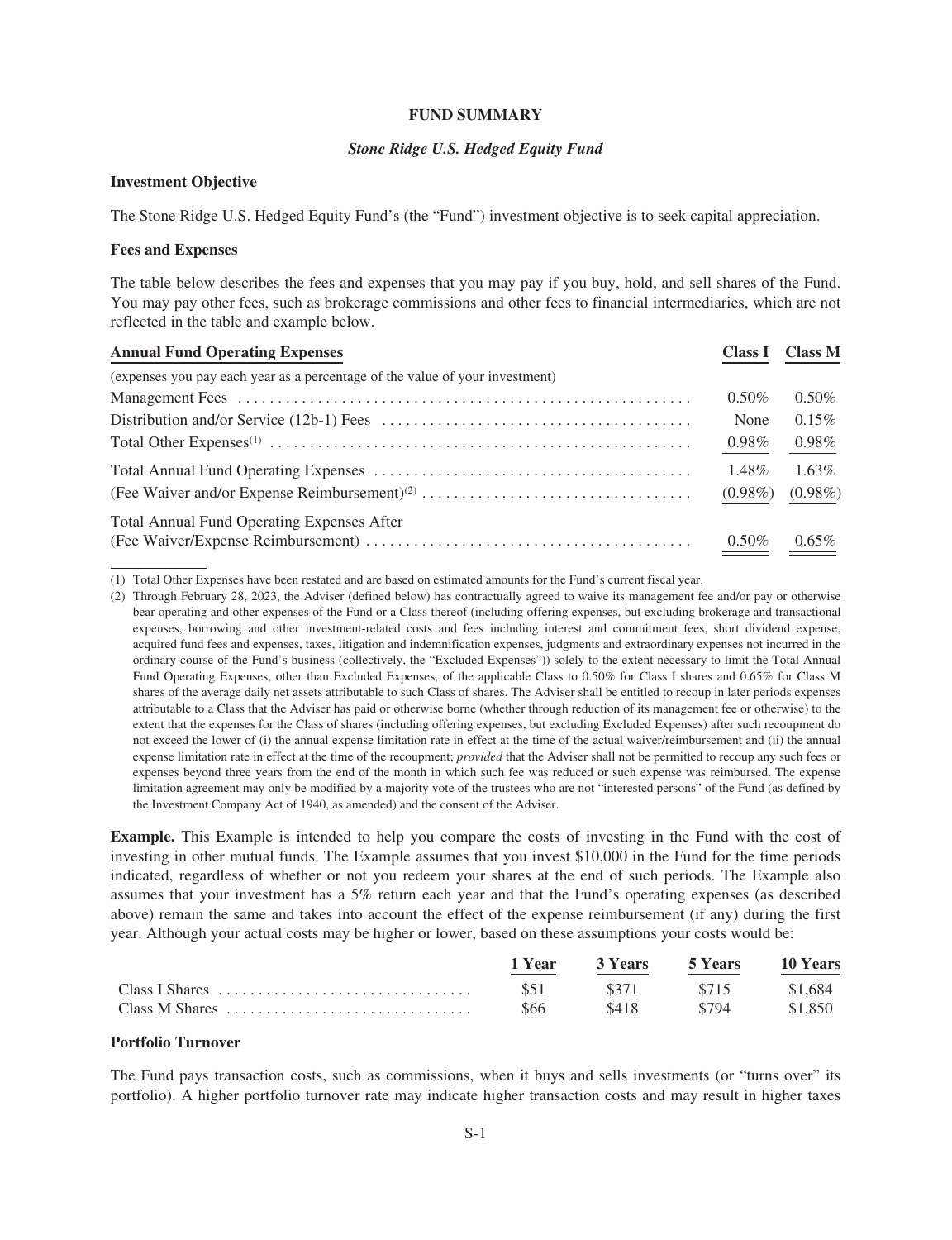when Fund shares are held in a taxable account. These costs, which are not reflected in annual fund operating expenses or in the Example, affect the Fund's performance. For the fiscal year ended October 31, 2021, the Fund's portfolio turnover rate was 0.00% of the average value of its portfolio. Portfolio turnover will not be a limiting factor should the Adviser deem it advisable to purchase or sell securities.

### **Principal Investment Strategies**

In managing the Fund, Stone Ridge Asset Management LLC ("Stone Ridge" or the "Adviser") focuses primarily on one source of potential return: the receipt of option premiums from selling fully collateralized put options on equity indices. Generally, the Fund intends to sell put options that are at-the-money or slightly out-of-the-money, which means that the strike price generally will be at or below the current price of the underlying index when the option is sold. The collateral for the written options is invested in short-term U.S. Treasury securities, which provide a secondary source of returns to the Fund. The Fund also purchases put options with a lower strike price than those it has sold, which has the effect of limiting losses the Fund may experience as a result of selling put options.

In pursuing its put writing strategy, the Fund receives premiums from the purchaser for selling cash-settled put options on equity indices in exchange for providing the option purchaser with the right to exercise the option at a pre-specified price (the strike price) and at a pre-specified time in the future (the expiration date). If the market price of the underlying equity index is above the strike price at expiration, the option expires unexercised, in which case the Fund retains the premium it collected when it sold the option and has no further obligations. In the reverse scenario, if the price of the underlying index is below the strike price at expiration, the option buyer has the right to exercise the option and to require the Fund to pay the option buyer an amount equal to the difference between the strike price and the market value of the underlying index, which would result in a loss; that loss may exceed the value of the premium the Fund received. The Fund fully collateralizes the options it sells with short-term U.S. Treasury securities equal in value to the strike price of the put options it writes, and the Fund has the potential to earn a return from those investments. The Fund also purchases put options on equity indices with lower strike prices than the corresponding put options the Fund sells on the same equity indices. Therefore, the Fund seeks to profit from a combination of collecting option premiums and investing in U.S. Treasury securities, while at the same time, the Fund seeks to limit participation in market declines by purchasing options. In this way, the Fund seeks to generate positive returns but with less participation in market declines relative to what an investor might experience if holding the securities represented in an underlying equity index directly.

Based on the foregoing, as of the date of this prospectus, the Adviser expects that the Fund will typically sell and buy put options related to U.S. large cap securities indices. Under normal market conditions, at least 80% of the value of the Fund's net assets (plus the amount of any borrowings for investment purposes) will be subject to written put options on U.S. equity securities.

The Fund will invest in U.S. Treasury securities of varying maturities, typically with remaining maturities of one year or less, to meet any applicable asset coverage or margin requirements on the Fund's option writing strategy. At times the Fund may hold significant positions in U.S. Treasury securities or cash and cash equivalents to the extent necessary to meet such asset coverage or margin requirements. The Fund may at times write options on indices with aggregate notional value greater than the value of the Fund's assets. In those cases, the Fund may be considered to have created investment leverage; leverage increases the volatility of the Fund and may result in losses greater than if the Fund had not been leveraged. It is also possible that the Fund will create investment leverage by borrowing money.

The Fund also may enter into futures contracts for hedging purposes. The use of derivatives gives rise to a form of leverage and the related risks. For the Adviser and the Fund to remain eligible for certain regulatory exclusions under the Commodity Exchange Act (the "CEA"), the Fund will be limited in its ability to use certain financial instruments regulated under the CEA ("commodity interests"), including futures.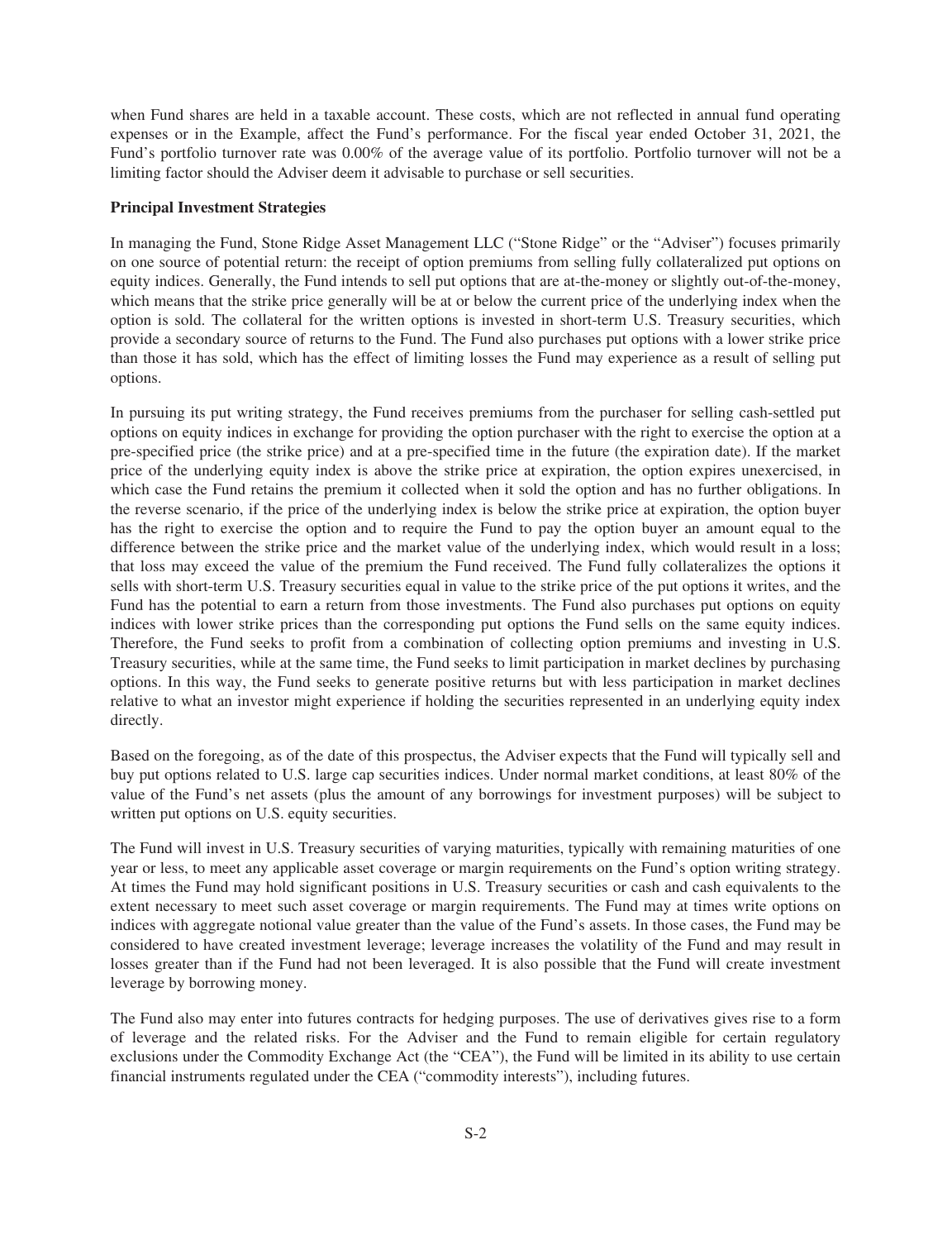The Adviser may consider the tax consequences of the Fund's investment strategy, but there is no assurance that the Fund will be managed in a tax-advantaged manner.

# **Principal Investment Risks**

*Investors should carefully consider the Fund's risks and investment objective, as an investment in the Fund may not be appropriate for all investors and is not designed to be a complete investment program.*

*There can be no assurance that the Fund will achieve its investment objective. An investment in the Fund involves a high degree of risk. It is possible that investing in the Fund may result in a loss of some or all of the amount invested. Before making an investment/allocation decision, investors should (i) consider the suitability of this investment with respect to an investor's or a client's investment objectives and individual situation and (ii) consider factors such as an investor's or a client's net worth, income, age and risk tolerance. Investment should be avoided where an investor/client has a short-term investing horizon and/or cannot bear the loss of some or all of the investment.*

The Fund's shares will fluctuate in price, which may result in a loss of a portion or all of the money invested in the Fund. Many factors influence a mutual fund's performance.

The following is a summary of certain risks of investing in the Fund. Before investing, please be sure to read the additional information under "Investment Objective, Strategies and Risks — More Information Regarding the Risks of Investing" below.

**Derivatives Risk**. The Fund may invest in a variety of derivatives, including options and futures contracts. The use of derivatives involves risks that are in addition to, and potentially greater than, the risks of investing directly in securities and other more traditional assets. Derivatives are financial contracts the value of which depends on, or is derived from, the underlying security or other reference asset. Derivatives involve the risk that changes in their value may not move as expected relative to changes in the value of the underlying reference asset they are designed to track. The Fund may invest in derivatives to generate income from premiums, for investment purposes and for hedging and risk management purposes. Derivatives risk may be more significant when derivatives are used to enhance return or as a substitute for a cash investment option, rather than solely to hedge the risk of a position held by the Fund. See the Statement of Additional Information for additional information of the various types and uses of derivatives in the Fund's strategy.

The Fund may be required to provide more margin for its derivatives investments during periods of market disruptions or stress.

Derivatives also present other risks described herein, including market risk, illiquidity risk and counterparty risk. Many derivatives are complex and their valuation often requires modeling and judgment, which increases the risk of mispricing or improper valuation.

The Fund's use of derivatives may not be effective or have the desired results. For example, the Fund will lose money on its option selling strategy to the extent that the difference between the strike price and the market value of the underlying index at the time the option is exercised exceeds the option premium received. This may happen when the value of the underlying equity index moves in an unexpected direction or to an unanticipated degree. Moreover, suitable derivatives will not be available in all circumstances. The Adviser may also not be successful in reducing the Fund's risk exposures through hedging, whether by purchasing options or through the use of other derivatives, potentially resulting in losses for the Fund.

Many derivatives have embedded leverage (i.e., a notional value in excess of the assets needed to establish and/or maintain the derivative position). Derivatives in which the Fund may invest (e.g., options and futures contracts) may have embedded leverage, depending on their specific terms. As a result, adverse changes in the value or level of the underlying investment may result in a loss substantially greater than the amount invested in the derivative itself (see "Leverage Risk" below).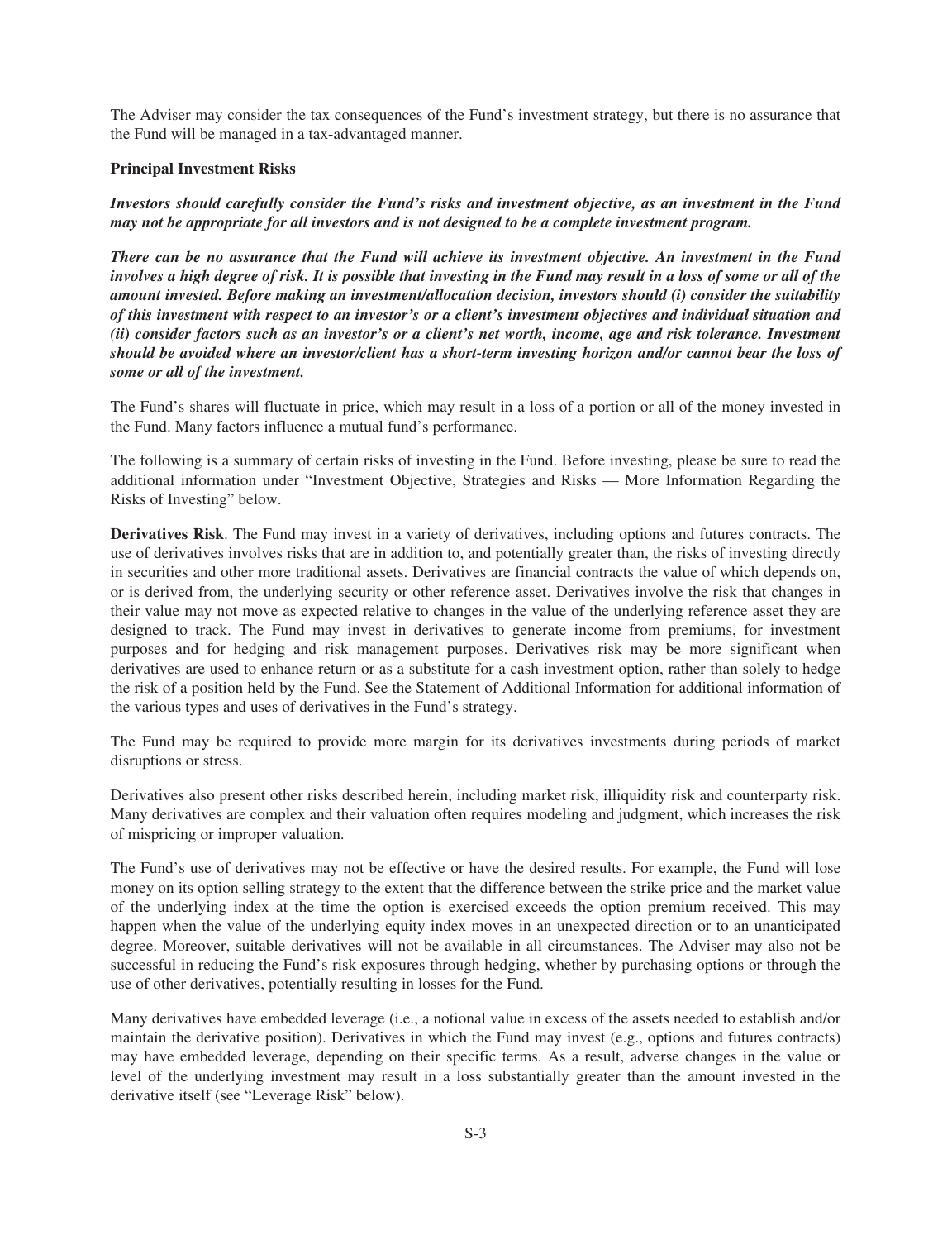In October 2020, the Commission adopted Rule 18f-4 under the 1940 Act ("Rule 18f-4") providing for the regulation of a registered investment company's use of derivatives and certain related instruments. As required by Rule 18f-4, the Fund will adopt and implement a derivatives risk management program to govern its use of derivatives prior to the compliance date of Rule 18f-4. The Fund's derivatives risk management program will include policies and procedures that are reasonably designed to manage the Fund's derivatives risks. Among other things, Rule 18f-4 limits a fund's derivatives exposure through a value-at-risk ("VaR") test and requires the adoption and implementation of a derivatives risk management program for certain derivatives users. In connection with the adoption of Rule 18f-4, the Commission also eliminated the asset segregation framework arising from prior Commission guidance for covering derivatives and certain financial instruments. When the Fund comes into compliance, the Fund's treatment of investments or trading practices that involve contractual obligations to pay in the future will change. Most such investments or trading practices will be considered to be derivatives under Rule 18f-4, and may therefore be subject to the VaR test and corresponding limits set forth in the rule. The approach to asset segregation and coverage requirements described in this prospectus will also be impacted. For certain investments, such as reverse repurchase agreements and similar financing transactions, the Fund will have the option to either treat all such transactions as (1) senior securities under Section 18 of the 1940 Act, in which case they would be subject to the 300% asset coverage requirement described above, or (2) derivatives subject to the VaR test imposed by Rule 18f-4. Rule 18f-4 could restrict the Fund's ability to engage in certain derivatives transactions and/or increase the costs of such derivatives transactions, which could adversely affect the value or performance of the Fund.

Specific risks involved in the use of certain types of derivatives in which the Fund may invest include:

*Options Risk Generally.* A decision as to whether, when, and how to use options involves the exercise of skill and judgment, and even a well-conceived and well-executed options program may be adversely affected by market behavior or unexpected events. Successful options strategies may require the anticipation of future movements in securities prices or other economic factors of the underlying investments. No assurances can be given that the Adviser's judgment in this respect will be correct.

The market price of written options will be affected by many factors, including changes in the market price or other economic attributes of the underlying investment; changes in the realized or perceived volatility of the relevant market and underlying investment; and the time remaining before an option's expiration.

The market price of options may be adversely affected if the market for the options becomes less liquid or smaller. The Fund may close out a written option position by buying the option instead of letting it expire or be exercised. There can be no assurance that a liquid market will exist when the Fund seeks to close out an option position by buying or selling the option.

The Fund's options positions will be marked to market on each day that the Fund strikes its NAV. The Fund's options transactions will be subject to limitations established by each of the exchanges, boards of trade or other trading facilities on which such options are traded. These limitations govern the maximum number of options in each class that may be written or purchased by a single investor or group of investors acting in concert, regardless of whether the options are written or purchased on the same or different exchanges, boards of trade or other trading facilities or are held or written in one or more accounts or through one or more brokers.

When the Fund writes (sells) an option, it faces the risk that it will experience a loss if the option purchaser exercises the option sold by the Fund. Options writing can cause the Fund's share price to be highly volatile, and it may be subject to sudden and substantial losses.

*Put Option Risk.* The purchaser of an index put option has the right to receive a cash payment equal to any depreciation in the value of the index below the strike price of the put option as of the valuation date of the option. Because their exercise is settled in cash, sellers of index put options such as the Fund cannot cover their potential settlement obligations by selling short the underlying securities. As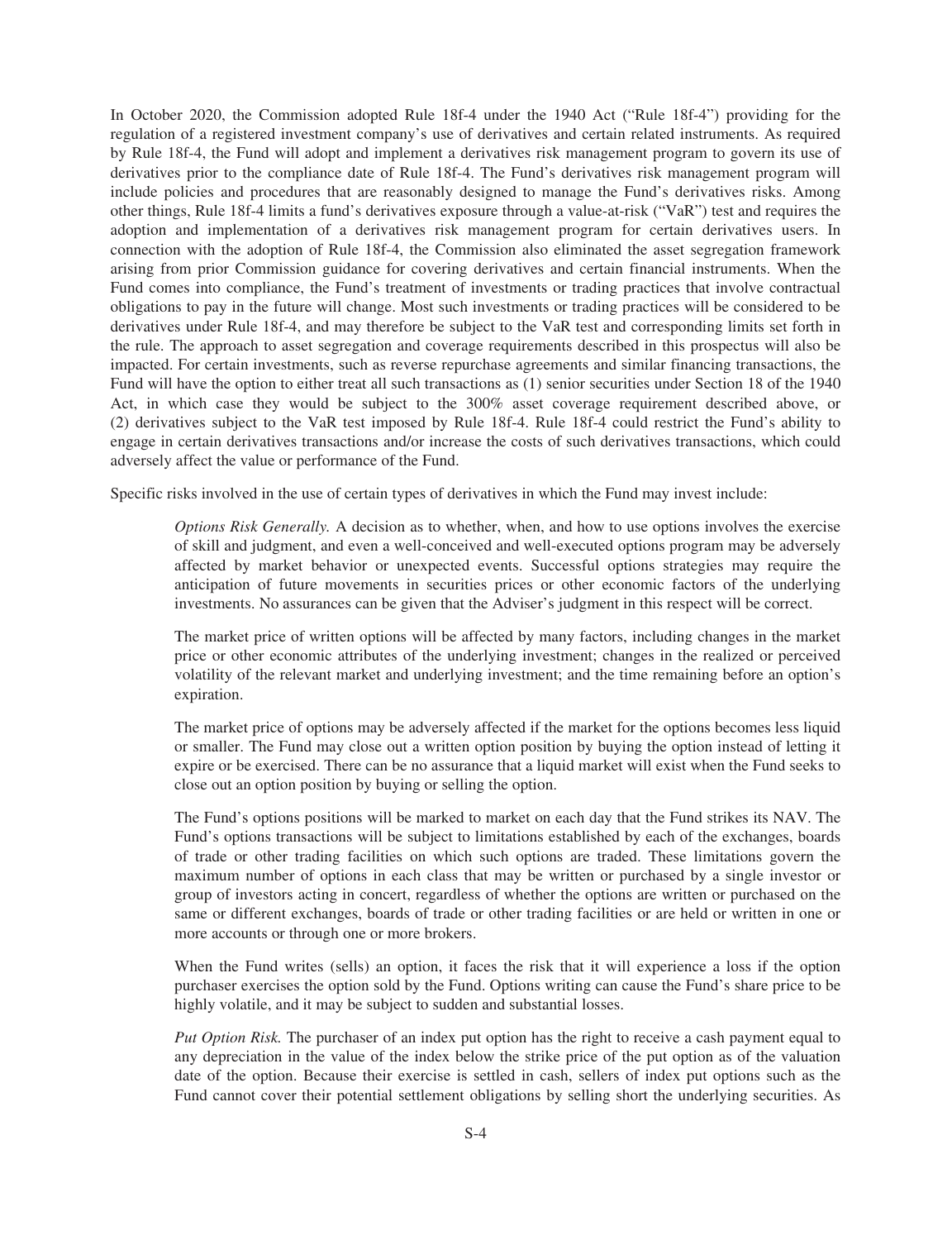the writer of index put options, the Fund will be responsible, during the option's life, for any decreases in the value of the index below the strike price of the put option. When an index put option is exercised, the Fund will be required to deliver an amount of cash determined by the excess of the strike price of the option over the value of the index at contract termination. While the risk of selling put options may be mitigated by the Fund's purchase of put options at a lower strike price (thereby capping the maximum loss potential), there can be no assurance that options with the same strike price and maturity will be available to allow the Fund to close out (buy back) its written options. Accordingly, the potential losses from writing index put options can be substantial. Similarly, when the Fund purchases put options, there can be no assurance that options with the same strike price and maturity will be available to allow the Fund to close out (sell out of) its purchased options, which may prevent the Fund from locking in a gain on the purchased option by exiting the position.

*Futures Risk.* A purchase or sale of a futures contract may result in losses in excess of the amount invested in the futures contract. There can be no guarantee that there will be a correlation between price movements in the futures contracts and in the securities or index positions underlying them. Futures exchanges may limit the amount of fluctuation permitted in certain futures contract prices during a single trading day. Once the daily limit has been reached in a futures contract subject to the limit, no more trades may be made on that day at a price beyond that limit. The daily limit governs only price movements during a particular trading day and therefore does not limit potential losses because the limit may work to prevent the liquidation of unfavorable positions. There can be no assurance that a liquid market will exist at a time when the Fund seeks to close out a futures contract, and the Fund would remain obligated to meet margin requirements until the position is closed. In addition, the Commodity Futures Trading Commission and exchanges have established speculative position limits on the maximum speculative position that any person, or group of persons acting in concert, may hold or control in particular futures contracts. Under current regulations, certain other accounts are required to be aggregated with the positions held by the Fund for position limit purposes, which could preclude additional trading in such contracts by the Adviser for the account of the Fund.

*Counterparty Risk*. The Fund is exposed to the credit risk of the counterparties with which, or the brokers, dealers and exchanges through which, it deals in derivatives, whether it engages in exchange traded or off-exchange transactions. The Fund's use of derivatives exposes it to the risk that the counterparties will be unable or unwilling to make timely settlement payments or otherwise honor their obligations. If the counterparty defaults, the Fund will still have contractual remedies but may not be able to enforce them. The Fund may invest in derivatives with a limited number of counterparties, and events affecting the creditworthiness of any of those counterparties may have a pronounced effect on the Fund. For example, if a broker or futures commission merchant ("FCM") of the Fund becomes bankrupt or insolvent, or otherwise defaults on its obligations to the Fund, the Fund may not receive all amounts owed to it in respect of its trading, despite the clearinghouse fully discharging all of its obligations. In the event of the insolvency or liquidation of a broker or FCM to whom the Fund has posted collateral, the Fund is likely to experience substantial delays in recovering its margin, or it may not be able to recover it at all.

*Margin Risk.* When the Fund enters into derivatives transactions, it is typically required to post collateral, or "initial margin," to secure its payment or delivery obligations. The Fund then pays or receives margin periodically during the term of the derivative depending on changes in value of the derivative. The Fund may post margin directly to a broker or FCM, which will typically re-hypothecate that margin to a clearinghouse or another broker or FCM. In the case of a broker who is not an FCM, any posting of margin directly to that broker must be specifically approved by the Board. Prior to rehypothecation, margin so posted may be held in commingled accounts with margin from other clients of that broker or FCM. The margin maintained by these brokers and FCMs is not subject to the regulatory protections provided by bank custody arrangements commonly employed by investment companies. If margin posted to a broker or FCM is re-hypothecated, neither the Fund nor the broker or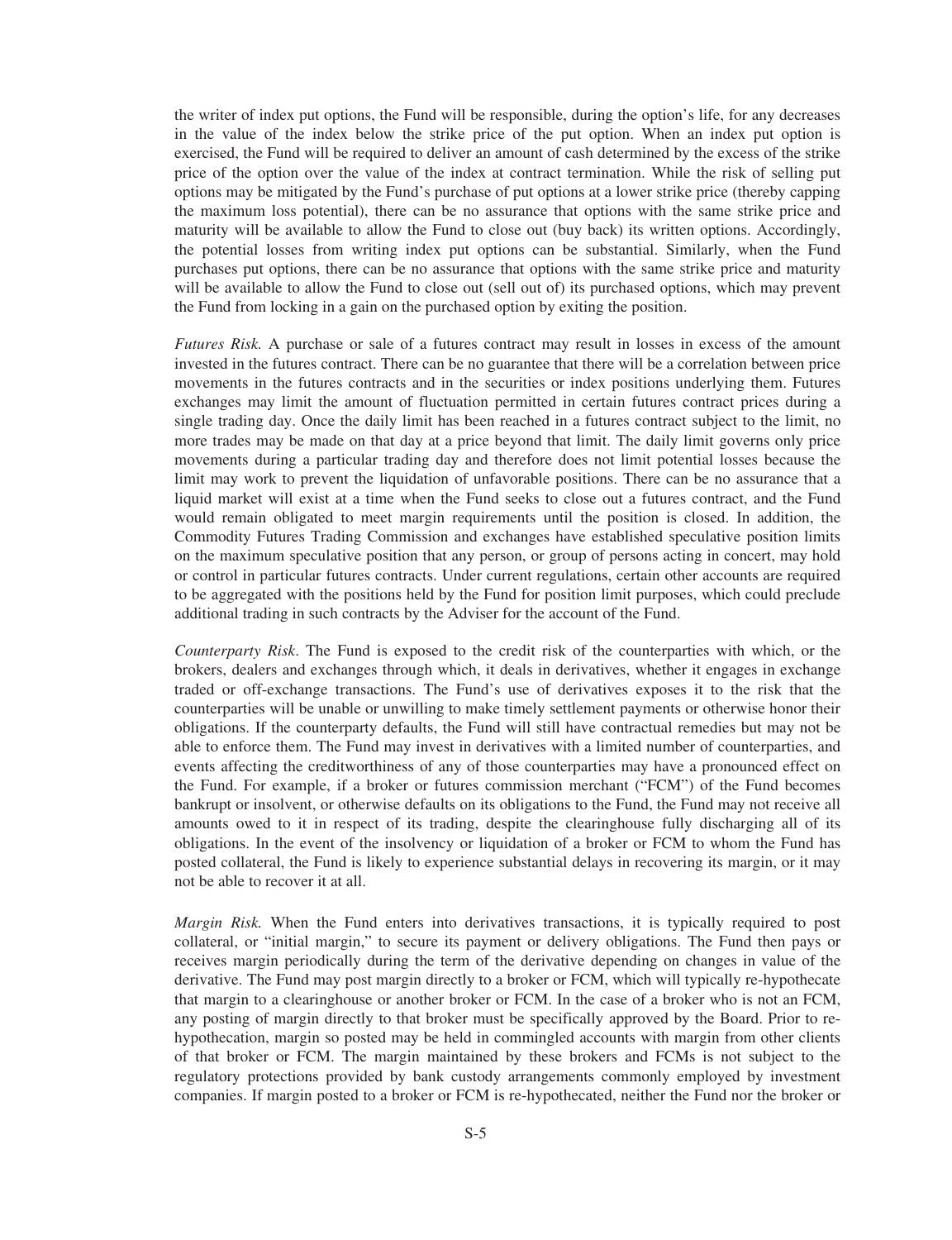FCM, as applicable, will have possession of the margin. Margin posted by the Fund to a broker or FCM is exposed to the credit risk and fraud risk of that broker or FCM. There is generally no limit on the amount of margin that the Fund may post directly to a single broker or FCM or to all brokers and FCMs, and the Fund typically posts a significant portion of its assets in this manner. As a result, at any time the Fund may have substantial credit exposure to one or more brokers and/or FCMs. In the event of the insolvency or liquidation of a broker or FCM to whom the Fund has posted collateral, the Fund is likely to experience substantial delays in recovering its margin, or it may not be able to recover it at all. Any inability or unwillingness of a broker or FCM to meet its obligation to return margin to the Fund, including by reason of insolvency or liquidation, or any improper activity involving such broker or FCM would likely result in a substantial loss to the Fund.

**Management and Operational Risk**. The Fund is subject to management risk because it relies on the Adviser's ability to achieve its investment objective. The Fund runs the risk that the Adviser's investment techniques will fail to produce desired results and cause the Fund to incur significant losses. The Adviser may fail to use derivatives effectively, may select investments that do not perform as anticipated by the Adviser and may choose to hedge or not to hedge positions at disadvantageous times. Any imperfections, errors or limitations in quantitative analyses and models used by the Adviser as part of its investment process could affect the Fund's performance.

The Fund also is subject to the risk of loss as a result of other services provided by the Adviser and other service providers, including pricing, administrative, accounting, tax, legal, custody, transfer agency and other services. Operational risk includes the possibility of loss caused by inadequate procedures and controls, human error and cyber attacks, disruptions and failures affecting, or by, a service provider.

**Epidemic and Pandemic Risk.** The COVID-19 pandemic, which began in December 2019 and has spread worldwide, has caused many governments to implement measures to slow the spread of the outbreak through quarantines, travel restrictions, heightened border scrutiny, vaccine requirements and other measures. The outbreak, along with more recent COVID-19 variants, and government measures taken in response have also had a significant impact, both directly and indirectly, on businesses and commerce, as worker shortages have occurred, supply chains have been disrupted, production has been suspended, and demand for certain goods and services, such as medical services and supplies, has spiked, while demand for other goods and services, such as travel, has fallen. Supply chain disruptions have led to increased costs, inventory shortages, shipping delays and an inability to meet customer demands. The impact of the COVID-19 pandemic has adversely affected the economies of many nations and the entire global economy, the financial performance of individual issuers, borrowers and sectors and the health of capital markets and other markets generally in potentially significant and unforeseen ways. The COVID-19 crisis has also exacerbated other pre-existing political, social and economic risks in certain countries or globally. Other public health crises that may arise in the future could have similar or other unforeseen effects. The duration of the COVID-19 outbreak or any such future outbreak and its effects cannot be determined with certainty. The COVID-19 outbreak has led, and in the future the COVID-19 outbreak and new COVID-19 variants or other future public health crises could lead, to a significant economic downturn or recession, increased market volatility, a greater number of market closures, higher default rates and adverse effects on the values and liquidity of securities or other assets. Such impacts, which may vary across asset classes, may adversely affect the performance of the Fund's investments, the Fund and your investment in the Fund. The impact of COVID-19 or any future public health crisis may also heighten the other risks disclosed in this prospectus.

**Illiquidity Risk**. Illiquidity risk is the risk that the investments held by the Fund may be difficult or impossible to sell at the time that the Fund would like without significantly changing the market value of the investment. There can be no assurance that a liquid market for the Fund's investments will be maintained, in which case the Fund's ability to realize full value in the event of the need to liquidate certain assets may be impaired and/or result in losses to the Fund. The Fund may be unable to sell its investments, even under circumstances when the Adviser believes it would be in the best interests of the Fund to do so. Illiquid investments may also be difficult to value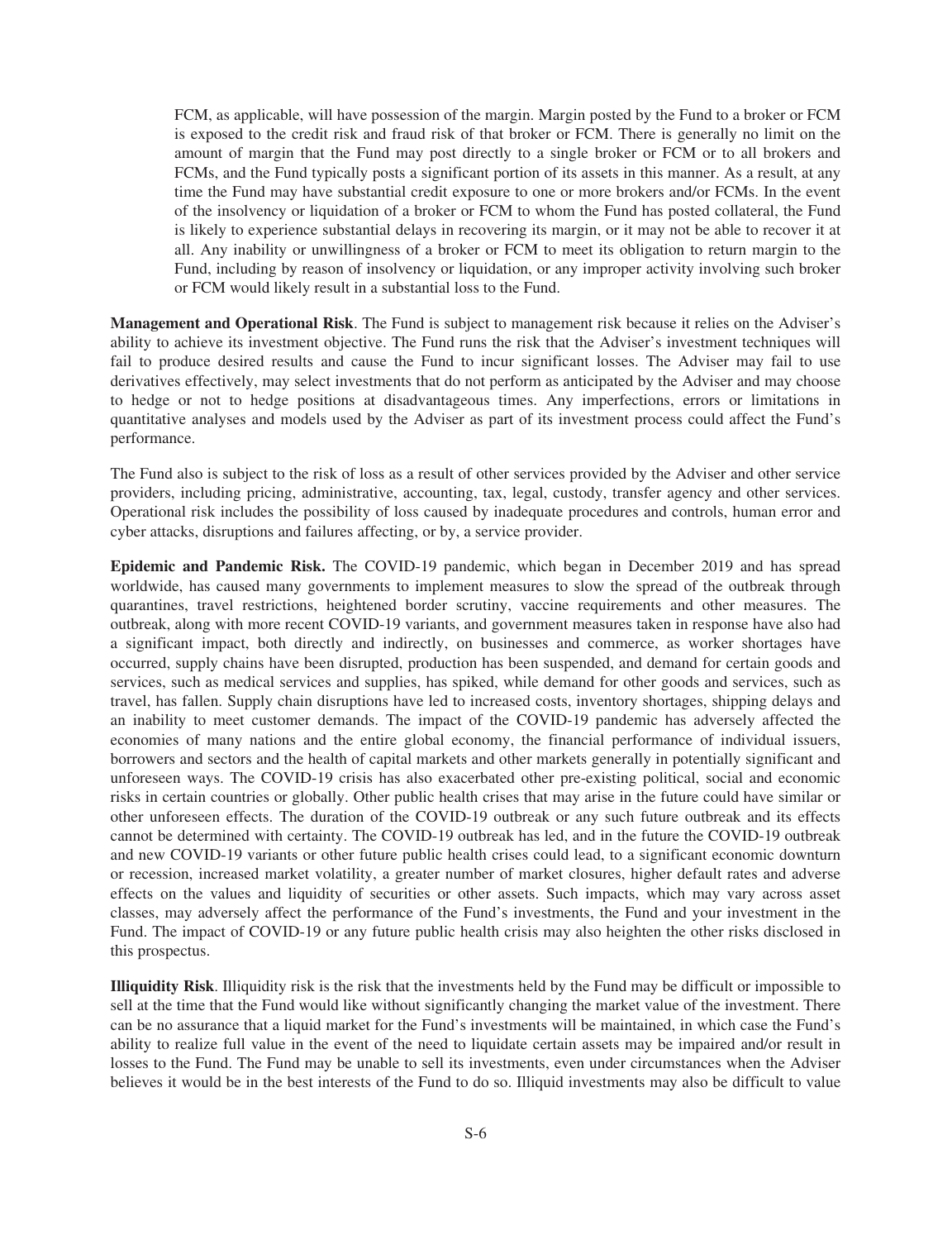and their pricing may be more volatile than more liquid investments, which could adversely affect the price at which the Fund is able to sell such instruments. Illiquidity risk also may be greater in times of financial stress. The risks associated with illiquid instruments may be particularly acute in situations in which the Fund's operations require cash (such as in connection with redemptions) and could result in the Fund borrowing to meet its short-term needs or incurring losses on the sale of illiquid instruments.

**Leverage Risk**. The Fund may obtain financing to make investments (i.e., to purchase additional portfolio investments) and may obtain leverage through derivative instruments that afford the Fund economic leverage. The Fund may also borrow to meet redemption requests and to address cash flow timing mismatches. Therefore, the Fund is subject to leverage risk. Leverage magnifies the Fund's exposure to declines in the value of one or more underlying investments or creates investment risk with respect to a larger pool of assets than the Fund would otherwise have and may be considered a speculative technique. The value of an investment in the Fund will be more volatile and other risks tend to be compounded if and to the extent that the Fund borrows or uses derivatives or other investments that have embedded leverage. Engaging in such transactions may cause the Fund to liquidate positions when it may not be advantageous to do so to satisfy its obligations or to meet segregation requirements.

The Fund's borrowings, which typically would be in the form of loans from banks, may be on a secured or unsecured basis and at fixed or variable rates of interest. Borrowing will also cost the Fund interest expense and other fees and the cost of borrowing or fluctuations in interest rates, if applicable, may reduce the Fund's return. The Fund's ability to obtain leverage through borrowings is dependent upon its ability to establish and maintain an appropriate line of credit. Market conditions may unfavorably impact the Fund's ability to secure borrowings on terms as favorable as more established borrowers in the market, or to borrow on commercially feasible terms.

**Market Risk.** Because the Fund enters into derivatives contracts relating to equity indices, the Fund is exposed to fluctuations in the value of the underlying index. Market risk is the risk that the value of equity and other securities (including equity securities that make up an index on which the Fund writes options) to which the Fund is exposed will fall due to general market or economic conditions; overall market changes; local, regional or global political, social or economic instability; currency, interest rate and commodity price fluctuations; perceptions regarding the industries in which the issuers participate and the particular circumstances and performance of the issuers. Market conditions may affect certain types of equity securities, and therefore certain indices, to a greater extent than other types. Although equity indices have historically generated higher average returns than debt indices over the long term, equity indices also have experienced significantly more volatility in returns. If the value of securities (including securities that make up equity indices underlying derivatives contracts entered into by the Fund) to which the Fund is exposed decreases, the performance of the Fund will be negatively impacted, and your investment in the Fund may lose money.

Current market factors such as global supply chain issues, a rise in energy prices and strong consumer demand as economies continue to recover from the COVID-19 outbreak have led to signs of inflation in both the U.S. and global financial markets. Such market factors could negatively impact Fund performance.

**Government Securities Risk**. The Fund may invest in securities issued or guaranteed by the U.S. government (including U.S. Treasury obligations which differ in their interest rates, maturities and times of issuance) or its agencies and instrumentalities (such as the Government National Mortgage Association (Ginnie Mae), the Federal National Mortgage Association (Fannie Mae) or the Federal Home Loan Mortgage Corporation (Freddie Mac)). U.S. government securities are subject to market risk, risks related to changes in interest rates and credit risk. Securities, such as those issued or guaranteed by Ginnie Mae or the U.S. Treasury, that are backed by the full faith and credit of the United States are guaranteed only as to the timely payment of interest and principal when held to maturity and the market prices for such securities will fluctuate. Notwithstanding that these securities are backed by the full faith and credit of the United States, circumstances could arise that would prevent the payment of interest or principal. This would result in losses to the Fund. Securities issued or guaranteed by U.S. government related organizations, such as Fannie Mae and Freddie Mac, are not backed by the full faith and credit of the U.S. government and no assurance can be given that the U.S. government would provide financial support. Therefore, U.S. government-related organizations may not have the funds to meet their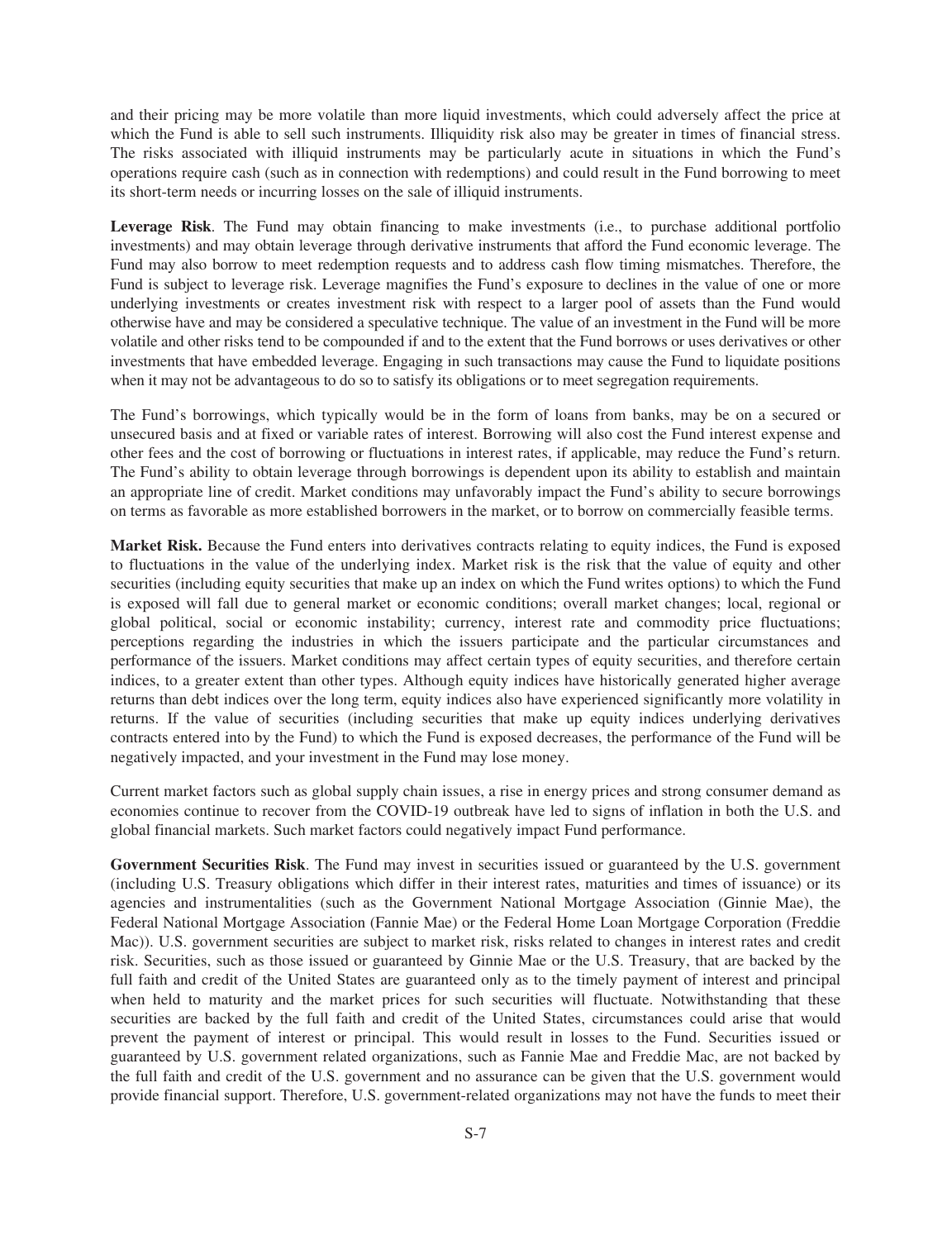payment obligations in the future. As a result of their high credit quality and market liquidity, U.S. government securities generally provide a lower current return than obligations of other issuers.

**Temporary Defensive and Interim Investments**. For temporary defensive purposes in times of adverse or unstable market, economic or political conditions, the Fund can invest up to 100% of its assets in investments that may be inconsistent with its principal investment strategies. Generally, the Fund would invest in money market instruments or in other short-term U.S. government securities. The Fund might also hold these types of securities as interim investments pending the investment of proceeds from the sale of its shares or the sale of its portfolio securities or to meet anticipated redemptions of its shares. To the extent the Fund invests in these securities, it might not achieve its investment objective.

**Focused Investment Risk**. To the extent that the Fund focuses its exposures in asset classes, sectors, industries, countries, regions, companies or issuers that are subject to the same or similar risks, the Fund will be subject to greater overall risk than if the Fund's exposures were less focused.

**Tax Risk**. The Fund intends to qualify for treatment as a regulated investment company (a "RIC") under the Internal Revenue Code of 1986, as amended (the "Code"). In order to qualify for such treatment, the Fund must derive at least 90% of its gross income each taxable year from qualifying income, meet certain asset diversification tests at the end of each fiscal quarter and distribute at least 90% of its investment company taxable income for each taxable year. The Fund's investment strategy will potentially be limited by its intention to qualify for treatment as a RIC. The tax treatment of certain of the Fund's investments under one or more of the qualification or distribution tests applicable to RICs is not certain. An adverse determination or future guidance by the IRS or a change in law might affect the Fund's ability to qualify for such treatment.

If, in any year, the Fund were to fail to qualify for treatment as a RIC under the Code for any reason, and were not able to cure such failure, the Fund would be subject to tax on its taxable income at corporate rates, and all distributions from earnings and profits, including any distributions of net tax-exempt income and net long-term capital gains, would be taxable to shareholders as ordinary income.

# **An investment in the Fund is not a bank deposit and is not insured or guaranteed by the Federal Deposit Insurance Corporation or any other government agency.**

#### **Performance**

The bar chart and table below provide some indication of the risks of investing in the Fund by showing changes in the performance of the Fund's Class I Shares from year to year and by comparing the Fund's average annual total returns for the periods indicated with those of a broad measure of market performance. Past performance (before and after taxes) is not an indication of future performance. Performance data current to the most recent month end may be obtained by calling (855) 609-3680.

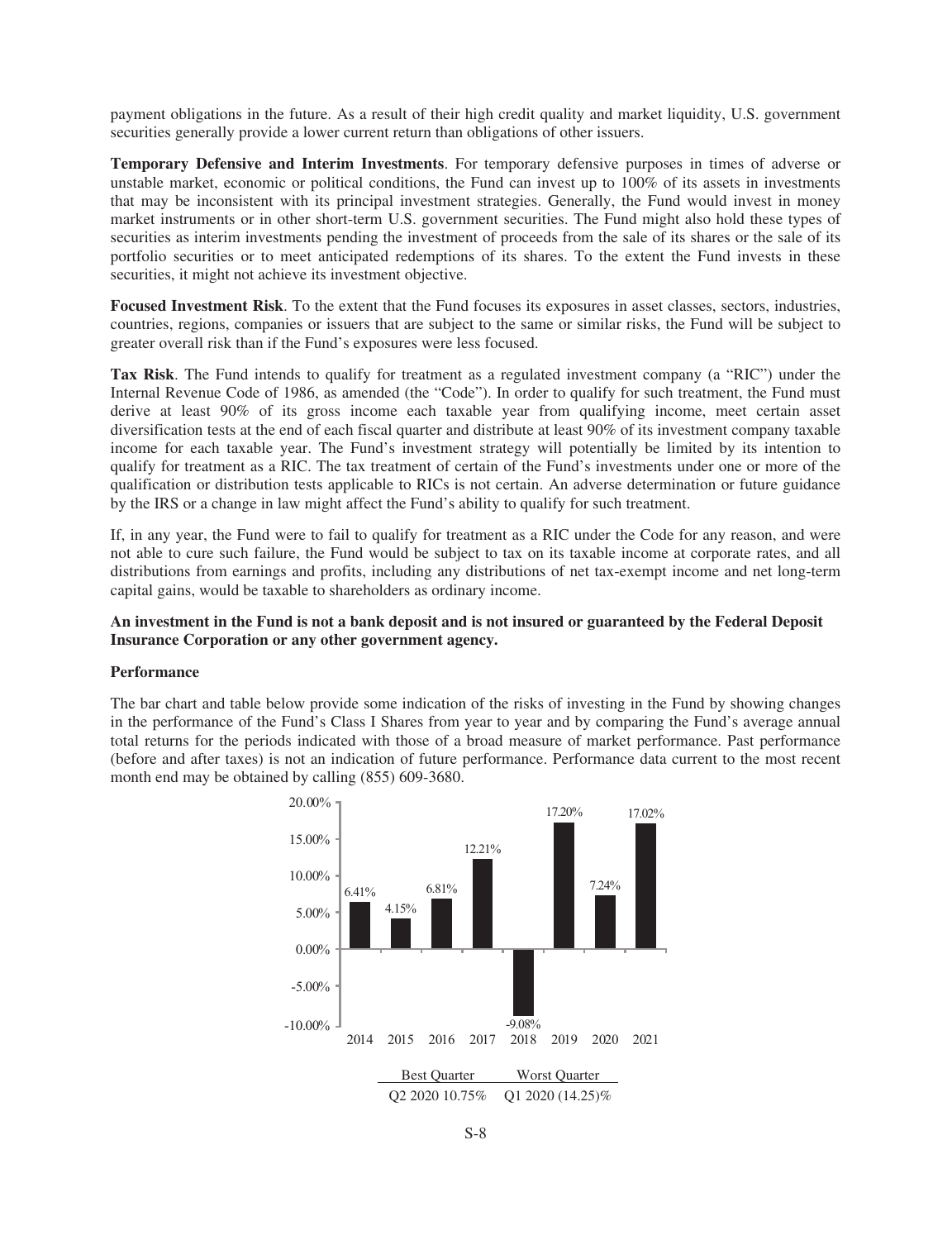| Average Annual Total Returns for the periods ended December 31, 2021 |                 |                   |                        |  |
|----------------------------------------------------------------------|-----------------|-------------------|------------------------|--|
|                                                                      |                 |                   | <b>Since Inception</b> |  |
|                                                                      | <b>One Year</b> | <b>Five Years</b> | (5/1/2013)             |  |
| Class I Shares                                                       |                 |                   |                        |  |
| <b>Return Before Taxes</b>                                           | $17.02\%$       | 8.45%             | 8.07%                  |  |
| Return After Taxes on Distributions                                  | 15.13%          | $6.97\%$          | $6.44\%$               |  |
| Return After Taxes on Distributions and                              |                 |                   |                        |  |
| Sale of Fund Shares                                                  | $10.52\%$       | 6.11\%            | 5.87%                  |  |
| Class M Shares                                                       |                 |                   |                        |  |
| <b>Return Before Taxes</b>                                           | 16.35%          | 8.30%             | 7.91%                  |  |
| ICE BofA Merrill Lynch 3-Month U.S. Treasury                         |                 |                   |                        |  |
| <b>Bill Index</b>                                                    |                 |                   |                        |  |
| (reflects no deduction for fees, expenses or taxes)                  | $0.05\%$        | $1.14\%$          | $0.71\%$               |  |

After-tax returns are shown for Class I Shares only. After-tax returns for Class M Shares will differ. After tax returns are calculated using the historical highest individual federal marginal income tax rates and do not reflect the impact of state and local taxes. Actual after-tax returns depend on your situation and may differ from those shown. Furthermore, the after-tax returns shown are not relevant to those who hold their shares through tax-deferred arrangements such as  $401(k)$  plans or individual retirement accounts ("IRAs").

#### **Management**

#### *Investment Adviser*

Stone Ridge is the Fund's investment adviser.

#### *Portfolio Managers*

Paul Germain, Li Song, Allen Steere and Ross Stevens (the "Portfolio Managers") are jointly and primarily responsible for day-to-day management of the Fund. Mr. Stevens has been a Portfolio Manager since the Fund's inception, except for the period from October 2019 to February 2021. Mr. Steere has been a Portfolio Manager since October 2019. Mr. Song has been Portfolio Managers since January 2020. Mr. Germain has been a Portfolio Manager since February 2021.

#### **Purchase and Sale of Fund Shares**

The minimum initial investment (which may be waived or reduced in certain circumstances) is \$500,000 for Class I shares and \$2,500 for Class M shares. These minimums may be modified and/or applied in the aggregate for certain intermediaries that submit trades on behalf of underlying investors (e.g., registered investment advisers or benefit plans). Differences in the policies of different intermediaries may include different minimum investment amounts. There is no minimum for subsequent investments.

Fund shares may be redeemed on any business day, which is any day the New York Stock Exchange is open for business, by writing to Stone Ridge Trust, c/o U.S. Bank Global Fund Services, 615 East Michigan Street, Milwaukee, Wisconsin 53202, or by calling (855) 609-3680. Investors who invest in the Fund through an intermediary should contact their intermediary regarding redemption procedures.

#### **Tax Information**

The Fund's distributions are expected to be taxed as ordinary income and/or capital gains, unless you are exempt from taxation or investing through a tax-advantaged arrangement, such as a 401(k) plan or an individual retirement account. If you are investing through a tax-advantaged arrangement, you may be taxed upon withdrawals from that arrangement.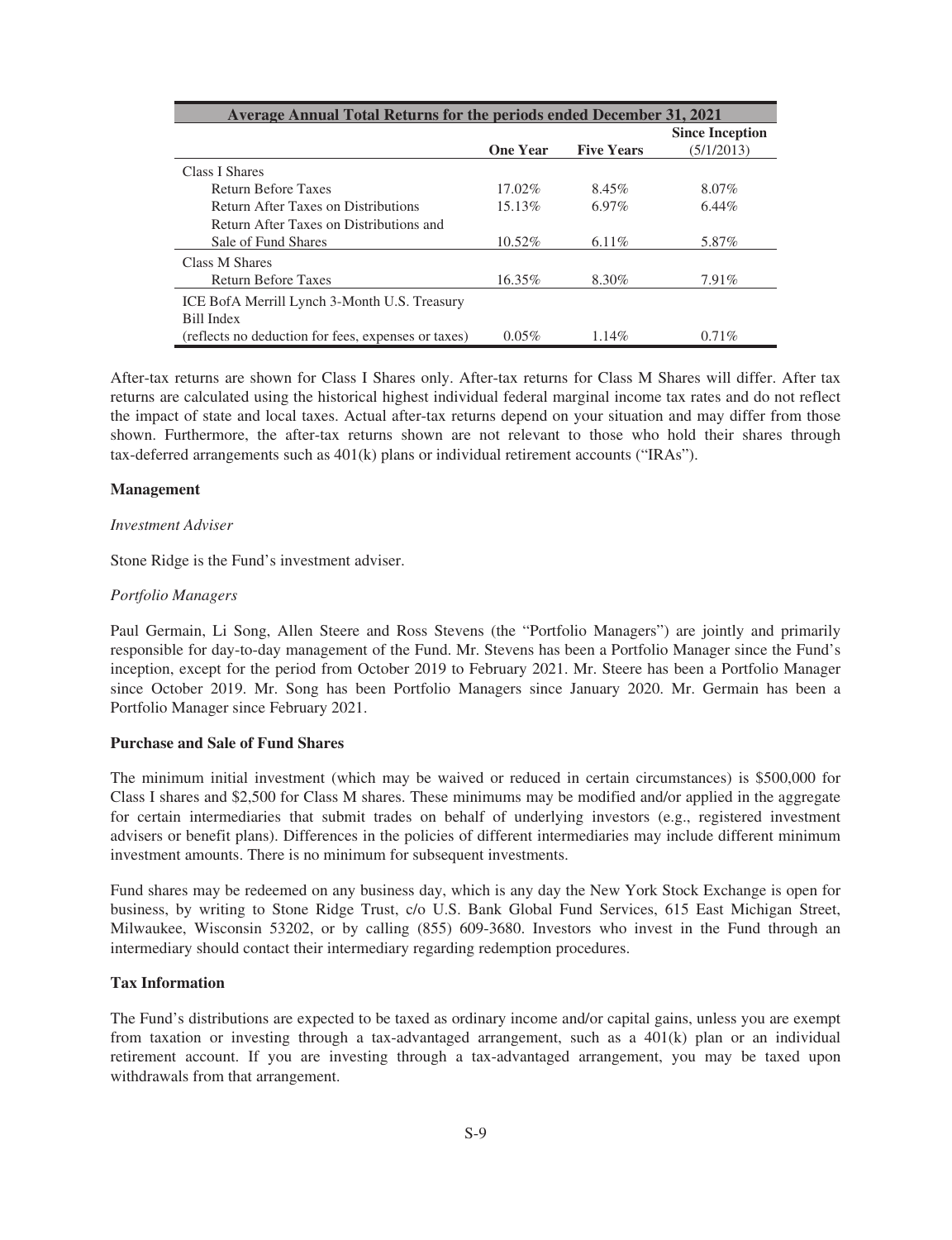#### **Payments to Broker-Dealers and Other Intermediaries**

If you purchase the Fund through a broker-dealer or other financial intermediary (such as a bank), the Fund and its related companies may pay the intermediary for the sale of Fund shares and related services. These payments may create a conflict of interest by influencing the broker-dealer or other intermediary and your salesperson to recommend the Fund over another investment. Ask your salesperson or visit your financial intermediary's website for more information. See "Distribution Arrangements" below.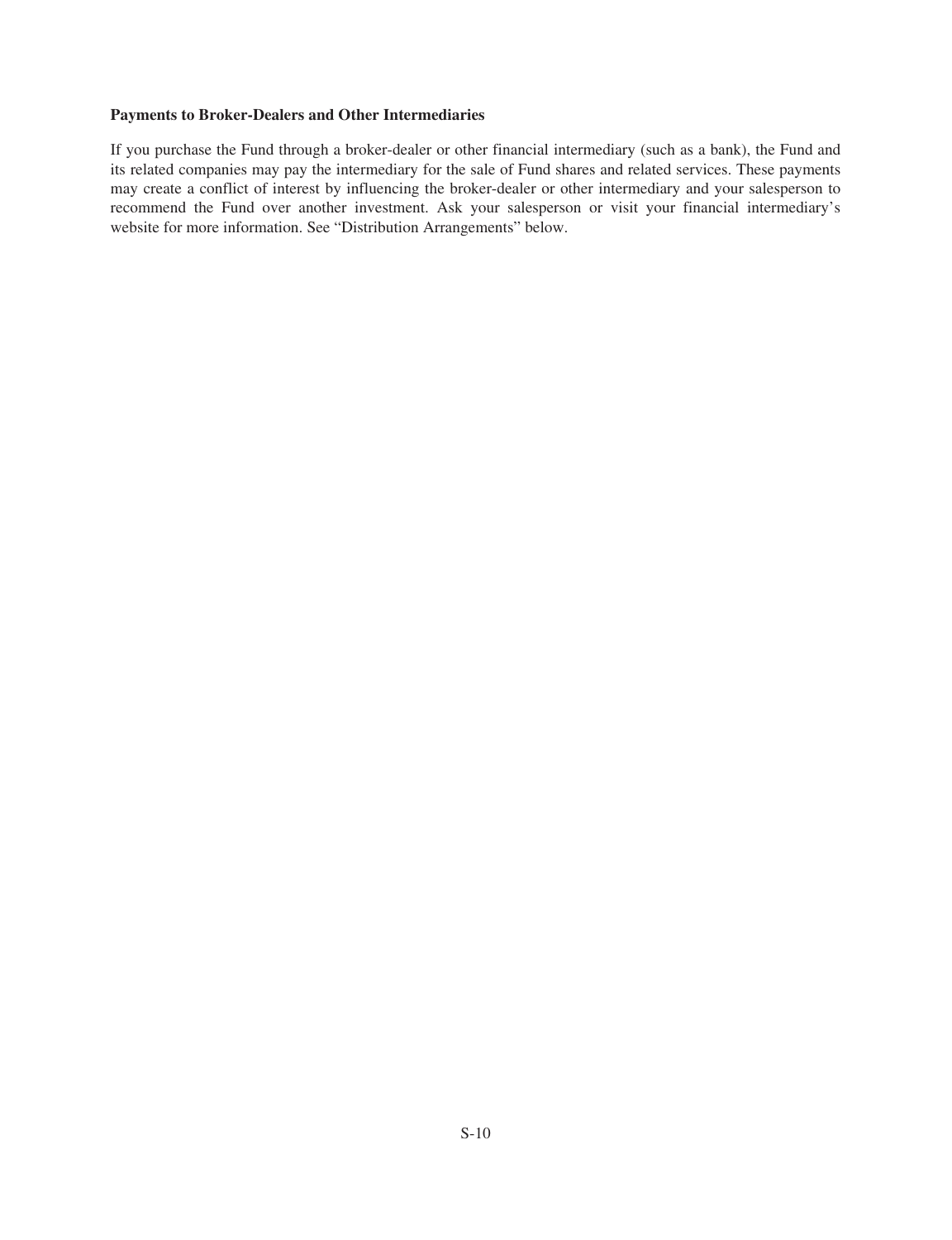#### **INVESTMENT OBJECTIVE, STRATEGIES AND RISKS**

<span id="page-12-0"></span>*In addition to the investment practices described in the "Fund Summary" above, the Fund is also permitted to engage in the following investment practices. When used in this prospectus, the term "invest" includes both direct investing and indirect investing and the term "investments" includes both direct investments and indirect investments. For example, the Fund may invest indirectly by investing in derivatives and synthetic instruments.*

<span id="page-12-1"></span>A statement of the investment objective and principal investment policies and risks of the Fund is set forth above in "Fund Summary." Set forth below is additional information about the Fund's investment policies and risks.

#### **More Information Regarding Investment Strategies**

**Derivatives.** The Fund invests in and uses derivatives, including those described below.

*Options Generally.* Options are a type of derivative instrument through which option sellers assume conditional obligations to option buyers relating to the underlying reference instrument, security or index.

Options positions are marked to market daily. The value of options is affected by changes in the underlying reference instruments and the remaining time to the options' expiration, as well as trading conditions in the options market.

The Fund generally intends to sell put options that are out-of-the-money (i.e., the strike price generally will be below the current level of the applicable index when the option is written) or at-the-money (i.e., the strike price generally will be the same as the current level of the applicable index when the option is written). The percentage of the Fund's portfolio value against which index put options are sold may vary over time. As noted above, the Fund may sell options that are substantially out-of-the-money and/or options that are only slightly out-of-the-money; in certain circumstances, the Fund may also trade in-the-money options. Typically, in-the-money option transactions arise when Stone Ridge Asset Management LLC ("Stone Ridge" or the "Adviser") determines that the premium offered compensates reasonably for the risk assumed.

*Put Options.* A put option is a contract that entitles the purchaser to receive from the seller a fixed price (the strike price of the put option) in exchange for the underlying investment on or before the expiration date of the option or a cash payment (in the case of a cash-settled option contract) equal to the amount of any depreciation in the value of the underlying reference instrument or index below a fixed price (the strike price of the put option) as of the exercise date of the option. Upon entering into the position, a premium is paid by the purchaser to the seller. When an index put option is exercised, the put option seller is required to deliver an amount of cash determined by the shortfall, if any, of the value of the index at contract termination below the strike price of the option. The Fund may write put options on an underlying instrument it is not short (i.e., "naked" put options).

*Futures Contracts.* The Fund may engage in transactions in futures contracts. Futures contracts are standardized, exchange-traded contracts that obligate a purchaser to take delivery, and a seller to make delivery, of a specific amount of an asset at a specified future date at a specified price. A futures contract on an index is an agreement pursuant to which two parties agree to take or make delivery of an amount of cash equal to the difference between the value of the index at the close of the last trading day of the contract and the price at which the index contract originally was written. Although the value of an index might be a function of the value of certain specified securities or other instruments or values, physical delivery is not always made.

**U.S. Treasury Obligations.** These include Treasury bills (which have maturities of one year or less when issued), Treasury notes (which have maturities of one to ten years when issued) and Treasury bonds (which have maturities of more than ten years when issued). Treasury securities are backed by the full faith and credit of the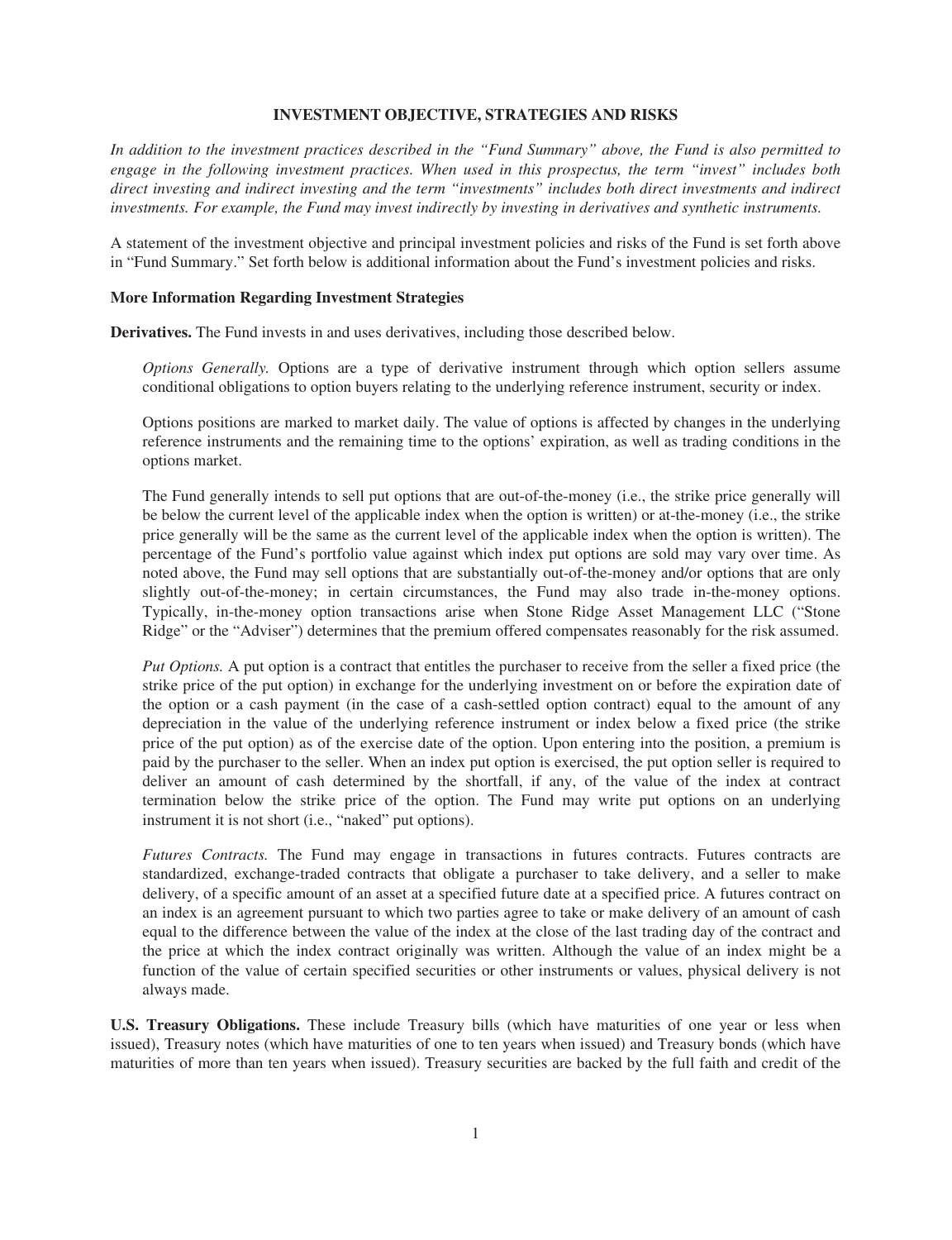United States as to timely payments of interest and repayments of principal. Similar to other issuers, changes to the financial condition or credit rating of a government may cause the value of the Fund's direct or indirect investment in Treasury obligations to decline.

The Fund can also buy or gain exposure to U.S. Treasury securities whose interest coupons have been "stripped" by a Federal Reserve Bank, zero-coupon U.S. Treasury securities described below and Treasury Inflation-Protection Securities ("TIPS"). The U.S. Treasury securities called "TIPS" are designed to provide an investment that is not vulnerable to inflation. The interest rate paid by TIPS is fixed. The principal value rises or falls semiannually based on changes in the published Consumer Price Index. If inflation occurs, the principal and interest payments on TIPS are adjusted to protect investors from inflationary loss. If deflation occurs, the principal and interest payments will be adjusted downward, although the principal will not fall below its face amount at maturity.

Any increase in the principal amount of an inflation-indexed bond will be considered taxable ordinary income, even though investors do not receive their principal until maturity.

**Borrowing**. The Fund may borrow for investment purposes from a bank in compliance with Section 18(f)(1) of the 1940 Act. The Fund may borrow up to 33 $\frac{1}{3}\%$  of its total assets. The Fund will borrow only if the value of the Fund's assets, including borrowings, is equal to at least 300% of all borrowings, including the proposed borrowing. If at any time the Fund should fail to meet this 300% coverage requirement, within three days thereafter (not including Sundays and holidays) or such longer period as the Commission may prescribe by rules and regulations, the Fund will reduce the amount of its borrowings to an extent that the asset coverage of such borrowings shall be at least 300%. To do so, or to meet obligations under maturing bank loans, the Fund may be required to dispose of portfolio securities when such disposition might not otherwise be desirable. Borrowing money involves transaction and interest costs that are borne by the Fund. The Fund may pay a commitment fee or other fees to maintain a line of credit, and will pay interest on amounts it borrows. The Fund may borrow money from banks or other lenders for temporary purposes in an amount not to exceed 5% of the Fund's assets. Such temporary borrowings are not subject to the asset coverage requirements discussed above in connection with the Fund's borrowings for investment purposes. To the extent that such instruments are covered, or if the Fund has segregated assets in respect of its obligations under such instruments, they will not be considered "senior securities" under the 1940 Act and, therefore, will not be subject to the 300% asset coverage requirement otherwise applicable to senior securities issued by the Fund.

In addition to borrowing money from a bank, the Fund may enter into reverse repurchase agreements, dollar rolls, derivatives and other transactions that can be viewed as forms of borrowings. To the extent required, if a transaction causes the Fund to have an obligation to another party it will either: (1) enter an offsetting ("covered") position for the same type of financial asset; (2) segregate cash or liquid securities with a value sufficient at all times to cover its potential obligations not covered; or (3) treat such obligation as a senior security under Section 18 of the 1940 Act.

**Portfolio Turnover**. The annual portfolio turnover rate of the Fund may exceed 100%. A mutual fund with a high turnover rate (100% or more) may generate more capital gains, including short-term capital gains, which are taxable as ordinary income when distributed to shareholders, and pay more commissions (which may reduce return) than a fund with a lower rate. Capital gains distributions (which reduce the after-tax returns of shareholders holding Fund shares in taxable accounts) will be made to shareholders if offsetting capital loss carryforwards do not exist.

**Changes to the Fund's Investment Policies**. The Fund's investment objective and policies may be changed without shareholder approval unless an objective or policy is identified in the prospectus or in the Statement of Additional Information as "fundamental." The Fund has adopted an 80% investment policy under Rule 35d-1 under the 1940 Act and will not change such policy as it is stated in the Fund Summary unless the Fund provides shareholders with 60 days prior written notice as required by Rule 35d-1, as it may be amended or interpreted by the Commission from time to time. Please see the Fund's 80% investment policy in the "Fund Summary" above.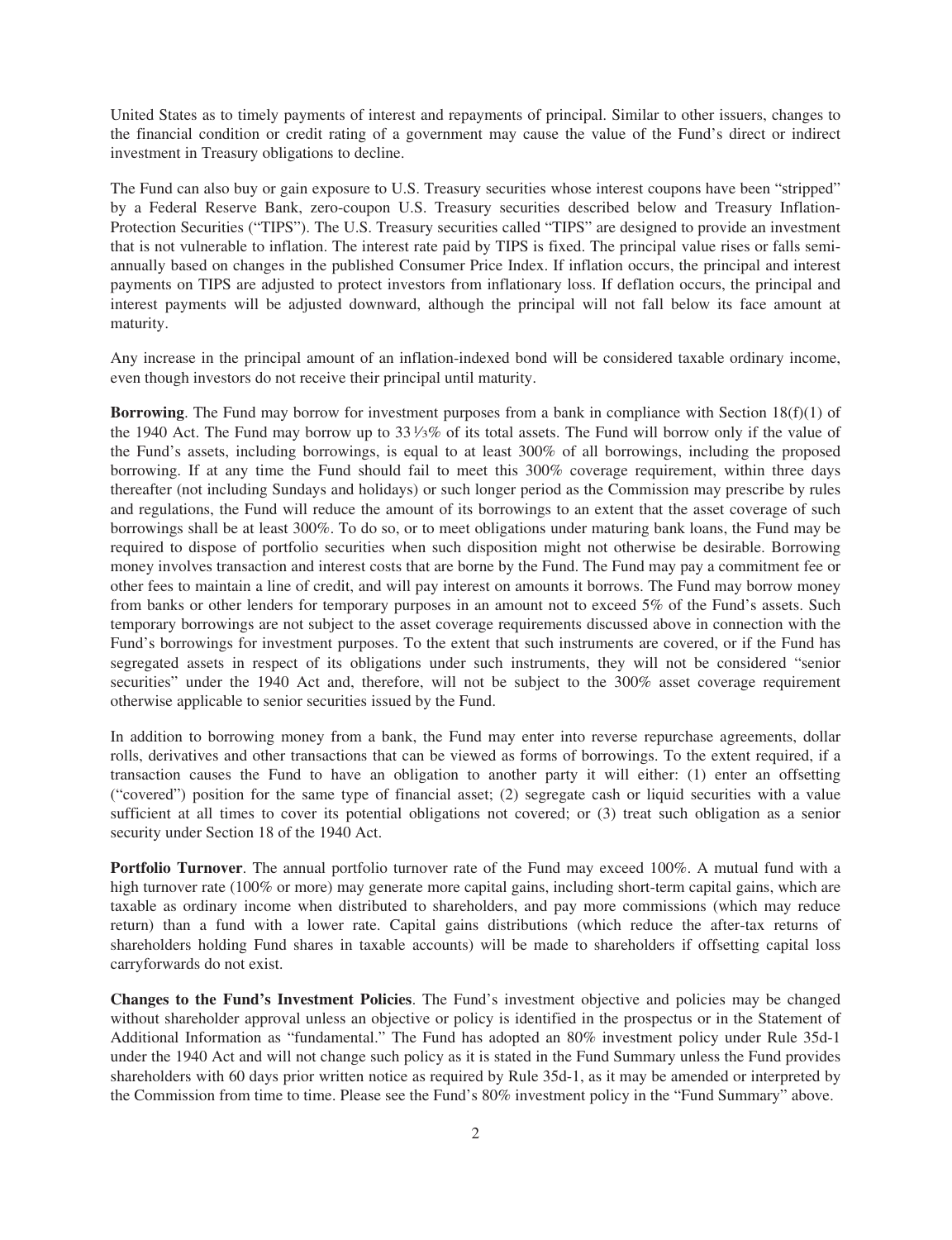**Temporary Defensive Positions.** During unusual market conditions, the Fund may invest up to 100% of its assets in cash or cash equivalents temporarily, which may be inconsistent with its investment objective and other policies. The Fund might not use all of the strategies and techniques or invest in all of the types of securities described in this prospectus or the Statement of Additional Information. While at times the Fund may use alternative investment strategies in an effort to limit its losses, it may choose not to do so. The Fund may also invest in cash or cash equivalents pending investment in other securities or to maintain liquidity for the payment of redemptions or other purposes. To the extent the Fund makes temporary or defensive investments in cash or cash equivalents, it might not achieve its investment objective.

# <span id="page-14-0"></span>**More Information Regarding the Risks of Investing**

*Before investing or allocating shares of the Fund to a client's account, investors should carefully consider the Fund's risks and investment objective, as an investment in the Fund may not be appropriate for all investors or clients and is not designed to be a complete investment program. An investment in the Fund involves a high degree of risk. It is possible that investing in the Fund may result in a loss of some or all of the amount invested. Before making an investment/allocation decision, investors should (i) consider the suitability of this investment with respect to an investor's or a client's investment objectives and individual situation and (ii) consider factors such as an investor's or a client's net worth, income, age and risk tolerance. Investment should be avoided where an investor/client has a short-term investing horizon and/or cannot bear the loss of some or all of the investment.*

The Fund is subject to the principal risks described below. As with any mutual fund, there is no guarantee that the Fund will achieve its investment objective. You could lose all or part of your investment in the Fund, and the Fund could underperform other investments.

**Derivatives Risk**. The Fund may invest in a variety of derivative contracts, but typically expects to enter into put options and futures contracts. The use of derivatives involves risks that are in addition to, and potentially greater than, the risks of investing directly in securities and other more traditional assets. Derivatives are financial contracts the value of which depends on, or is derived from, the underlying security or other reference asset. Derivatives involve the risk that changes in their value may not move as expected relative to changes in the value of the underlying reference asset they are designed to track. The Fund may invest in derivatives to generate income from premiums, for investment purposes and for hedging and risk management purposes. Derivatives risk may be more significant when derivatives are used to enhance return or as a substitute for a cash investment option, rather than solely to hedge the risk of a position held by the Fund. Certain of the Fund's derivative positions involve the risk that, if the volatility of the underlying investments is greater than expected, the Fund will bear losses to the extent of its obligations under the relevant derivative contracts, which may not be outweighed by the amount of any premiums received for the sale of such derivative instruments. See the Statement of Additional Information for additional information of the various types and uses of derivatives in the Fund's strategies.

The Fund may be required to provide more margin for its derivatives investments during periods of market disruptions or stress.

Derivatives also present other risks described herein, including market risk, illiquidity risk and counterparty risk. Many derivatives are complex and their valuation often requires modeling and judgment, which increases the risk of mispricing or improper valuation. Incorrect valuations may result in increased cash payments to counterparties, undercollateralization and/or errors in the calculation of the Fund's NAV.

The Fund's use of derivatives may not be effective or have the desired results. For example, the Fund will lose money on its option selling strategy to the extent that the difference between the strike price and the market value of the underlying index at the time the option is exercised exceeds the option premium received. This may happen when the value of the underlying equity index moves in an unexpected direction or to an unanticipated degree. Moreover, suitable derivatives will not be available in all circumstances. The Adviser may also not be successful in reducing the Fund's risk exposures through hedging, whether by purchasing options or through the use of other derivatives, potentially resulting in losses for the Fund.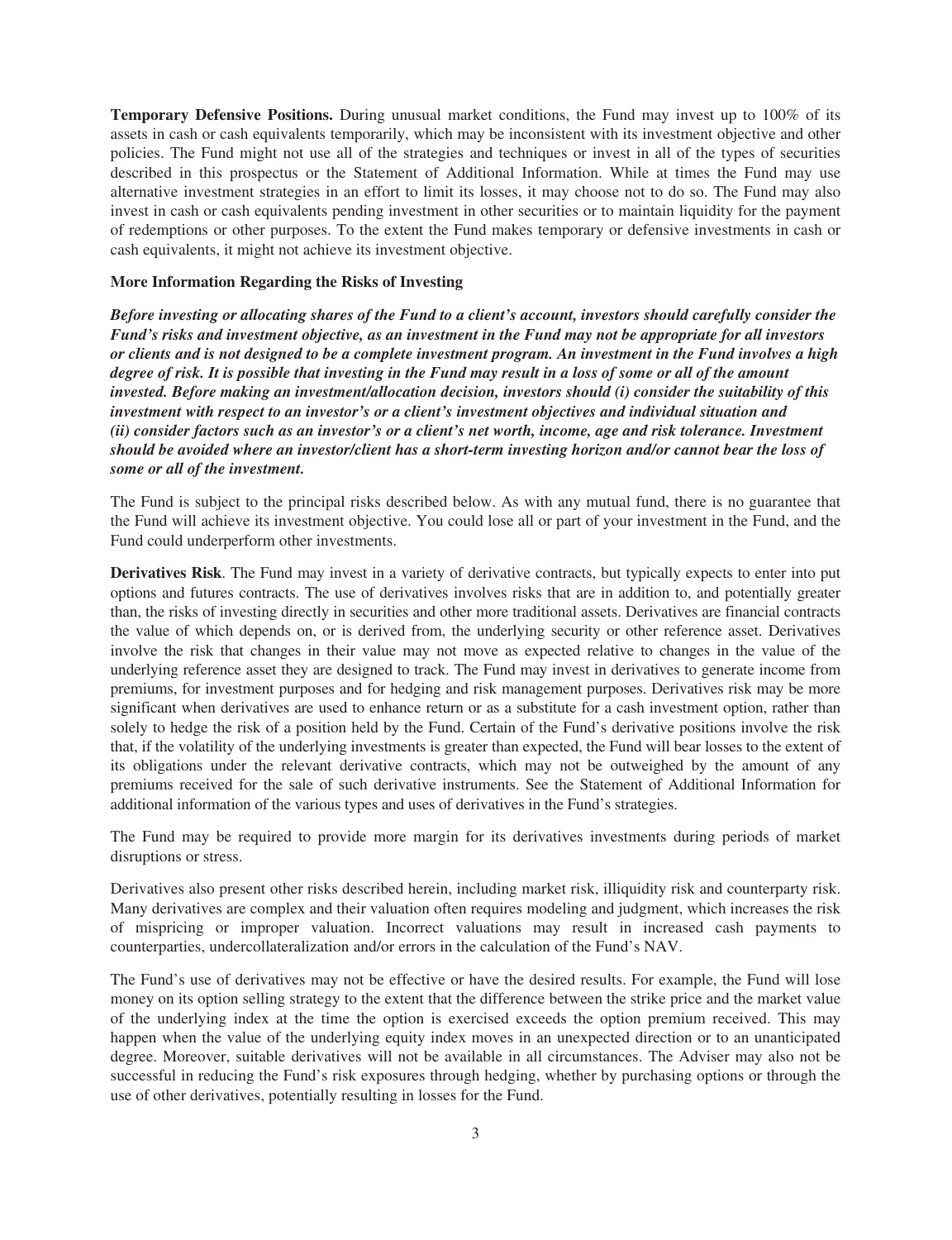Many derivatives have embedded leverage (i.e., a notional value in excess of the assets needed to establish and/or maintain the derivative position). Derivatives in which the Fund may invest (e.g., options and futures contracts) may have embedded leverage, depending on their specific terms. As a result, adverse changes in the value or level of the underlying investment may result in a loss substantially greater than the amount invested in the derivative itself (see "Leverage Risk" below).

The Fund's use of derivatives may be subject to special tax rules, which are in some cases uncertain under current law and could affect the amount, timing and character of distributions to shareholders. See "Distributions and Federal Income Tax Matters" below.

Specific risks involved in the use of certain types of derivatives in which the Fund may invest include:

*Options Risk*. A decision as to whether, when, and how to use options involves the exercise of skill and judgment, and even a well-conceived and well-executed options program may be adversely affected by market behavior or unexpected events. Successful options strategies may require the anticipation of future movements in securities prices or other economic factors of the underlying investments. No assurances can be given that the Adviser's judgment in this respect will be correct.

The market price of written options will be affected by many factors, including changes in the market price or other economic attributes of the underlying investment; changes in the realized or perceived volatility of the relevant market and underlying investment; and the time remaining before an option's expiration.

The market price of options may be adversely affected if the market for the options becomes less liquid or smaller. The Fund may close out a written option position by buying the option instead of letting it expire or be exercised. There can be no assurance that a liquid market will exist when the Fund seeks to close out an option position by buying or selling the option. Reasons for the absence of a liquid secondary market on an exchange include the following: (i) there may be insufficient trading interest in certain options; (ii) restrictions may be imposed by an exchange on opening transactions or closing transactions or both; (iii) trading halts, suspensions or other restrictions may be imposed with respect to particular classes or series of options; (iv) unusual or unforeseen circumstances may interrupt normal operations on an exchange; (v) the facilities of an exchange or clearinghouse may not at all times be adequate to handle current trading volume; or (vi) a regulator or one or more exchanges could, for economic or other reasons, decide to discontinue the trading of options (or a particular class or series of options) at some future date. If trading were discontinued, the secondary market on that exchange (or in that class or series of options) would cease to exist.

The Fund's options positions will be marked to market on each day that the Fund strikes its NAV. The Fund's options transactions will be subject to limitations established by each of the exchanges, boards of trade or other trading facilities on which such options are traded. These limitations govern the maximum number of options in each class that may be written or purchased by a single investor or group of investors acting in concert, regardless of whether the options are written or purchased on the same or different exchanges, boards of trade or other trading facilities or are held or written in one or more accounts or through one or more brokers. Thus, the number of options that the Fund may sell or purchase may be affected by options sold or purchased by other investment advisory clients of the Adviser. An exchange, board of trade or other trading facility may order the liquidation of positions found to be in excess of these limits, and may impose certain other sanctions.

When the Fund writes (sells) an option, it faces the risk that it will experience a loss if the option purchaser exercises the option sold by the Fund. Options writing can cause the Fund's share price to be highly volatile, and it may be subject to sudden and substantial losses.

*Put Option Risk.* The purchaser of an index put option has the right to receive a cash payment equal to any depreciation in the value of the index below the strike price of the put option as of the valuation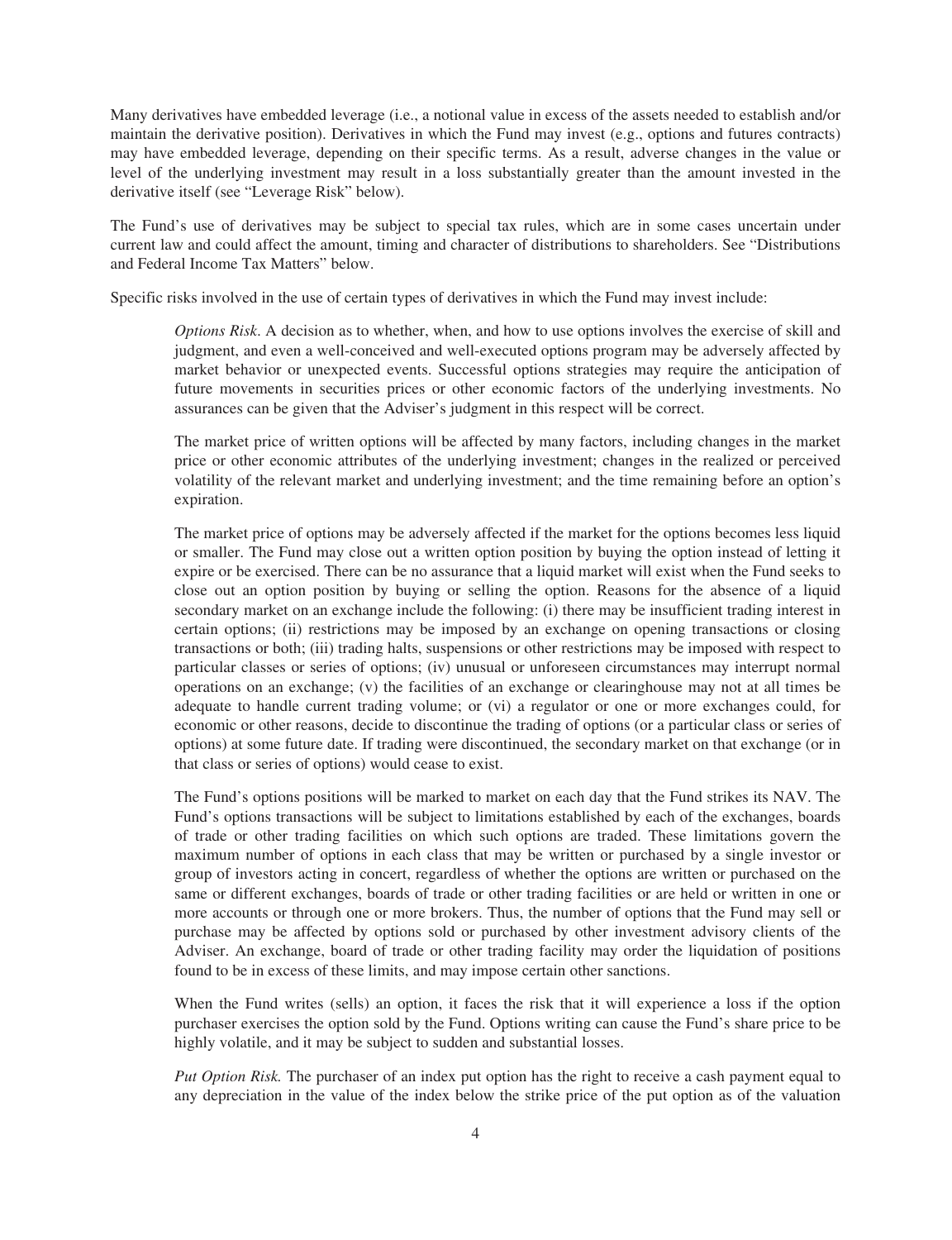date of the option. Because their exercise is settled in cash, sellers of index put options such as the Fund cannot cover their potential settlement obligations by selling short the underlying securities. As the writer of index put options, the Fund will be responsible, during the option's life, for any decreases in the value of the index below the strike price of the put option. When an index put option is exercised, the Fund will be required to deliver an amount of cash determined by the excess of the strike price of the option over the value of the index at contract termination. While the risk of selling put options may be mitigated by the Fund's purchase of options at a lower strike price (thereby capping the maximum loss potential) there can be no assurance that options with the same strike price and maturity will be available to allow the Fund to close out (buy back) its written options. Accordingly, the potential losses from writing index put options can be substantial. Similarly, when the Fund purchases put options, there can be no assurance that options with the same strike price and maturity will be available to allow the Fund to close out (sell out of) its purchased options, which may prevent the Fund from locking in a gain on the purchased option by exiting the position.

*Futures Risk.* A purchase or sale of a futures contract may result in losses in excess of the amount invested in the futures contract. There can be no guarantee that there will be a correlation between price movements in the futures contracts and in the securities or index positions underlying them. Futures exchanges may limit the amount of fluctuation permitted in certain futures contract prices during a single trading day. Once the daily limit has been reached in a futures contract subject to the limit, no more trades may be made on that day at a price beyond that limit. The daily limit governs only price movements during a particular trading day and therefore does not limit potential losses because the limit may work to prevent the liquidation of unfavorable positions. There can be no assurance that a liquid market will exist at a time when the Fund seeks to close out a futures contract, and the Fund would remain obligated to meet margin requirements until the position is closed. In addition, the Commodity Futures Trading Commission and exchanges have established speculative position limits on the maximum speculative position that any person, or group of persons acting in concert, may hold or control in particular futures contracts. Under current regulations, certain other accounts are required to be aggregated with the positions held by the Fund for position limit purposes, which could preclude additional trading in such contracts by the Adviser for the account of the Fund.

*Counterparty Risk.* The Fund is exposed to the credit risk of the counterparties with which, or the brokers, dealers and exchanges through which, it deals in derivatives, whether it engages in exchange traded or off-exchange transactions. The Fund's use of derivatives exposes it to the risk that the counterparties will be unable or unwilling to make timely settlement payments or otherwise honor their obligations. If the counterparty defaults, the Fund will still have contractual remedies but may not be able to enforce them. The Fund may invest in derivatives with a limited number of counterparties, and events affecting the creditworthiness of any of those counterparties may have a pronounced effect on the Fund. For example, if a broker or futures commission merchant ("FCM") of the Fund becomes bankrupt or insolvent, or otherwise defaults on its obligations to the Fund, the Fund may not receive all amounts owed to it in respect of its trading, despite the clearinghouse fully discharging all of its obligations. In the event of the insolvency or liquidation of a broker or FCM to whom the Fund has posted collateral, the Fund is likely to experience substantial delays in recovering its margin, or it may not be able to recover it at all.

*Margin Risk.* When the Fund enters into derivatives transactions, it is typically required to post collateral, or "initial margin," to secure its payment or delivery obligations. The Fund then pays or receives margin periodically during the term of the derivative depending on changes in value of the derivative. The Fund may post margin directly to a broker or FCM, which will typically re-hypothecate that margin to a clearinghouse or another broker or FCM. In the case of a broker who is not an FCM, any posting of margin directly to that broker must be specifically approved by the Board. Prior to rehypothecation, margin so posted may be held in commingled accounts with margin from other clients of that broker or FCM. The margin maintained by these brokers and FCMs is not subject to the regulatory protections provided by bank custody arrangements commonly employed by investment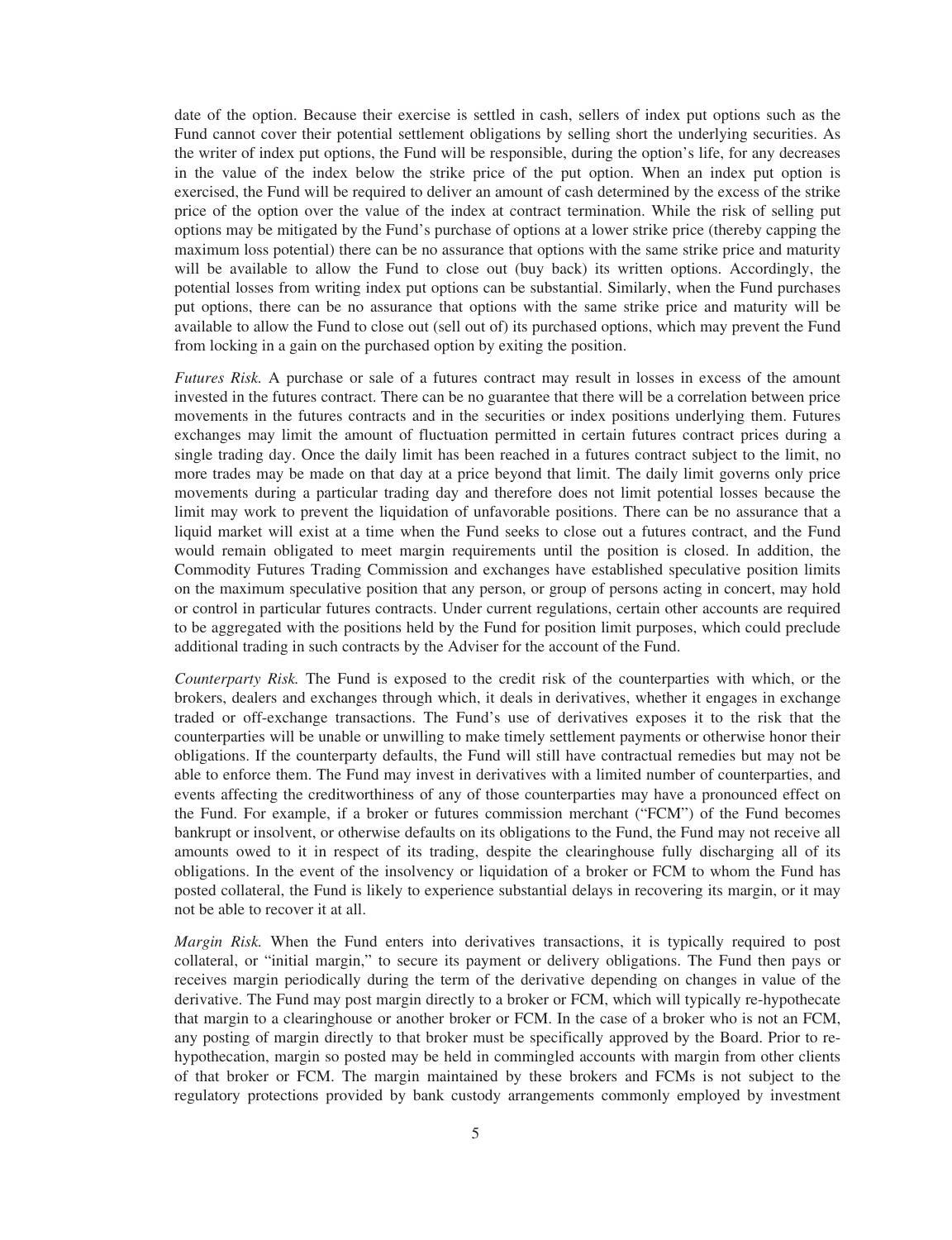companies. If margin posted to a broker or FCM is re-hypothecated, neither the Fund nor the broker or FCM, as applicable, will have possession of the margin. Margin posted by the Fund to a broker or FCM is exposed to the credit risk and fraud risk of that broker or FCM. There is generally no limit on the amount of margin that the Fund may post directly to a single broker or FCM or to all brokers and FCMs, and the Fund typically posts a significant portion of its assets in this manner. As a result, at any time the Fund may have substantial credit exposure to one or more brokers and/or FCMs. In the event of the insolvency or liquidation of a broker or FCM to whom the Fund has posted collateral, the Fund is likely to experience substantial delays in recovering its margin, or it may not be able to recover it at all. Any inability or unwillingness of a broker or FCM to meet its obligation to return margin to the Fund, including by reason of insolvency or liquidation, or any improper activity involving such broker or FCM would likely result in a substantial loss to the Fund.

*Regulation of Derivatives*. As described in this Derivatives Risk section and elsewhere in this prospectus, government regulation in the U.S. and various other jurisdictions of derivative instruments may restrict the Fund's ability to engage in, or increase the cost to the Fund of derivative transactions, for example, by making some types of derivatives no longer available to the Fund, increasing margin or capital requirements, or otherwise limiting liquidity or increasing transaction costs. In October 2020, the Commission adopted Rule 18f-4 under the 1940 Act providing for the regulation of a registered investment company's use of derivatives and certain related instruments. Among other things, Rule 18f-4 limits a fund's derivatives exposure through a VaR test and requires the adoption and implementation of a derivatives risk management program for certain derivatives users. In connection with the adoption of Rule 18f-4, the Commission also eliminated the asset segregation framework arising from prior Commission guidance for covering derivatives and certain financial instruments. Compliance with Rule 18f-4 will not be required until August 2022. When the Fund comes into compliance, the Fund's treatment of investments or trading practices that involve contractual obligations to pay in the future will change. Most such investments or trading practices will be considered to be derivatives under Rule 18f-4, and may therefore be subject to the VaR test and corresponding limits set forth in the rule. The approach to asset segregation and coverage requirements described in this prospectus will also be impacted. For certain investments, such as reverse repurchase agreements and similar financing transactions, the Fund will have the option to either treat all such transactions as (1) senior securities under Section 18 of the 1940 Act, in which case they would be subject to the 300% asset coverage requirement described above, or (2) derivatives subject to the VaR test imposed by Rule 18f-4. Rule 18f-4 could restrict the Fund's ability to engage in certain derivatives transactions and/or increase the costs of such derivatives transactions, which could adversely affect the value or performance of the Fund.

**Management and Operational Risk; Cyber-Security Risk**. The Fund is subject to management risk because it relies on the Adviser's ability to achieve its investment objective. The Fund runs the risk that the Adviser's investment techniques will fail to produce desired results and cause the Fund to incur significant losses. The Adviser may fail to use derivatives effectively, may select investments that do not perform as anticipated by the Adviser and may choose to hedge or not to hedge positions at disadvantageous times.

Any imperfections, errors or limitations in quantitative analyses and models used by the Adviser as part of its investment process could affect the Fund's performance. Models that appear to explain prior market data can fail to predict future market events. Further, the data used in models may be inaccurate or may not include the most recent information about a company or a security.

The Fund also is subject to the risk of loss as a result of other services provided by the Adviser and other service providers, including pricing, administrative, accounting, tax, legal, custody, transfer agency and other services. Operational risk includes the possibility of loss caused by inadequate procedures and controls, human error and cyber attacks, disruptions and failures affecting, or by, a service provider. For example, trading delays or errors (both human and systematic) could prevent the Fund from benefiting from potential investment gains or avoiding losses. In addition, the Adviser's workforce, as well as the workforces of the Fund's other service providers and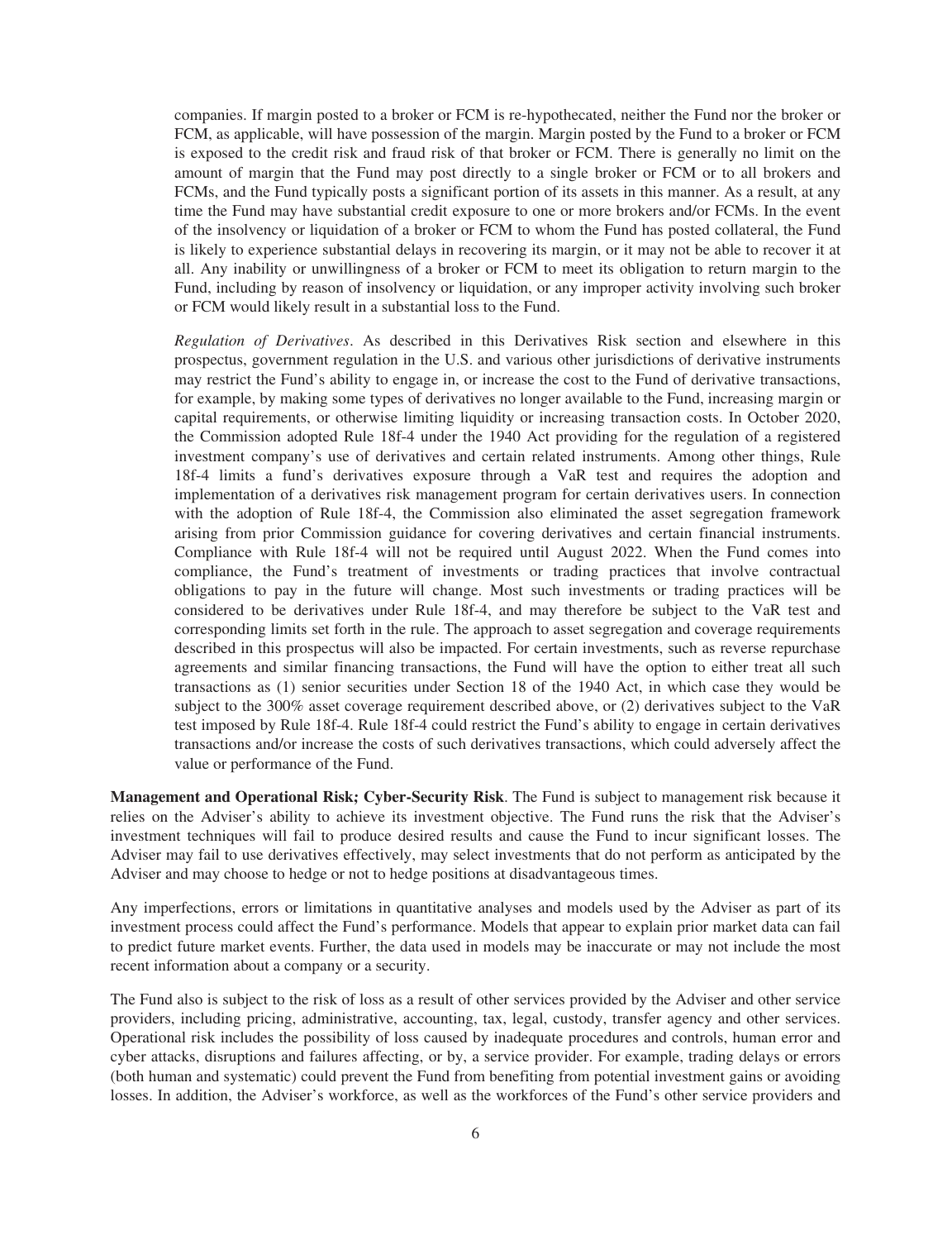counterparties, may also be adversely affected by the COVID-19 pandemic or efforts to mitigate the pandemic, including government-mandated shutdowns, requests or orders for employees to work remotely, and other social distancing measures, which could result in an adverse impact on the Fund's ability to conduct its business.

The Fund and its service providers' use of internet, technology and information systems may expose the Fund to potential risks linked to cyber-security breaches of those technological or information systems. Cyber-security breaches could allow unauthorized parties to gain access to proprietary information, customer data or Fund assets, or cause the Fund or its service providers to suffer data corruption or lose operational functionality. With the increased use of technology, mobile device and cloud-based service offerings and the dependence on the internet and computer systems to perform necessary business functions, investment companies (such as the Fund) and their service providers (including the Adviser) may be prone to operational and information security risks resulting from cyber attacks and/or other technological malfunctions. In general, cyber attacks are deliberate, but unintentional events may have similar effects. Cyber attacks include, among others, stealing or corrupting data maintained online or digitally, preventing legitimate users from accessing information or services on a website, ransomware, releasing confidential information without authorization, and causing operational disruption. Successful cyber attacks against, or security breakdowns of, the Fund, the Adviser, or the custodian, Transfer Agent, or other third-party service provider may adversely affect the Fund or its shareholders. For instance, cyber attacks may interfere with the processing of shareholder transactions, interfere with quantitative models, affect the Fund's ability to calculate its NAV, cause the release of private shareholder information or confidential Fund information, impede trading, cause reputational damage, result in theft of Fund assets, and subject the Fund to regulatory fines, penalties or financial losses, reimbursement or other compensation costs, and additional compliance costs. Similar types of cyber-security risks are also present for the Fund's derivatives counterparties, which could result in material adverse consequences for such counterparties, and may cause the Fund's investment in such derivatives to lose value. While the Adviser has established business continuity plans and systems that it believes are reasonably designed to prevent cyber attacks, there are inherent limitations in such plans and systems including the possibility that certain risks have not been, or cannot be, identified. Service providers may have limited indemnification obligations to the Adviser or the Fund, each of whom could be negatively impacted as a result.

**Epidemic and Pandemic Risk.** The COVID-19 pandemic, which began in December 2019 and has spread worldwide, has caused many governments to implement measures to slow the spread of the outbreak through quarantines, travel restrictions, heightened border scrutiny, vaccine requirements and other measures. The outbreak, along with more recent COVID-19 variants, and government measures taken in response have also had a significant impact, both directly and indirectly, on businesses and commerce, as worker shortages have occurred, supply chains have been disrupted, production has been suspended, and demand for certain goods and services, such as medical services and supplies, has spiked, while demand for other goods and services, such as travel, has fallen. Supply chain disruptions have led to increased costs, inventory shortages, shipping delays and an inability to meet customer demands. The impact of the COVID-19 pandemic has adversely affected the economies of many nations and the entire global economy, the financial performance of individual issuers, borrowers and sectors and the health of capital markets and other markets generally in potentially significant and unforeseen ways. The COVID-19 crisis has also exacerbated other pre-existing political, social and economic risks in certain countries or globally. Other public health crises that may arise in the future could have similar or other unforeseen effects. The duration of the COVID-19 outbreak or any such future outbreak and its effects cannot be determined with certainty. The COVID-19 outbreak has led, and in the future the COVID-19 outbreak and new COVID-19 variants or other future public health crises could lead, to a significant economic downturn or recession, increased market volatility, a greater number of market closures, higher default rates and adverse effects on the values and liquidity of securities or other assets. Such impacts, which may vary across asset classes, may adversely affect the performance of the Fund's investments, the Fund and your investment in the Fund. The impact of COVID-19 or any future public health crisis may also heighten the other risks disclosed in this prospectus.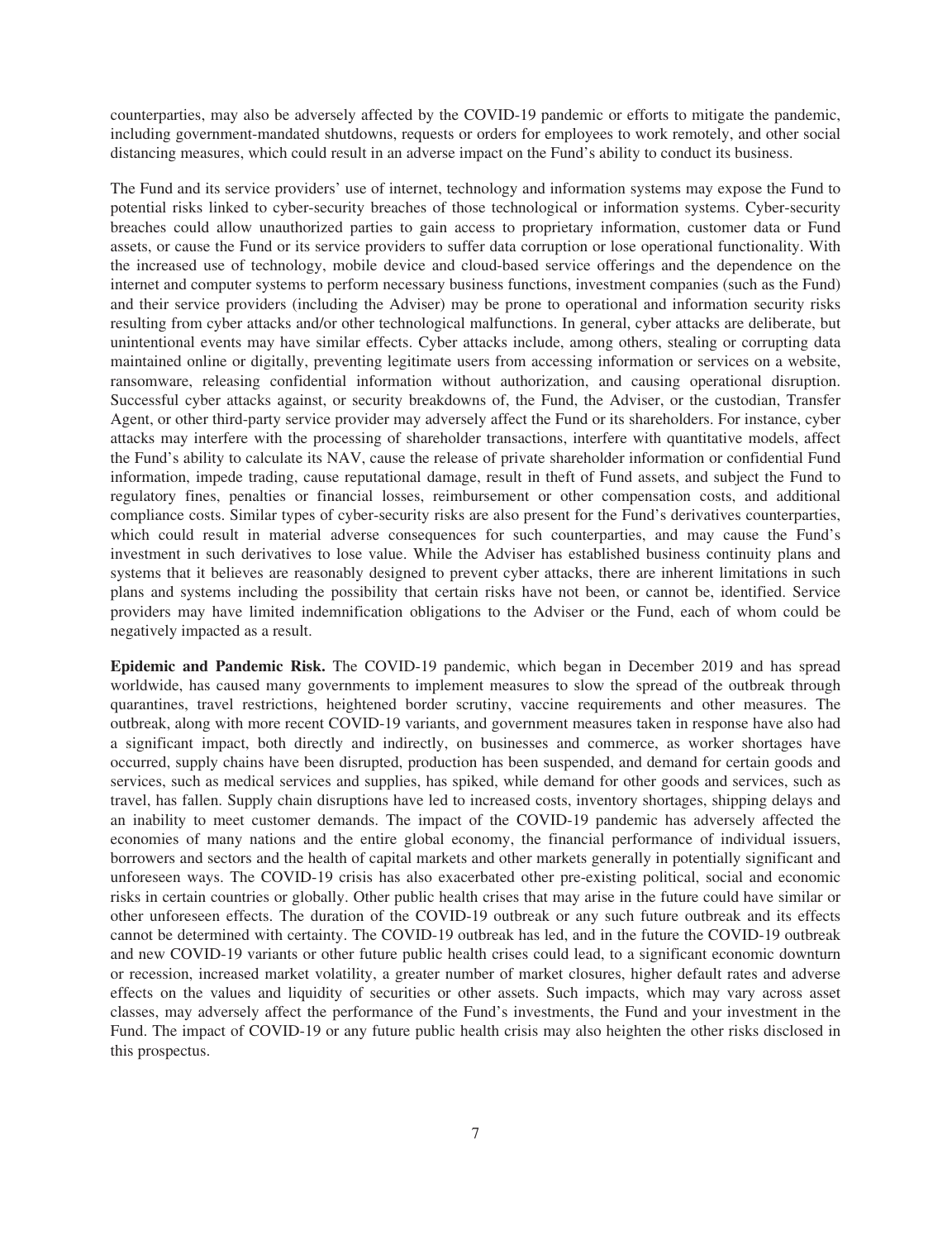**Illiquidity Risk**. Illiquidity risk is the risk that the investments held by the Fund may be difficult or impossible to sell at the time that the Fund would like without significantly changing the market value of the investment. There can be no assurance that a liquid market for the Fund's investments will be maintained, in which case the Fund's ability to realize full value in the event of the need to liquidate certain assets may be impaired and/or result in losses to the Fund. The Fund may be unable to sell its investments, even under circumstances when the Adviser believes it would be in the best interests of the Fund to do so. Illiquid investments may also be difficult to value and their pricing may be more volatile than more liquid investments, which could adversely affect the price at which the Fund is able to sell such instruments. Illiquid investments may involve greater risk than liquid investments. Illiquidity risk also may be greater in times of financial stress. The risks associated with illiquid instruments may be particularly acute in situations in which the Fund's operations require cash (such as in connection with redemptions) and could result in the Fund borrowing to meet its short-term needs or incurring losses on the sale of illiquid instruments.

**Leverage Risk.** The Fund may obtain financing to make investments (i.e., to purchase additional portfolio investments) and may obtain leverage through derivative instruments that afford the Fund economic leverage. The Fund may also borrow to meet redemption requests and to address cash flow timing mismatches. Therefore, the Fund is subject to leverage risk. Leverage magnifies the Fund's exposure to declines in the value of one or more underlying investments or creates investment risk with respect to a larger pool of assets than the Fund would otherwise have and may be considered a speculative technique. The value of an investment in the Fund will be more volatile and other risks tend to be compounded if and to the extent that the Fund borrows or uses derivatives or other investments that have embedded leverage. Engaging in such transactions may cause the Fund to liquidate positions when it may not be advantageous to do so to satisfy its obligations or to meet segregation requirements.

The Fund's borrowings, which typically would be in the form of loans from banks, may be on a secured or unsecured basis and at fixed or variable rates of interest. Borrowing will also cost the Fund interest expense and other fees and the cost of borrowing or fluctuations in interest rates, if applicable, may reduce the Fund's return. The Fund's ability to obtain leverage through borrowings is dependent upon its ability to establish and maintain an appropriate line of credit. Market conditions may unfavorably impact the Fund's ability to secure borrowings on terms as favorable as more established borrowers in the market, or to borrow on commercially feasible terms.

**Market Risk**. Because the Fund enters into derivatives contracts relating to equity indices, the Fund is exposed to fluctuations in the value of the underlying index. Market risk is the risk that the value of equity and other securities (including equity securities that make up an index on which the Fund writes options) to which the Fund is exposed will fall due to general market or economic conditions; overall market changes; local, regional or global political, social or economic instability; currency, interest rate and commodity price fluctuations; perceptions regarding the industries in which the issuers participate and the particular circumstances and performance of the issuers. Market conditions may affect certain types of equity securities, and therefore certain indices, to a greater extent than other types. Although equity indices have historically generated higher average returns than debt indices over the long term, equity indices also have experienced significantly more volatility in returns. Equity securities that are constituents of equity indices to which the Fund will be exposed are structurally subordinated to bonds and other debt instruments in a company's capital structure, in terms of priority to corporate income, and, therefore, will be subject to greater dividend risk than debt instruments of such issuers. If the value of securities (including securities that make up equity indices underlying derivatives contracts entered into by the Fund) to which the Fund is exposed decreases, the performance of the Fund will be negatively impacted, and your investment in the Fund may lose money.

Current market factors such as global supply chain issues, a rise in energy prices and strong consumer demand as economies continue to recover from the COVID-19 outbreak have led to signs of inflation in both the U.S. and global financial markets. Such market factors could negatively impact Fund performance.

**Government Securities Risk**. The Fund may invest in U.S. Treasury securities, which differ in their interest rates, maturities and times of issuance. Although U.S. Treasury securities are backed by the full faith and credit of the United States, they are guaranteed only as to the timely payment of interest and principal when held to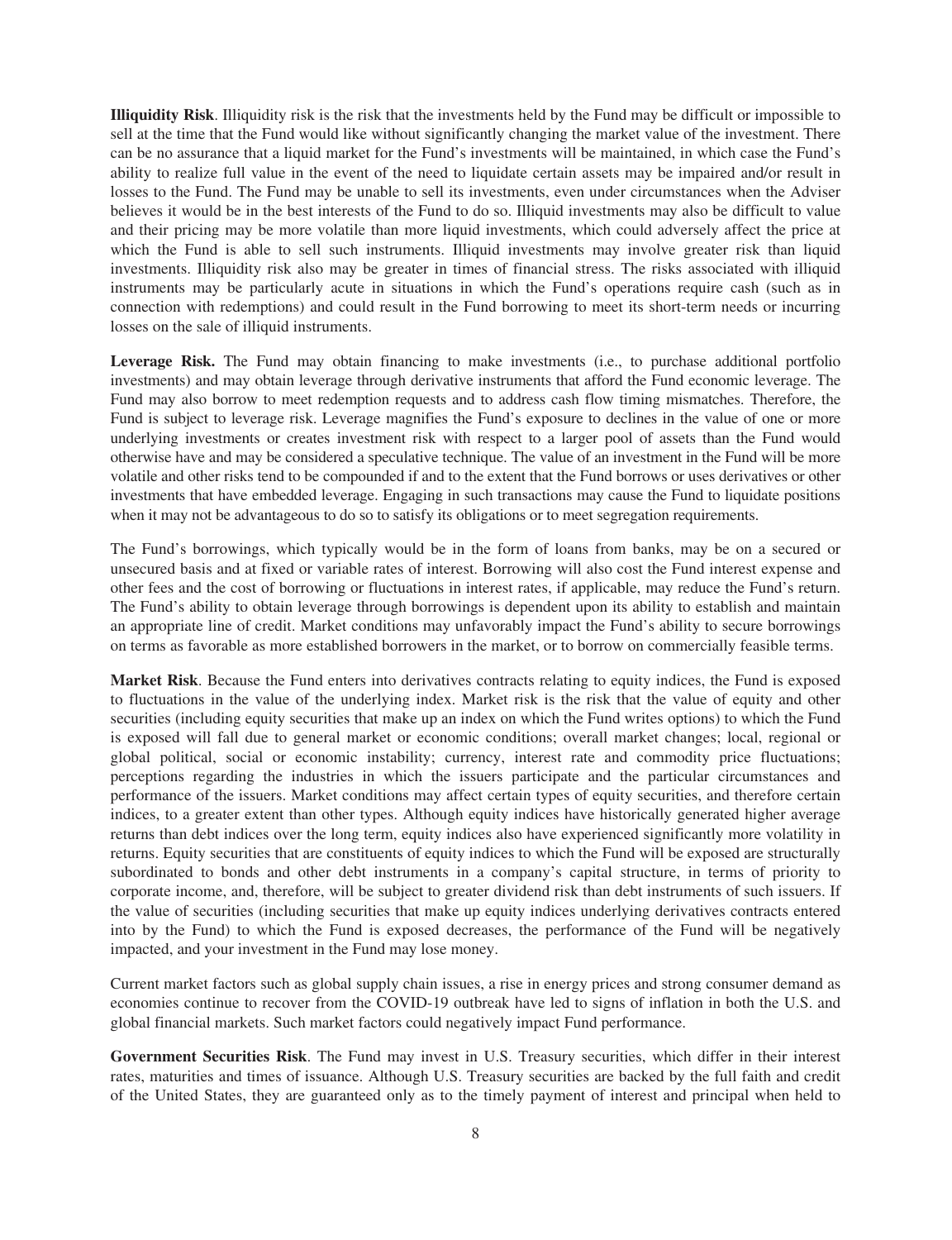maturity and the market prices for such securities will fluctuate. Notwithstanding that these securities are backed by the full faith and credit of the United States, circumstances could arise that would prevent the payment of interest or principal. This would result in losses to the Fund. As a result of their high credit quality and market liquidity, U.S. Treasury securities generally provide a lower current return than obligations of other issuers.

**Money Market Instruments.** The Fund may invest in money market instruments, which are U.S. dollardenominated, high-quality, short-term debt obligations, to provide liquidity, for temporary defensive purposes or for other purposes. Money market instruments may have fixed, variable or floating interest rates. Examples of money market instruments include obligations issued or guaranteed by the U.S. government (or any of its agencies or instrumentalities); bank obligations, such as time deposits, certificates of deposit and bankers' acceptances; commercial paper; and variable amount master demand notes.

**Temporary Defensive and Interim Investments**. For temporary defensive purposes in times of adverse or unstable market, economic or political conditions, the Fund can invest up to 100% of its assets in investments that may be inconsistent with its principal investment strategies. Generally, the Fund would invest in money market instruments or in other short-term U.S. government securities. The Fund might also hold these types of securities as interim investments pending the investment of proceeds from the sale of its shares or the sale of its portfolio securities or to meet anticipated redemptions of its shares. To the extent the Fund invests in these securities, it might not achieve its investment objective.

**Portfolio Turnover**. A change in the securities held by a fund is known as "portfolio turnover." The Fund may engage in active and frequent trading to try to achieve its investment objective and may have a portfolio turnover rate of over 100% annually. If the Fund realizes capital gains when it sells investments, it generally must pay those gains to shareholders, increasing its taxable distributions including distributions of short-term capital gain, which are taxable as ordinary income to shareholders. Due to the Fund's options strategies, a substantial portion of the Fund's income could consist of short-term capital gains. Increased portfolio turnover may also result in higher brokerage fees or other transaction costs, which can reduce the Fund's performance. Portfolio turnover will not be a limiting factor should the Adviser deem it advisable to purchase or sell securities.

**Focused Investment Risk**. To the extent that the Fund focuses its exposures in asset classes, sectors, industries, regions, companies or issuers that are subject to the same or similar risks, the Fund will be subject to greater overall risk than if the Fund's exposures were less focused. To the extent the Fund focuses its exposures in a specific asset class, sector or industry, it will be exposed to events affecting that asset class, sector or industry. Asset classes, sectors, industries, companies or issuers with similar characteristics are often subject to many of the same risks and/or regulatory regimes and often respond in a similar manner to particular economic, market, political or other development. Similarly, to the extent the Fund has exposure to a significant extent in investments tied economically to a specific geographic region or a particular market, it will have more exposure to regional economic risks than it would if it had more geographically diverse investments.

**Tax Risk**. The Fund intends to qualify for treatment as a regulated investment company (a "RIC") under Subchapter M of Chapter 1 of the Internal Revenue Code of 1986, as amended (the "Code"). In order to qualify for such treatment, the Fund must derive at least 90% of its gross income each taxable year from qualifying income, meet certain asset diversification tests at the end of each fiscal quarter and distribute at least 90% of its investment company taxable income for each taxable year. The Fund's investment strategy will potentially be limited by its intention to qualify for treatment as a RIC. The tax treatment of certain of the Fund's investments under one or more of the qualification or distribution tests applicable to RICs is not certain. An adverse determination or future guidance by the IRS or a change in law might affect the Fund's ability to qualify for such treatment.

If, in any year, the Fund were to fail to qualify for treatment as a RIC under the Code for any reason, and were not able to cure such failure, the Fund would be treated as a "C corporation" and, as such, would be subject to tax on its taxable income at corporate rates, and all distributions from earnings and profits, including any distributions of net tax-exempt income and net long-term capital gains, would be taxable to shareholders as ordinary income. In addition, such failure by an Underlying Fund in which a Master Fund invests would bear adversely on the Master Fund's qualification as a RIC.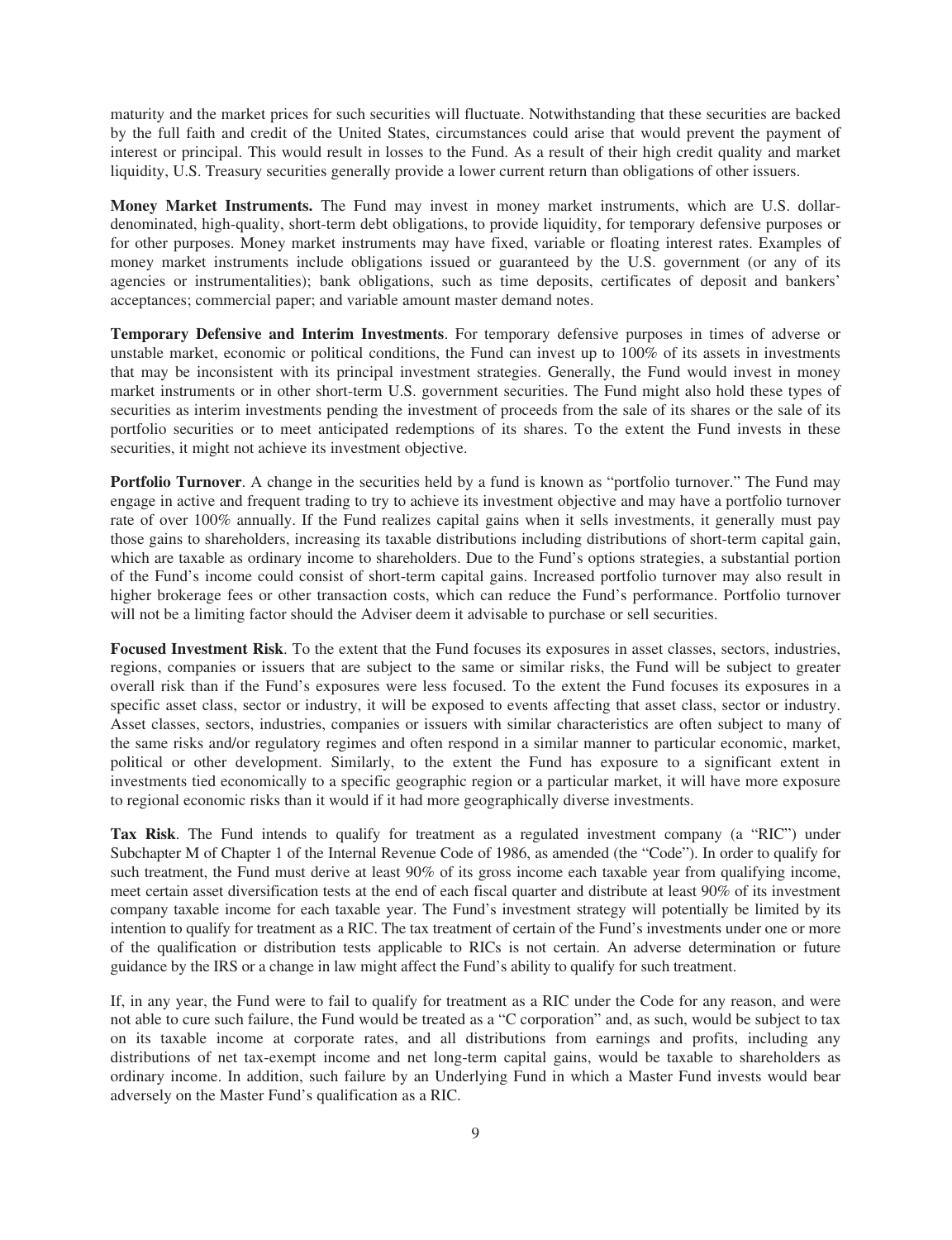**Expense Risk**. Your actual costs of investing in the Fund may be higher than the expenses shown in "Annual Fund Operating Expenses" for a variety of reasons. For example, expense ratios may be higher than those shown if overall net assets decrease. The Fund's expense limitation agreement, which generally remains in effect for a period of one year, mitigates this risk. However, there is no assurance that the Adviser will renew such expense limitation agreement from year-to-year.

# <span id="page-21-0"></span>**Disclosure of Portfolio Holdings**

A description of the Fund's policies and procedures with respect to the disclosure of its portfolio holdings is available in the Statement of Additional Information. The holdings of the Fund are also disclosed quarterly in filings with the Commission on Form N-PORT as of the end of the first and third quarters of the Fund's fiscal year and on Form N-CSR as of the second and fourth quarters of the Fund's fiscal year. The Fund's fiscal year ends on October 31. You can find the Commission filings on the Commission's website, www.sec.gov.

# **MANAGEMENT AND ORGANIZATION**

# <span id="page-21-2"></span><span id="page-21-1"></span>**Investment Adviser**

Stone Ridge is the Fund's investment adviser. The Adviser was organized as a Delaware limited liability company in 2012. Its primary place of business is at 510 Madison Avenue, 21st Floor, New York, NY 10022. The Adviser's primary business is to provide a variety of investment management services, including an investment program for the Fund. The Adviser is responsible for all business activities and oversight of the investment decisions made for the Fund. As of December 31, 2021, the Adviser's assets under management were approximately \$13 billion.

In return for providing management services to the Fund, the Fund pays the Adviser an annual fee. For the fiscal year ended October 31, 2021, the Fund paid 0.00% of its average daily net assets to the Adviser, after taking into account its contractual fee waiver/expense reimbursement.

<span id="page-21-3"></span>A discussion regarding the basis of the Board's approval of the investment management agreement between Stone Ridge Trust, on behalf of the Fund, and the Adviser is available in the Fund's annual report to shareholders for the fiscal year ended October 31, 2021.

#### **Portfolio Managers**

#### **Paul Germain**

Paul Germain, Portfolio Manager of the Fund, is responsible for the day-to-day management of the Fund and its investments jointly with Mr. Song, Mr. Steere and Mr. Stevens. Prior to joining Stone Ridge in 2015, Mr. Germain was the Global Head of Prime Services at Credit Suisse, where he worked from 2010 to 2015. Mr. Germain received his MBA from Harvard Business School and his BSE in Management from University of Pennsylvania (Wharton).

# **Li Song**

Li Song, Portfolio Manager of the Fund, is responsible for the day-to-day management of the Fund and its investments jointly with Mr. Germain, Mr. Steere and Mr. Stevens. Prior to joining Stone Ridge in 2018, Mr. Song worked at Goldman Sachs as a senior strategist in Emerging Markets foreign exchange, interest rate, options, and credit products. Mr. Song received his PhD, M.Phil., and MA in Statistics from Columbia University and his BS in Mathematics at the University of Science and Technology of China.

#### **Allen Steere**

Allen Steere, Portfolio Manager of the Fund, is responsible for the day-to-day management of the Fund and its investments jointly with Mr. Germain, Mr. Song and Mr. Stevens. Prior to joining Stone Ridge in 2015, Mr. Steere was a single stock equity derivatives trader at BNP Paribas from 2009 to 2015. Mr. Steere received his BS in Psychology from Ohio Wesleyan University.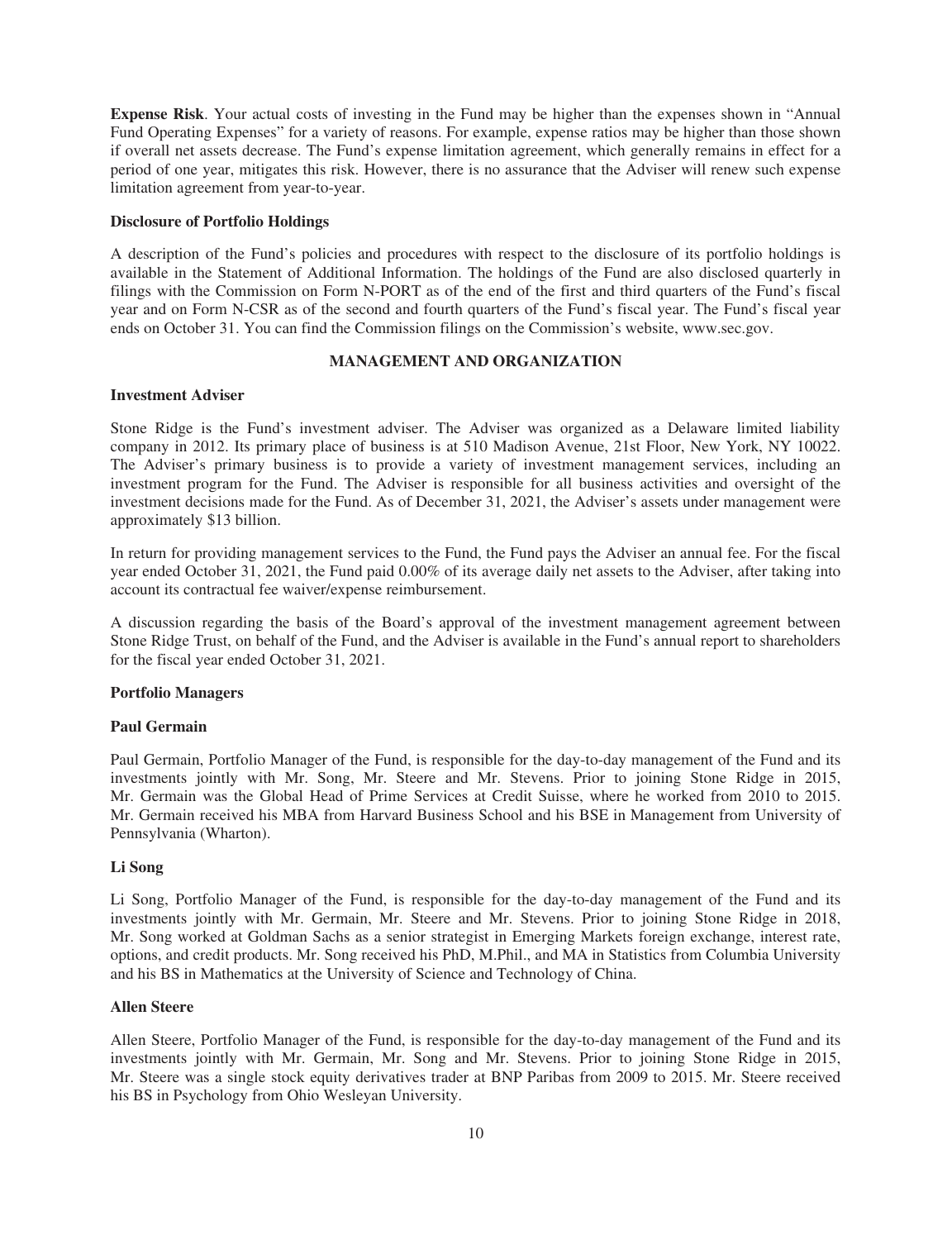#### **Ross Stevens**.

Ross Stevens, Portfolio Manager of the Fund, is responsible for the day-to-day management of the Fund and its investments jointly with Mr. Germain, Mr. Song, and Mr. Steere. Mr. Stevens founded Stone Ridge in 2012. Mr. Stevens received his PhD in Finance and Statistics from the University of Chicago (Booth) and his BSE in Finance from the University of Pennsylvania (Wharton).

#### <span id="page-22-0"></span>**Additional Information Regarding the Adviser and Portfolio Managers**

The Statement of Additional Information provides additional information about the Adviser, including information about potential conflicts of interest that the Adviser may face in managing the Fund, and about each Portfolio Manager's compensation, other accounts managed by each Portfolio Manager, and each Portfolio Manager's ownership of securities in the Fund. The Statement of Additional Information is part of this prospectus and is available free of charge by calling (855) 609-3680 or at www.stoneridgefunds.com. The information (other than this prospectus, including the Statement of Additional Information) contained on, or that can be accessed through, www.stoneridgefunds.com is not part of this prospectus or the Statement of Additional Information.

#### <span id="page-22-1"></span>**Distributor, Administrator and Transfer Agent**

ALPS Distributors, Inc., 1290 Broadway, Suite 1000, Denver, Colorado 80203 is the Fund's distributor (the "Distributor"). U.S. Bancorp Fund Services, LLC, doing business as U.S. Bank Global Fund Services, 615 East Michigan Street, Milwaukee, Wisconsin 53202 is the Fund's transfer agent (the "Transfer Agent"), administrator (the "Administrator") and accounting agent. The Adviser pays fees to the Distributor as compensation for the services it renders. The Fund compensates the Transfer Agent for its services.

# **SHAREHOLDER INFORMATION**

# <span id="page-22-3"></span><span id="page-22-2"></span>**Fund Closings**

The Fund may close at any time to new investments and, during such closings, only the reinvestment of dividends by existing shareholders will be permitted. The Fund may re-open to new investment and subsequently close again to new investment at any time at the discretion of the Adviser.

# <span id="page-22-4"></span>**How Fund Share Prices Are Calculated**

The net asset value ("NAV") per share of the Fund's Class I shares and Class M shares is determined by dividing the total value of the applicable class's proportionate interest in the Fund's portfolio investments, cash and other assets, less any liabilities (including accrued expenses or dividends) allocable to that class, by the total number of shares of that class outstanding. While the assets of each of Class I shares and Class M shares are invested in a single portfolio of securities, the NAV of each respective Class will differ because each of Class I shares and Class M shares have different expenses. The Fund's shares are typically valued as of a particular time (the "Valuation Time") on each day that the New York Stock Exchange ("NYSE") opens for business.1 The Valuation Time is ordinarily at the close of regular trading on the NYSE (normally 4:00 p.m. Eastern time). In unusual circumstances, the Valuation Time may be at a time other than 4:00 p.m. Eastern time, for example, in the event of an earlier, unscheduled close or halt of trading on the NYSE. Current net asset values per share of the Fund's classes may be obtained by contacting the Transfer Agent by telephone at (855) 609-3680.

In accordance with the regulations governing registered investment companies, the Fund's transactions in portfolio securities and purchases and sales of Fund shares (which bear upon the number of Fund shares outstanding) are generally not reflected in the NAV determined for the business day on which the transactions are effected (the trade date), but rather on the following business day.

<sup>1</sup> The NYSE is generally open from Monday through Friday, 9:30 a.m. to 4:00 p.m., Eastern time. NYSE, NYSE Arca, NYSE Bonds and NYSE Arca Options markets will generally close on, and in observation of the following holidays: New Year's Day, Martin Luther King, Jr. Day, Washington's Birthday, Good Friday, Memorial Day, Independence Day, Labor Day, Thanksgiving Day, and Christmas Day.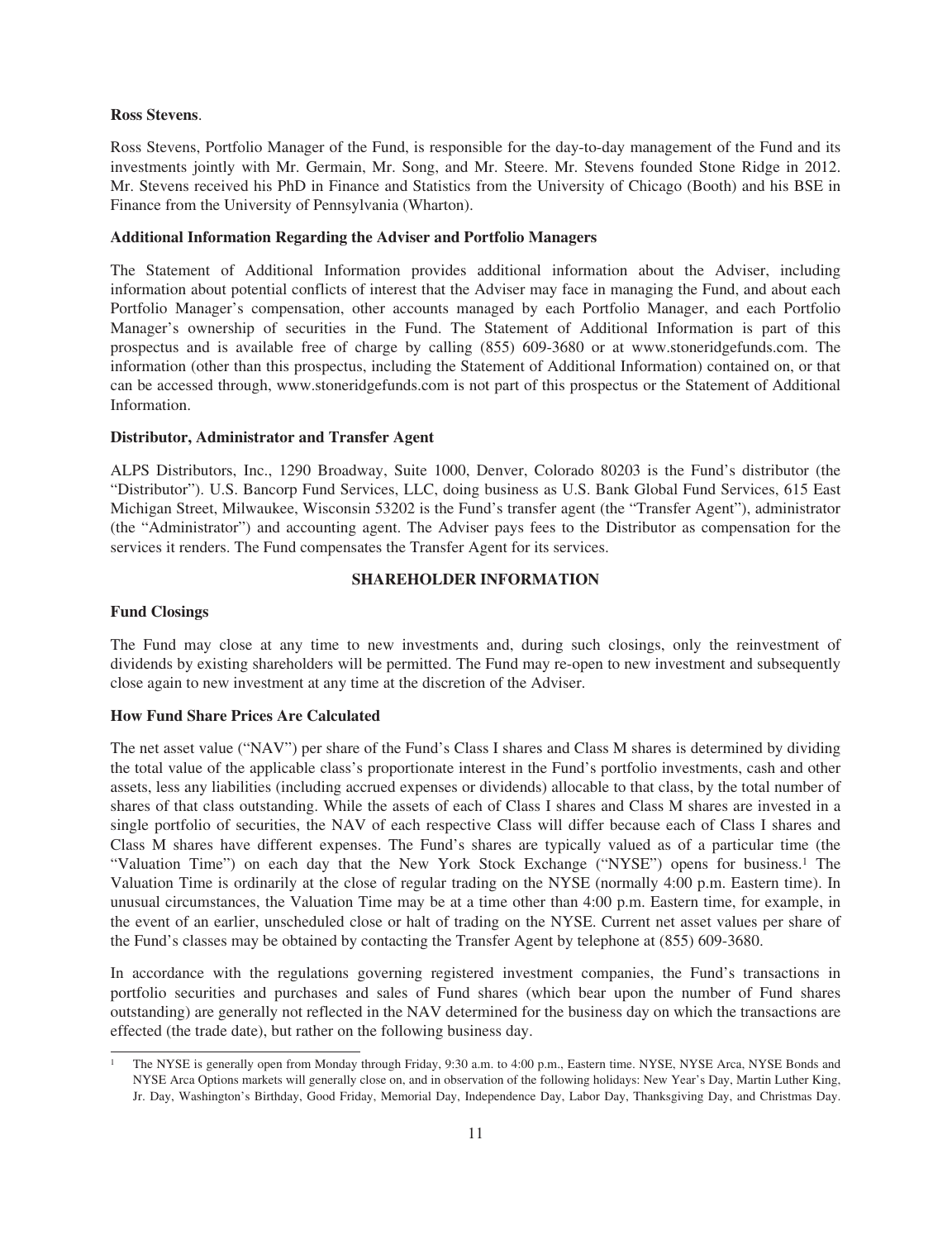The board of trustees of Stone Ridge Trust (the "Board") has approved procedures pursuant to which the Fund values its investments (the "Valuation Procedures"). The Board has established an Adviser Valuation Committee made up of employees of the Adviser to which the Board has delegated responsibility for overseeing the implementation of the Valuation Procedures, including fair value determinations made on behalf of the Board.

Listed below is a summary of certain of the methods generally used currently to value investments of the Fund under the Valuation Procedures:

Non-prime money market funds and cash sweep programs are generally valued at amortized cost.

Other debt securities, including corporate and government debt securities and municipal debt securities, loans, mortgage-backed securities, collateralized mortgage obligations and other asset-backed securities are valued by an independent pricing service at an evaluated (or estimated) mean between the closing bid and asked prices.

For investments in investment companies that are registered under the 1940 Act, the value of the shares of such funds is calculated based upon the net asset value per share of such funds. The prospectuses for such funds explain the circumstances under which they will use fair value pricing and its effects.

Equity securities are valued at the last sale, official close or if there are no reported sales at the mean between the bid and asked price on the primary exchange on which they are traded.

Exchange-traded derivatives, such as options and futures contracts, are valued at the settlement price on the exchange or mean of the bid and asked prices.

Generally, the Fund must value its assets using market quotations when they are readily available. If, with respect to any portfolio instrument, market quotations are not readily available or available market quotations are deemed to be unreliable by the Adviser Valuation Committee, then such instruments will be valued as determined in good faith by the Adviser Valuation Committee. In these circumstances, the Fund determines fair value in a manner that seeks to reflect the market value of the security on the valuation date based on consideration by the Adviser Valuation Committee of any information or factors it deems appropriate.

Fair value pricing may require subjective determinations about the value of a portfolio instrument. Fair values may differ from quoted or published prices, or from prices that are used by others, for the same investments. Also, the use of fair value pricing may not always result in adjustments to the prices of securities or other assets or liabilities held by the Fund. It is possible that the fair value determined for a security may be materially different than the value that could be realized upon the sale of such security. Thus, fair valuation may have an unintended dilutive or accretive effect on the value of shareholders' investments in the Fund.

Substantially all of the Fund's investments are U.S. dollar denominated investments. Investments initially valued in currencies other than the U.S. dollar are converted to U.S. dollars using exchange rates obtained from pricing services. As a result, the NAV of the Fund's shares may be affected by changes in the value of currencies in relation to the U.S. dollar. International markets are sometimes open on days when U.S. markets are closed, which means that the value of foreign securities owned by the Fund could change on days when Fund shares cannot be bought or sold. The value of investments traded in markets outside the U.S. or denominated in currencies other than the U.S. dollar may be affected significantly on a day that the NYSE is closed, and the NAV of Fund shares may change on days when an investor is not able to purchase, redeem or exchange shares. The calculation of the Fund's NAV may not take place contemporaneously with the determination of the prices of foreign securities used in NAV calculations.

#### **INVESTING IN THE FUND**

<span id="page-23-0"></span>The Fund offers two classes of shares — Class I shares and Class M shares. This prospectus describes the Class I shares and Class M shares of the Fund.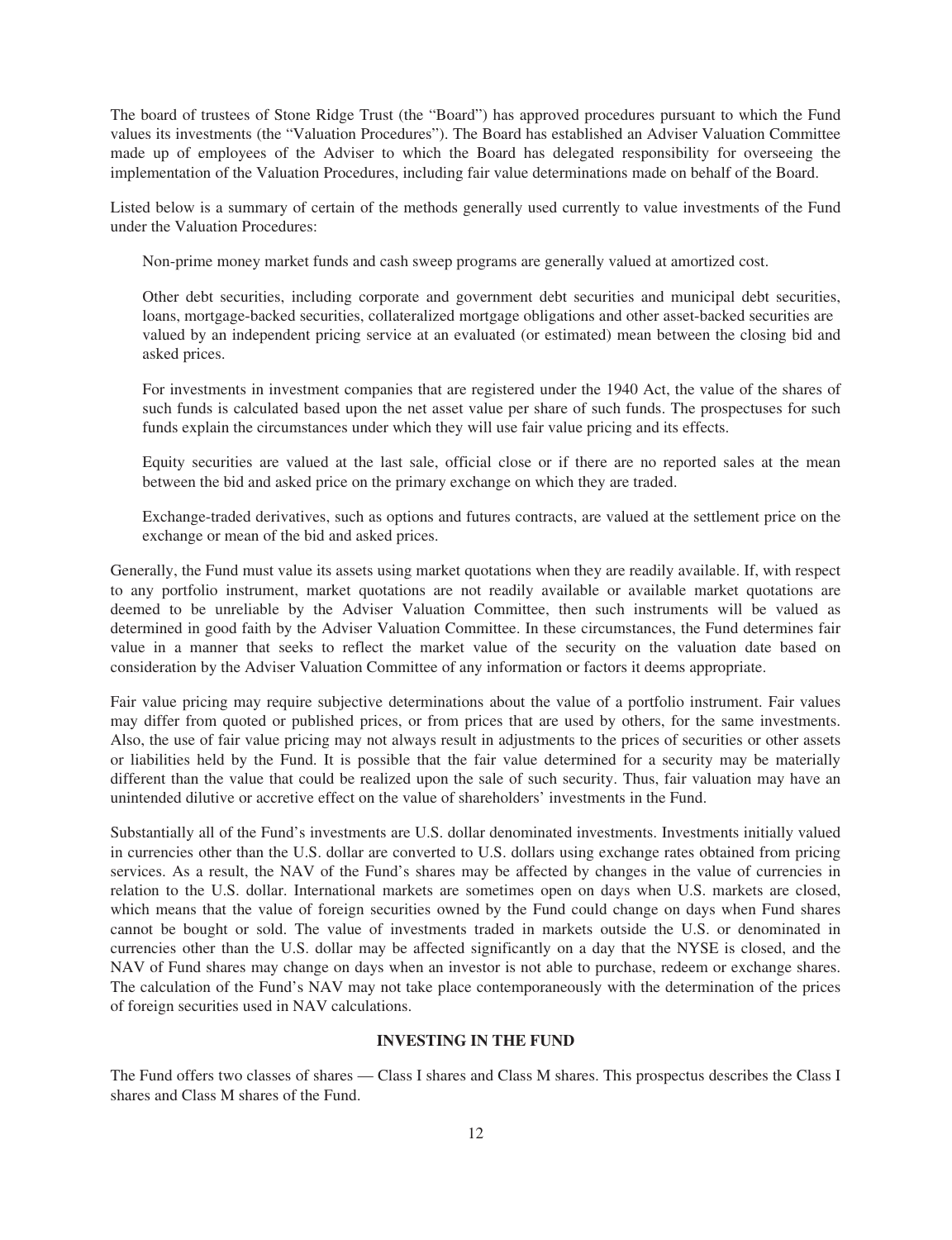#### <span id="page-24-0"></span>**Eligibility to Buy Class I and Class M Shares**

Shares of the Fund generally may be sold only to U.S. citizens, U.S. residents, and U.S. domestic corporations, partnerships, trusts or estates. The Fund reserves the right to refuse any request to purchase shares. Each Class of shares is subject to the investment minimums described below.

## <span id="page-24-1"></span>**Investment Minimums**

### *Class I Shares*

The minimum initial investment is \$500,000.

#### *Class M Shares*

The minimum initial investment is \$2,500.

These minimums may be waived or reduced in certain circumstances, and they may be modified and/or applied in the aggregate for certain intermediaries that submit trades on behalf of underlying investors (e.g., registered investment advisers or benefit plans). Differences in the policies of different intermediaries may include different minimum investment amounts. There is no minimum for subsequent investments.

# <span id="page-24-2"></span>**Other Policies**

#### *No Certificates*

The issuance of shares is recorded electronically on the books of the Fund. You will receive a confirmation of, or account statement reflecting, each new transaction in your account, which will also show the total number of shares of the Fund you own. You can rely on these statements in lieu of certificates. The Fund does not issue certificates representing shares of the Fund.

#### *Involuntary Redemptions*

The Fund reserves the right to redeem an account if the value of the shares in the Fund is \$1,000 or less for any reason, including market fluctuation. Before the Fund redeems such shares and sends the proceeds to the shareholder, it will notify the shareholder that the value of the shares in the account is less than the minimum amount and will allow the shareholder 60 days to make an additional investment in an amount that will increase the value of the account(s) to the minimum amount specified above before the redemption is processed. As a sale of your Fund shares, this redemption may have tax consequences.

<span id="page-24-3"></span>In addition, the Fund reserves the right under certain circumstances to redeem all or a portion of an account, without consent of or other action by the shareholder. The Fund may exercise this right, for example, if a shareholder invests in a share class for which the shareholder was not eligible at the time of investment.

# **HOW TO BUY CLASS I AND CLASS M SHARES**

# <span id="page-24-4"></span>**How to Buy Shares**

The Fund has authorized the Transfer Agent and Distributor to receive orders on its behalf, and the Distributor has authorized select intermediaries to receive orders on behalf of the Fund. These intermediaries may be authorized to designate other intermediaries to receive orders on the Fund's behalf. The Fund is deemed to have received an order when the Transfer Agent, the Distributor, an intermediary, or if applicable, an intermediary's authorized designee, receives the order in good order. Investors who invest in the Fund through an intermediary should contact their intermediary regarding purchase procedures. Investors may be charged a fee if they effect transactions through an intermediary.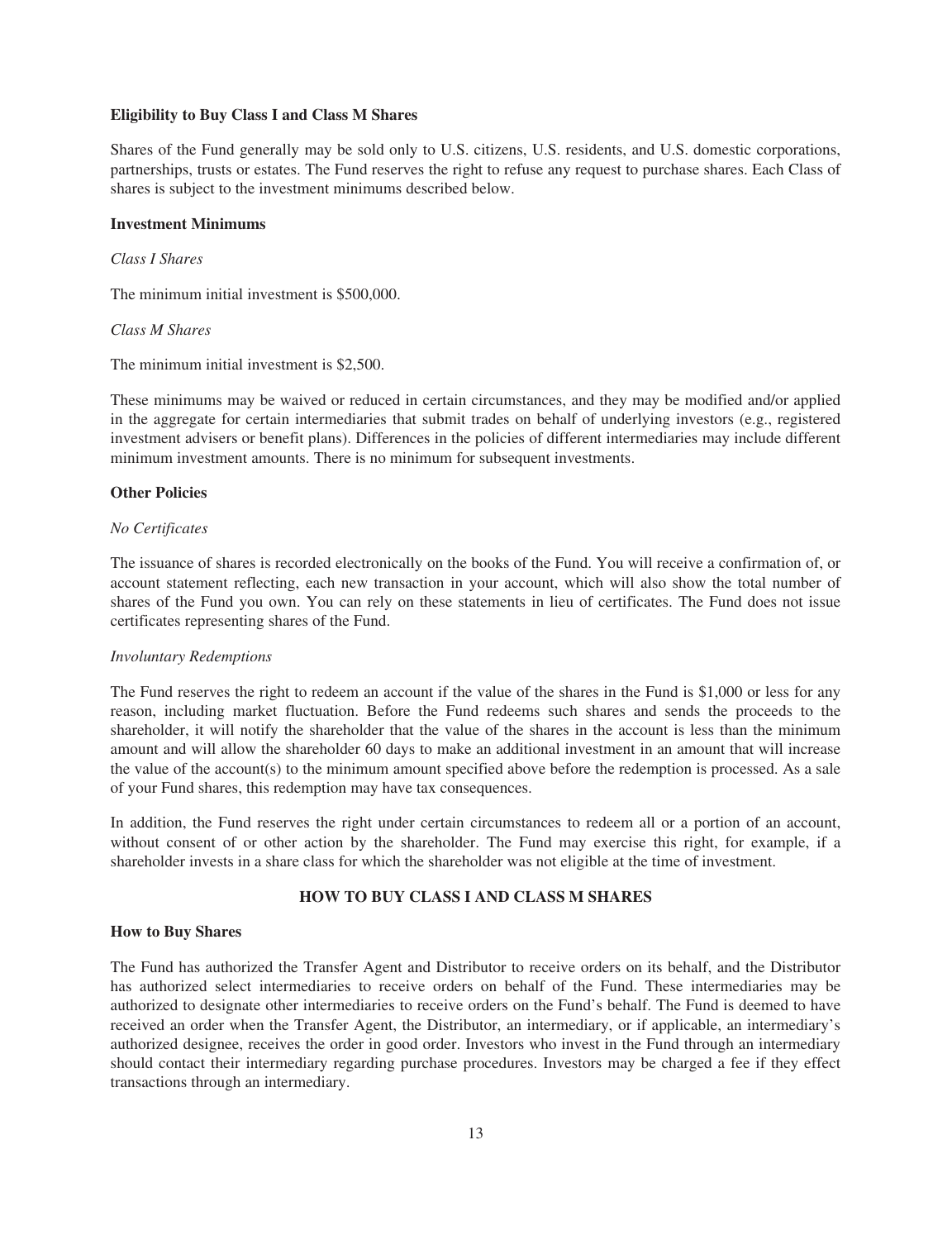Investors may purchase the Fund's Class I shares and Class M shares directly from the Transfer Agent by calling (855) 609-3680.

All investors must complete and submit the necessary account registration forms in good order. The Fund reserves the right to reject any initial or additional investment and to suspend the offering of shares.

Purchase through a financial intermediary does not affect these eligibility requirements or those set out in "Investing in the Fund," above.

A purchase of the Fund's Class I shares and Class M shares will be made at the NAV per share next determined following receipt of a purchase order in good order by the Fund, the Transfer Agent, the Distributor, an intermediary or an intermediary's authorized designee if received at a time when the Fund is open to new investments. A purchase, exchange or redemption order is in "good order" when the Fund, the Transfer Agent, the Distributor, an intermediary or, if applicable, an intermediary's authorized designee, receives all required information, including properly completed and signed documents, and the purchase order is approved by the Adviser. Once the Fund (or one of its authorized agents described above) accepts a purchase order, you may not cancel or revoke it; however, you may redeem the shares. The Fund may withhold redemption proceeds until it is reasonably satisfied it has received your payment. The Fund reserves the right to cancel any purchase or exchange order it receives if the Fund believes that it is in the best interest of the Fund's shareholders to do so.

<span id="page-25-0"></span>Clients of investment advisory organizations or other organizations with authority to act on behalf of the investor may also be subject to investment advisory and other fees under their own arrangements with such organizations**.**

#### **Customer Identification Program**

To help the government fight the funding of terrorism and money laundering activities, federal law requires all financial institutions to obtain, verify and record information that identifies each person that opens a new account and to determine whether such person's name appears on government lists of known or suspected terrorists and terrorist organizations.

In compliance with the USA PATRIOT Act of 2001, please note that the Transfer Agent or authorized intermediary will verify certain information upon account opening as part of Stone Ridge Trust's Anti-Money Laundering Program. You will be asked to supply certain required information, such as your full name, date of birth, social security number and permanent street address. If you are opening the account in the name of a legal entity (*e.g*., partnership, limited liability company, business trust, corporation, etc.), you must also supply the identity of the beneficial owners. Mailing addresses containing only a P.O. Box may not be accepted.

If the identity of a customer cannot be verified, the account will be rejected or the customer will not be allowed to perform a transaction on the account until the customer's identity is verified. The Fund also reserves the right to close the account within 5 business days if clarifying information/documentation is not received. If your account is closed for this reason, your shares will be redeemed at the NAV next calculated after the account is closed.

The Fund and its agents will not be responsible for any loss in an investor's account resulting from the investor's delay in providing all required identifying information or from closing an account and redeeming an investor's shares when an investor's identity is not verified.

<span id="page-25-1"></span>The Fund may be required to "freeze" your account if there appears to be suspicious activity or if account information matches information on a government list of known terrorists or other suspicious persons.

# **HOW TO REDEEM CLASS I AND CLASS M SHARES**

Investors who invest in the Fund through an intermediary should contact their intermediary regarding redemption procedures. The Fund is deemed to have received a redemption order when the Transfer Agent, the Distributor,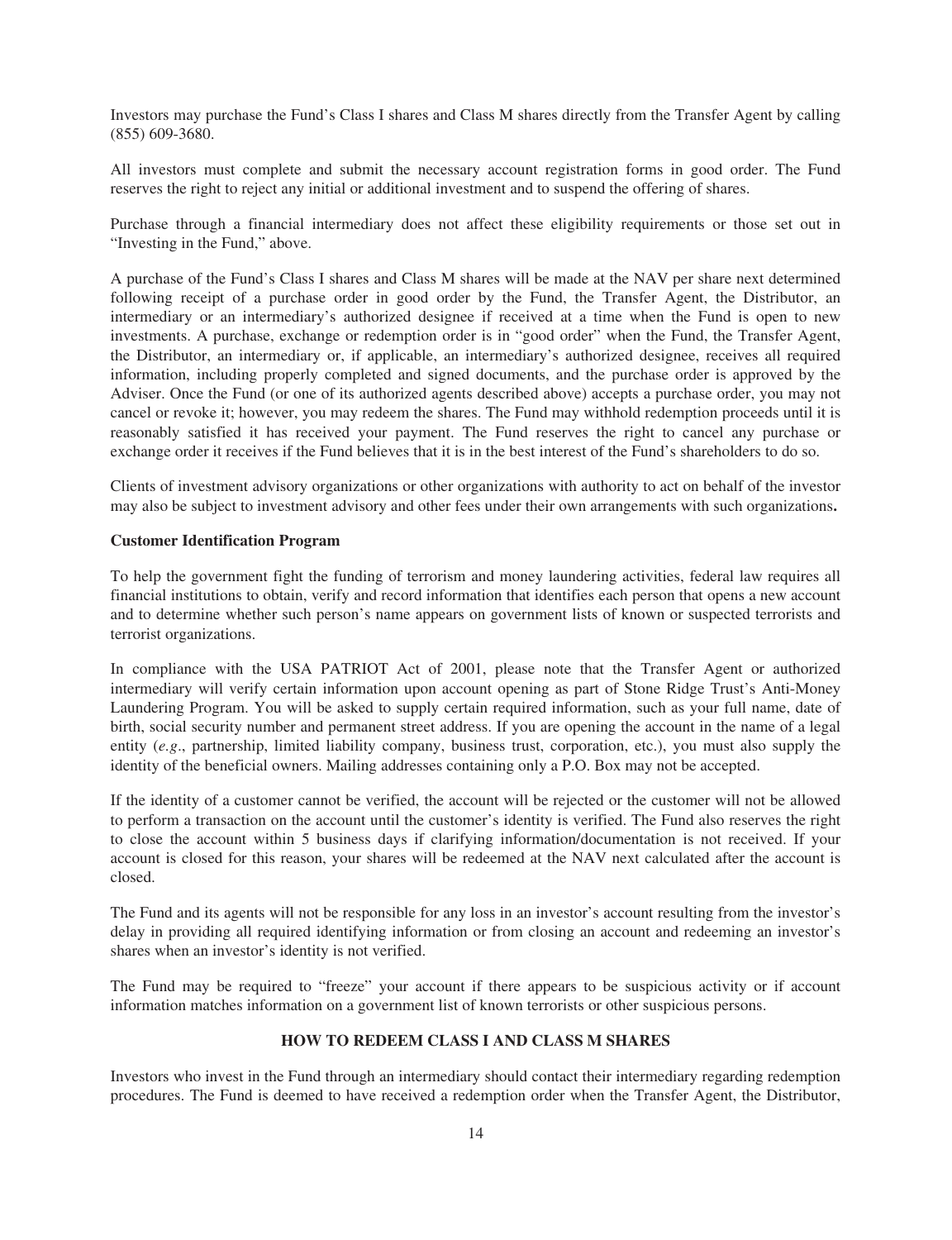an authorized intermediary, or if applicable, an intermediary's authorized designee, receives the redemption order in good order. Investors holding Fund shares directly through the Transfer Agent who desire to redeem shares of the Fund should contact the Transfer Agent at (855) 609-3680. A redemption of the Fund's shares will be made at the NAV per share next determined following receipt of a written redemption order in good order by the Fund, the Transfer Agent, the Distributor, an intermediary or an intermediary's authorized designee.

The redemption of all shares in an account will result in the account being closed. A new Account Registration Form will be required for future investments. See "How to Buy Class I Shares and Class M Shares" above. Certificates for shares are not issued.

#### <span id="page-26-0"></span>**Payments of Redemption Proceeds**

Redemption orders are valued at the NAV per share next determined after the shares are properly tendered for redemption, as described above. Payment for shares redeemed generally will be made within seven days after receipt of a valid request for redemption. The Fund may temporarily stop redeeming shares or delay payment of redemption proceeds when the NYSE is closed or trading on the NYSE is restricted, when an emergency exists and the Fund cannot sell shares or accurately determine the value of assets, or if the Commission orders the Fund to suspend redemptions or delay payment of redemption proceeds.

At various times, the Fund may be requested to redeem shares for which it has not yet received good payment. If this is the case, the forwarding of proceeds may be delayed until payment has been collected for the purchase of the shares. The delay may last 7 days or more. The Fund intends to forward the redemption proceeds as soon as good payment for purchase orders has been received. This delay may be avoided if shares are purchased by wire transfer. Although the Fund generally intends to pay cash for all shares redeemed using cash held by the Fund or generated by the Fund through selling cash equivalents, selling investments, or using overdraft provisions or lines of credit, the Fund reserves the right, under certain circumstances (such as stressed market conditions), to make a redemption payment, in whole or in part, in portfolio securities that have a market value at the time of redemption equal to the redemption price. In cases where the Fund uses assets other than cash for redemption payments, the value of the non-cash assets is determined as of the redemption date; consequently, as a result of changes in market prices, the value of those assets when received by the redeeming shareholder may be lower or higher than their value as of the redemption date. Investors may incur brokerage charges or other transaction costs selling securities that were received in payment of redemptions.

You can arrange for cash proceeds of a redemption to be sent by wire transfer to a single previously designated bank account if you have given authorization for expedited wire redemption on your Account Application. This redemption option does not apply to shares held in broker "street name" accounts. If a request for a wire redemption is received by the Fund prior to the close of the NYSE, the shares will be redeemed that day at the next determined NAV, and the proceeds will generally be sent to the designated bank account the next business day. The bank must be a member of the Federal Reserve wire system. Delivery of the proceeds of a wire redemption request may be delayed by the Fund for up to seven days if deemed appropriate under then current market conditions. Redeeming shareholders will be notified if a delay in transmitting proceeds is anticipated. The Fund cannot be responsible for the efficiency of the Federal Reserve wire system or the shareholder's bank. You are responsible for any charges imposed by your bank. The Fund reserves the right to terminate the wire redemption privilege. To change the name of the single bank account designated to receive wire redemption proceeds, you must send a written request with a signature guarantee to the Fund, c/o U.S. Bank Global Fund Services, 615 East Michigan Street, Milwaukee, Wisconsin 53202, or contact your financial intermediary.

Signature guarantees can be obtained from domestic banks, brokers, dealers, credit unions, national securities exchanges, registered securities associations, clearing agencies and savings associations, as well as from participants in the New York Stock Exchange Medallion Signature Program and the Securities Transfer Agents Medallion Program, but not from a notary public.

The Fund and/or the Transfer Agent or your financial intermediary reserve the right to require a signature guarantee in other instances based on the circumstances.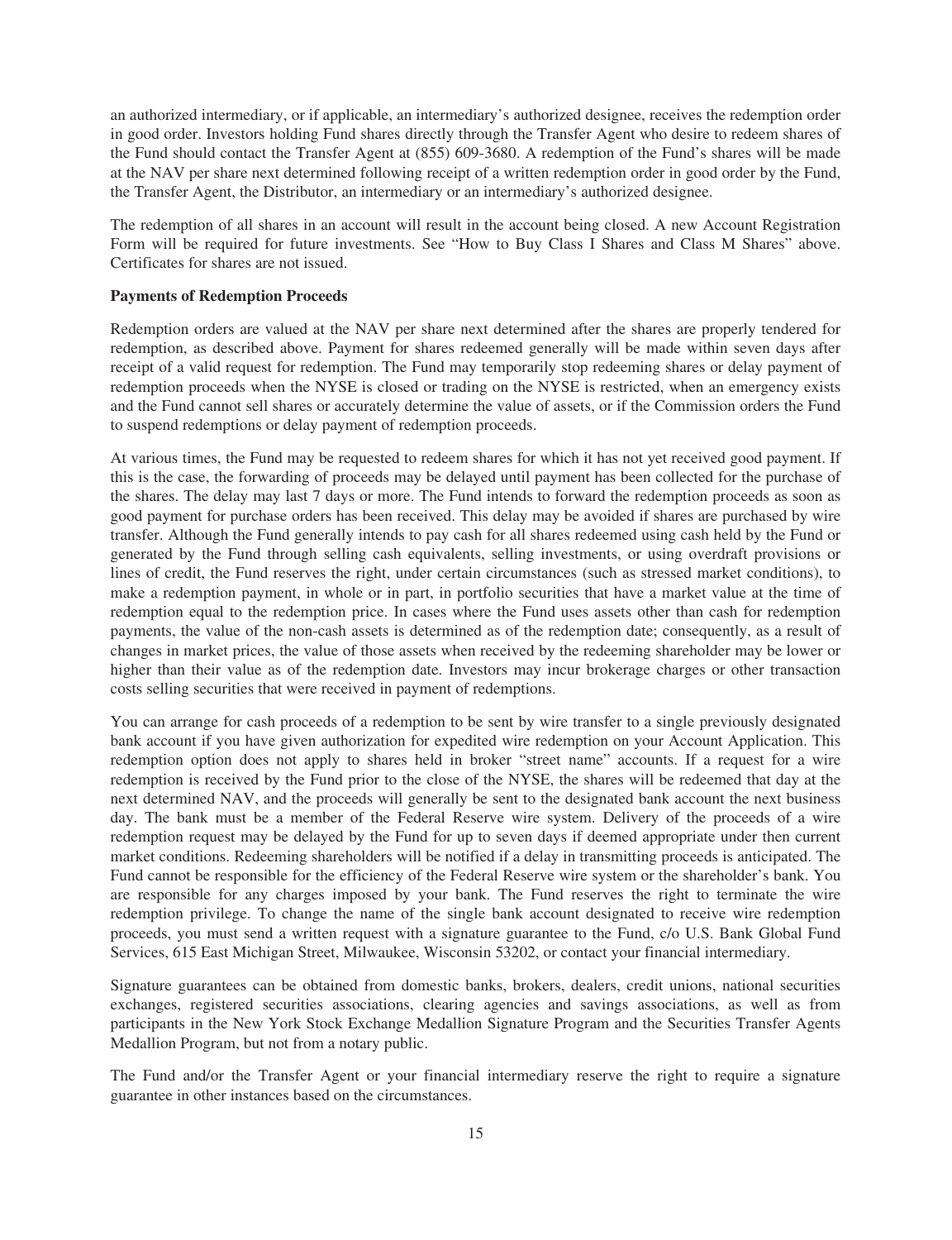#### <span id="page-27-0"></span>**Dividend Reinvestment Plan**

Dividends and capital gains distributions are treated in accordance with the instructions on your account opening form, and either are automatically reinvested, without sales charges, into the relevant share class or are distributed to you in cash. Your taxable income is the same regardless of which option you choose. As long as you hold Fund shares, you may change your election to participate in the dividend reinvestment plan by notifying the Transfer Agent or your financial intermediary, as applicable.

<span id="page-27-1"></span>For further information about dividend reinvestment, contact the Transfer Agent by telephone at (855) 609-3680 or contact your financial intermediary.

#### **Distributions and Federal Income Tax Matters**

It is the Fund's policy to make distributions at least annually of all or substantially all of its net investment income and net realized capital gains, if any. If you elect to reinvest distributions, your distributions will be reinvested in additional shares of the same share class of the Fund at the NAV calculated as of the payment date. The Fund will pay distributions on a per-share basis. As a result, on the ex-dividend date of such a payment, the NAV of the Fund will be reduced by the amount of the payment.

This section summarizes some of the important U.S. federal income tax consequences of investing in the Fund. This discussion does not address all aspects of taxation that may apply to shareholders or to specific types of shareholders such as tax-deferred retirement plans and persons who are not "U.S. persons" within the meaning of the Internal Revenue Code of 1986, as amended (the "Code"). You should consult your tax adviser for information concerning the possible application of federal, state, local or non-U.S. tax laws to you. Please see the Statement of Additional Information for additional information regarding the tax aspects of investing in the Fund.

The Fund has elected and intends to qualify each year to be treated as a regulated investment company ("RIC") under Subchapter M of Chapter 1 of the Code. A RIC generally is not subject to federal income tax at the fund level on income and gains that are timely distributed to shareholders. To qualify for treatment as a RIC, the Fund must meet certain income, asset diversification and distribution requirements.

The Fund's investment strategy will potentially be limited by its intention to qualify for treatment as a RIC. The tax treatment of certain of the Fund's investments under one or more of the qualification or distribution tests applicable to RICs is not certain. An adverse determination or future guidance by the IRS or a change in law might affect the Fund's ability to qualify for such treatment. Failure of the Fund to qualify and be eligible to be treated as a RIC would result in Fund-level taxation and, consequently, a reduced return on your investment. The Fund could in some cases cure such failure, including by paying the Fund-level tax or interest, making additional distributions or disposing of certain assets.

The Fund's investments in options and other derivatives may increase or accelerate the Fund's recognition of gain and may affect the timing, amount or character of the Fund's distributions.

For federal income tax purposes, distributions of net investment income are generally taxable to shareholders as ordinary income. The tax treatment of Fund distributions of capital gains is determined by how long the Fund owned (or is deemed to have owned) the investments that generated them, rather than how long you owned your shares. Distributions of net capital gains (the excess of the Fund's net long-term capital gains over its net shortterm capital losses) that are properly reported by the Fund as capital gain dividends ("Capital Gain Dividends") will be taxable as long-term capital gains, which are taxed to non-corporate shareholders at reduced rates. Distributions of net gains from the sale or deemed disposition of investments that the Fund held or is treated as having held for one year or less will be taxable as ordinary income. Due to the Fund's options strategies, a substantial portion of the Fund's income could consist of short-term capital gains. Distributions of the Fund's short-term capital gains will not constitute qualified dividend income and will not qualify for the dividendsreceived deduction, and shareholders will not be able to offset distributions of the Fund's net short-term capital gains against capital losses that they recognize with respect to their other investments.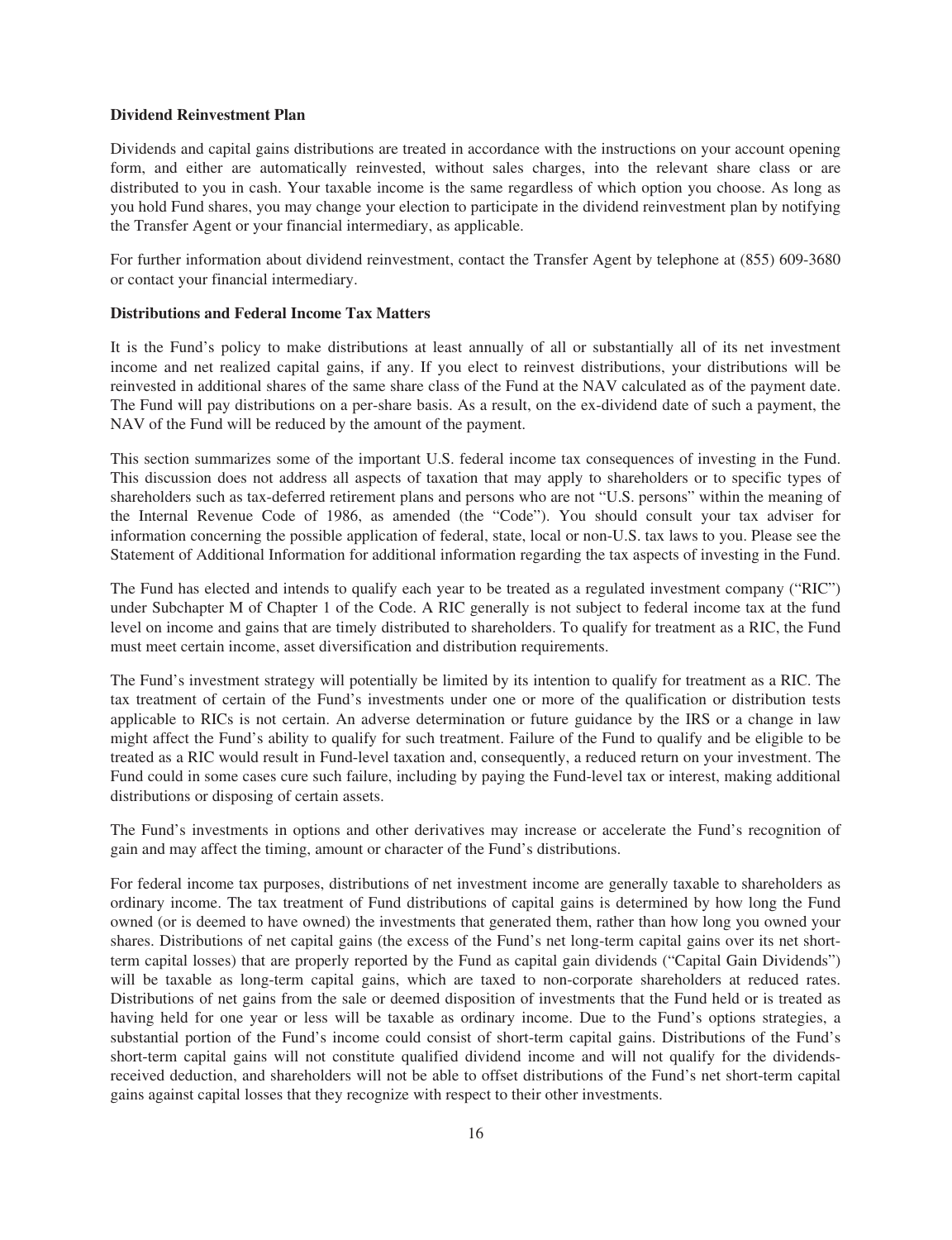Distributions of investment income properly reported by the Fund as derived from "qualified dividend income," if any, will be taxed in the hands of individuals at the rates applicable to long-term capital gains; *provided*, that certain holding period and other requirements are met at both the shareholder and Fund level.

If, in and with respect to any taxable year, the Fund makes a distribution to a shareholder in excess of the Fund's current and accumulated earnings and profits, the excess distribution will be treated as return of capital to the extent of such shareholder's tax basis in its shares, and thereafter as capital gain. A return of capital is not taxable, but it reduces a shareholder's tax basis in its shares, thus reducing any loss or increasing any gain on a subsequent taxable disposition by the shareholder of its shares.

A dividend will be treated as paid on December 31 of the current calendar year if it is declared by the Fund in October, November or December with a record date in such a month and paid by the Fund during January of the following calendar year.

Distributions are taxable to you even if they are paid from income or gains earned by the Fund prior to your investment (and thus were included in the price you paid for your shares). For example, if you purchase shares on or just before the record date of the Fund distribution, you will pay full price for the shares and could receive a portion of your investment back as a taxable distribution. In general, you will be taxed on the distributions you receive from the Fund, whether you receive them as additional shares or in cash.

Early each year, we will send you a statement showing the tax status of your dividends and distributions for the prior year.

Any gain or loss resulting from the sale or exchange of your shares in the Fund generally will be treated as capital gain or loss for federal income tax purposes, which will be long-term or short-term depending on how long you have held your shares.

A 3.8% Medicare contribution tax is imposed on the "net investment income" of certain individuals, estates and trusts to the extent their income exceeds certain threshold amounts. Net investment income generally includes dividends, interest and net gains from the disposition of investment property (including the Fund's ordinary income dividends, Capital Gain Dividends and capital gains recognized on the sale, redemption or exchange of Fund shares). Shareholders should consult their tax advisers regarding the effect, if any, that this provision may have on their investment in the Fund.

In general, dividends (other than Capital Gain Dividends) paid by the Fund to a person who is not a "U.S. person" within the meaning of the Code (a "foreign shareholder") are subject to withholding of U.S. federal income tax at a rate of 30% (or lower applicable treaty rate). However, the Code provides a withholding tax exemption, if the Fund so elects, for certain interest-related dividends and short-term capital gain dividends paid to foreign shareholders.

Sections 1471-1474 of the Code and the U.S. Treasury Regulations and IRS guidance issued thereunder (collectively, "FATCA") generally require the Fund to obtain information sufficient to identify the status of each of its shareholders under FATCA or under an applicable intergovernmental agreement (an "IGA"). If a shareholder fails to provide this information or otherwise fails to comply with FATCA or an IGA, the Fund or its agent may be required to withhold under FATCA 30% of ordinary dividends the Fund pays to that shareholder. If a payment by the Fund is subject to FATCA withholding, the Fund or its agent is required to withhold even if such payment would otherwise be exempt from withholding under the rules applicable to non-U.S. shareholders. The IRS and the Department of Treasury have issued proposed regulations providing that the gross proceeds of share redemptions or exchanges and Capital Gain Dividends the Fund pays will not be subject to FATCA withholding. Each prospective shareholder is urged to consult its tax adviser regarding the applicability of FATCA and any other reporting requirements with respect to the prospective shareholder's own situation, including investments through an intermediary. In addition, foreign countries have implemented or are considering, and may implement, laws similar in purpose and scope to FATCA, as more fully described above.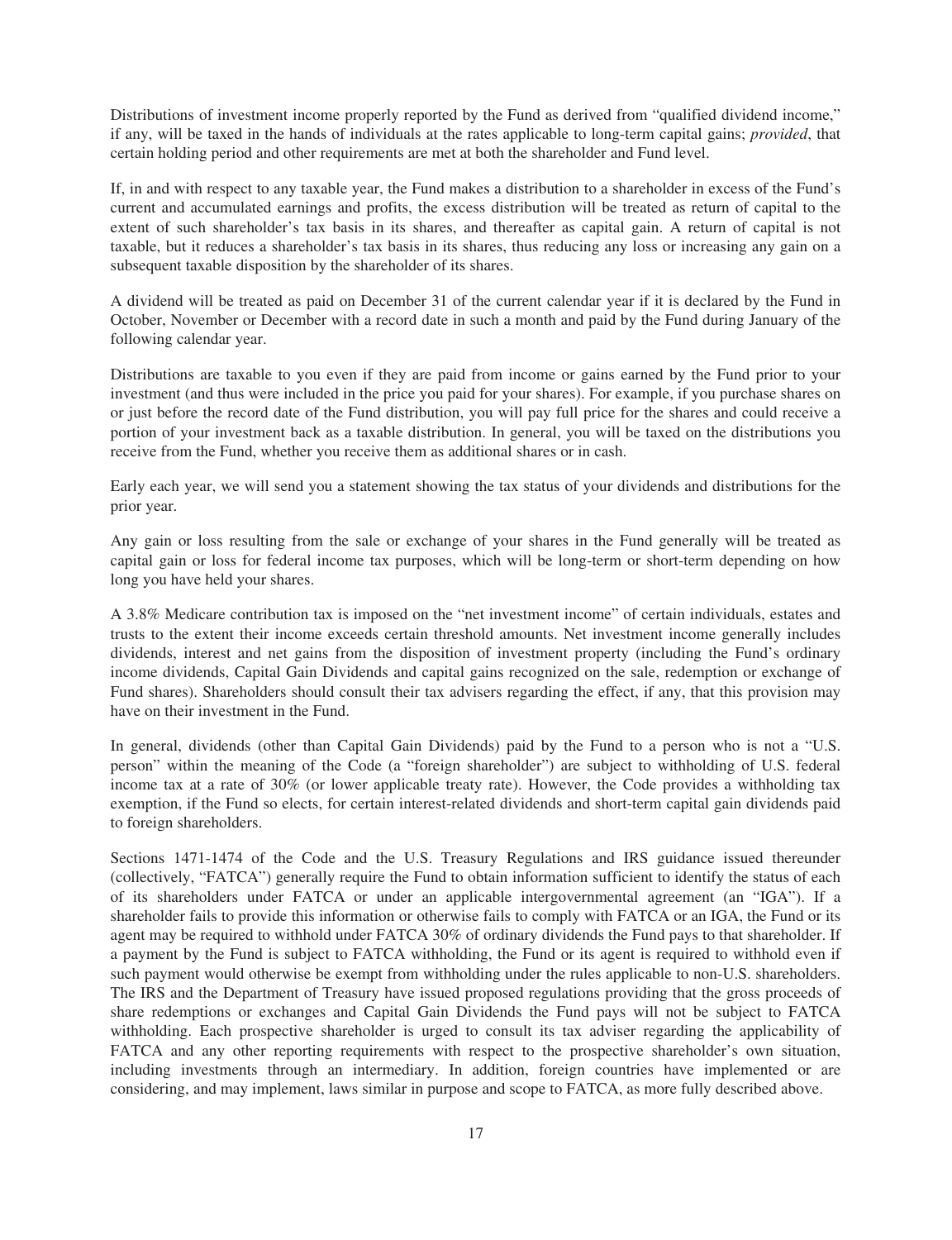The discussion above is very general. Please consult your tax adviser about the effect that an investment in the Fund could have on your own tax situation, including possible foreign, federal, state, or local tax consequences, or about any other tax questions you may have.

### <span id="page-29-0"></span>**Frequent Purchases and Sales of Fund Shares**

The Fund is currently intended for long-term investment purposes. Excessive trading, short-term trading and other abusive trading activities may be detrimental to the Fund and its long-term shareholders by disrupting portfolio management strategies, increasing brokerage and administrative costs, harming Fund performance and diluting the value of shares. Such trading may also require the Fund to sell securities to meet redemptions, which could cause taxable events that impact shareholders. The Fund will not knowingly permit shareholders to market time or excessively trade the Fund to the detriment of the long-term shareholders.

The Fund has adopted procedures that are reasonably designed to detect and prevent frequent trading activity that could be harmful to the Fund (the "Procedures"), which include (1) fair valuation of non-U.S. securities, where appropriate and (2) periodic surveillance of shareholder trading activity and inquiry as to the nature of the trading activity when appropriate.

With respect to the periodic surveillance of shareholder trading activity, the Adviser monitors trading in the Fund's shares in an effort to identify trading patterns that appear to indicate market timing or abusive trading practices, to the extent reasonably practicable. In making such a judgement, the Adviser may consider the size of the trades, the frequency and pattern of trades and other factors considered relevant.

If the Adviser determines that the trading history of an account appears to indicate market timing or abusive trading practices, the Fund will provide notice to the shareholder or the applicable financial intermediary to cease such trading activities and, when appropriate, restrict or prohibit further purchases or redemptions of shares for the account. If the trading history of an omnibus account appears to indicate the possibility of market timing or abusive trading practices, the Adviser may request underlying shareholder information from the financial intermediary associated with the omnibus account pursuant to Rule 22c-2 under the 1940 Act in order to make such a determination.

Some financial intermediaries through which shares of the Fund are distributed submit aggregate or net purchase and redemption orders through omnibus accounts. These omnibus accounts often by nature engage in frequent transactions due to the daily trading activity of their underlying investors. Because transactions by omnibus accounts often take place on a net basis, the Adviser's ability to detect and prevent frequent trading is limited. In determining the frequency with which the Adviser will seek shareholder transaction information from a financial intermediary, the Adviser will consider (1) whether or not a Fund imposes a redemption fee, (2) a Fund's trading history (e.g., a history of abnormally large inflows or outflows that may indicate the existence of frequent trading), (3) the risks that frequent trading poses to the Fund and its shareholders in light of the nature of the Fund's investment program, including its typical cash positions and whether its valuation policies mitigate the risks associated with abusive trading practices, (4) the risks to the Fund and its shareholders in light of the size of the transactions relative to the amount of the Fund's assets or the volume of the Fund's subscriptions and redemptions through a financial intermediary and (5) such other factors as are deemed relevant or appropriate under the circumstances.

Although the Procedures are designed to deter frequent trading, none of these measures alone, nor taken together, eliminates the possibility that frequent trading will occur in the Fund, particularly with respect to trades placed by shareholders who invest in the Fund through omnibus accounts maintained by financial intermediaries. It is understood that it may not be possible to identify and monitor all accounts controlled by a potential frequent trader.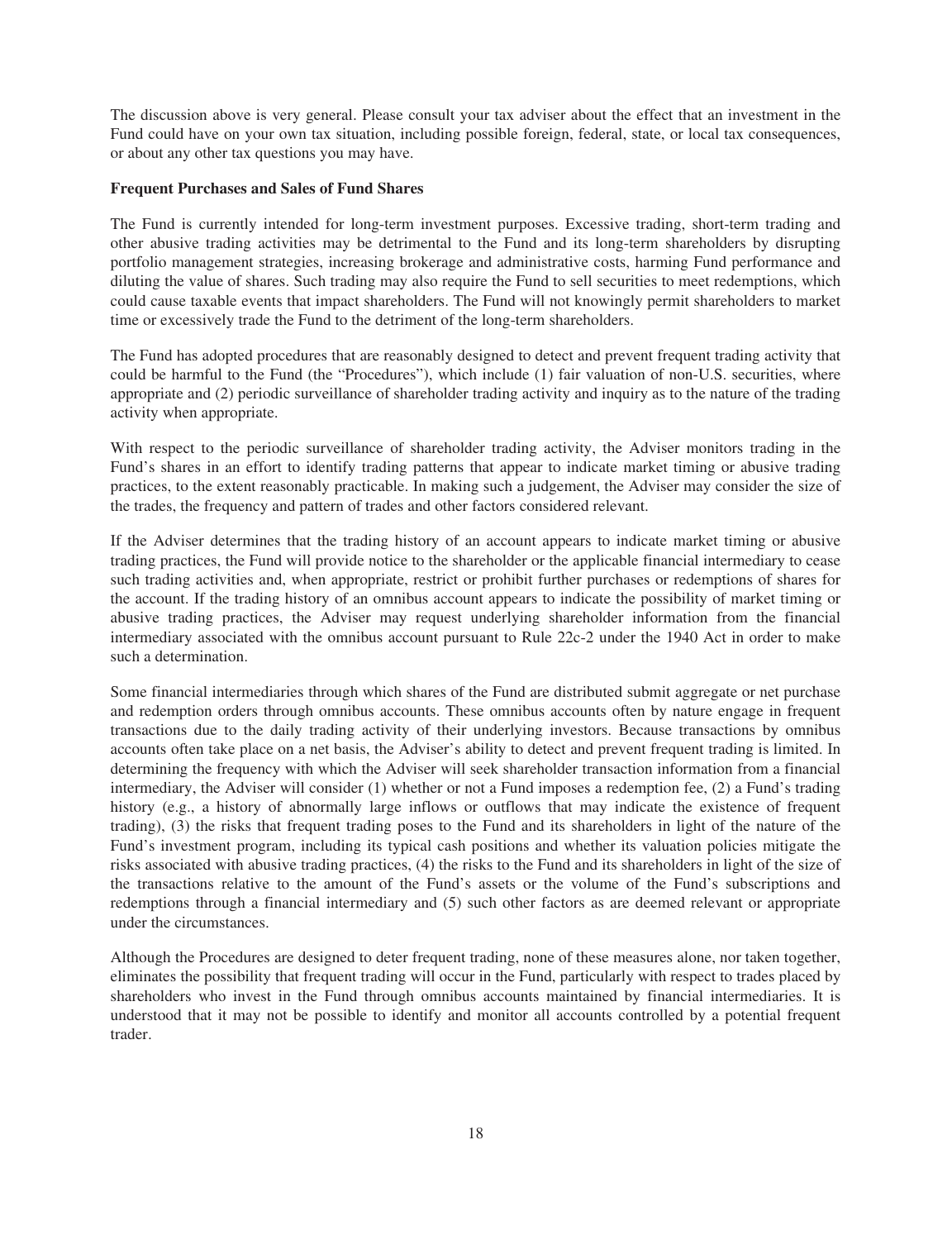#### **DISTRIBUTION AND SERVICING ARRANGEMENTS**

<span id="page-30-0"></span>Financial intermediaries may provide varying investment products, programs, platforms and accounts for the benefit of shareholders. Such intermediaries generally charge fees in connection with a variety of services, which include (i) personal and account maintenance services, sub-transfer agency services and custodial services rendered to shareholders who are customers of the intermediary, including electronic transmission and processing of orders, electronic fund transfers between shareholders and the Fund, reinvestment of distributions, settlement and reconciliation of transactions, liaising with the Transfer Agent, facilitation of electronic delivery to shareholders of Fund documentation, monitoring shareholder accounts for back-up withholding and any other special tax reporting obligations, maintenance of books and records with respect to the foregoing, and other similar services (fees for such services, "servicing fees") and/or (ii) activities or expenses primarily intended to result in the sale of shares (fees for such services, if any, "distribution fees" and, together with servicing fees, "intermediary fees"). Such fees may be based on the number of accounts or may be a percentage of the average value of accounts for which the intermediary provides services, and are intended to compensate intermediaries for their provision of services of the type that would be provided by the Transfer Agent or other service providers if the shares were registered on the books of the Fund. The Fund does not believe that any portion of fees currently paid to financial intermediaries are distribution fees.

Intermediary fees may be paid pursuant to a Distribution Plan ("12b-1 Plan") adopted by the Fund with respect to its Class M shares, at the maximum annual rate of 0.15% of the Fund's average daily net assets attributable to Class M. These fees are paid out of the Fund's Class M shares' assets on an ongoing basis and may be administered or facilitated by the Distributor. Because Rule 12b-1 fees are paid out of the Fund's Class M shares' assets on an ongoing basis, over time these fees will increase the cost of your investment and may cost you more than other types of sales charges. The Adviser performs certain services and incurs certain expenses through its employees who are registered representatives of a broker-dealer with respect to the promotion of the Fund's Class M shares and the Adviser also performs certain services in connection with the servicing of shareholders. If amounts remain from the Rule 12b-1 fees after the intermediaries have been paid, such amounts may be used to compensate the Adviser for the services it provides and for the expenses it bears. The Distributor does not retain any portion of the distribution fees. To the extent that there are expenses associated with shareholder services that exceed the amounts payable pursuant to the 12b-1 Plan, the Class M shares of the Fund will bear such expenses. For Class I shares, the Adviser pays all intermediary fees.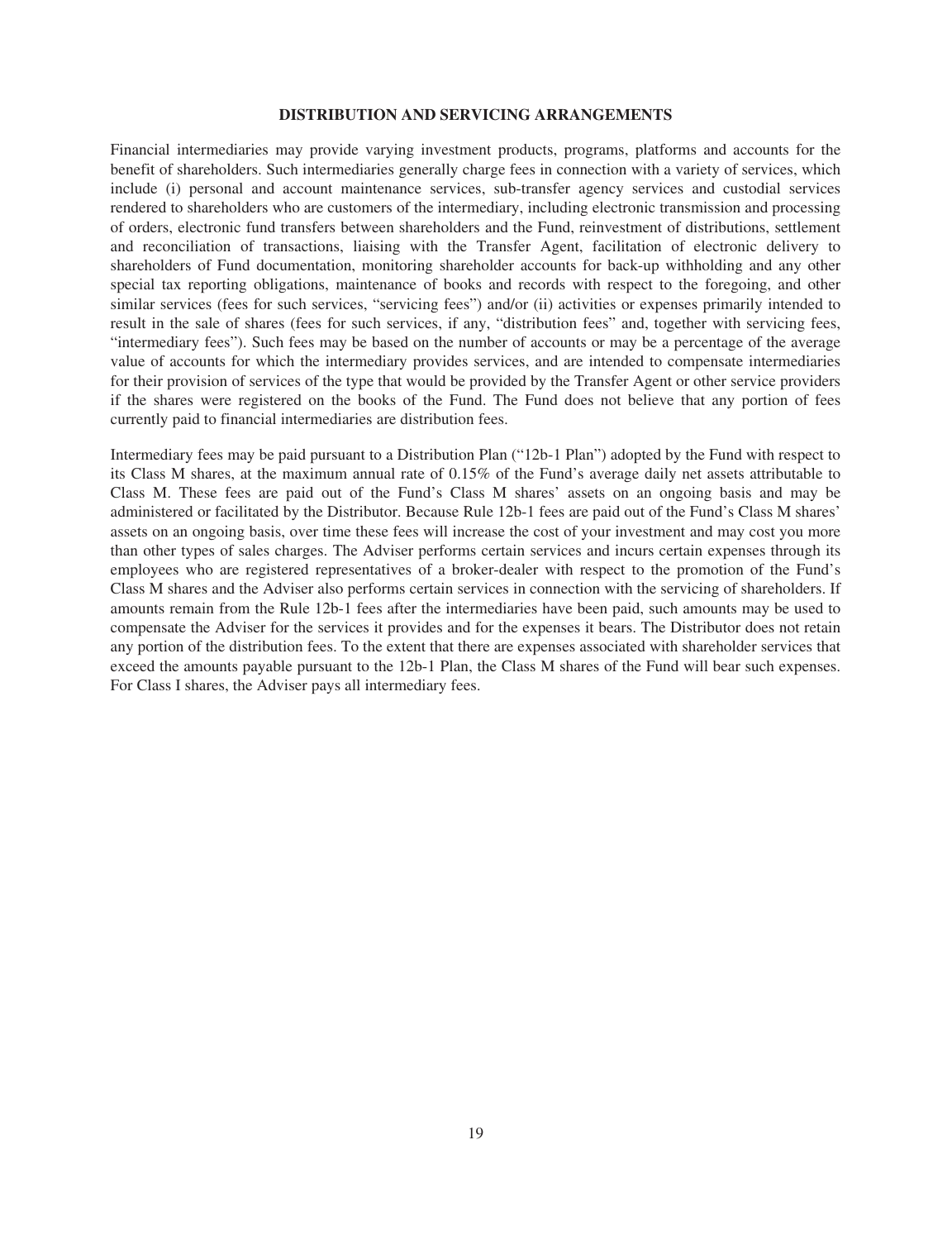# **FINANCIAL HIGHLIGHTS**

<span id="page-31-0"></span>The financial highlights in the following tables are intended to help you understand the Fund's financial performance for the fiscal period indicated. Certain information reflects financial results for a single Fund share. The total return in the tables represents the rate that an investor would have earned or lost on an investment in the Fund (assuming reinvestment of all dividends and distributions). This information has been derived from the financial statements audited by Ernst & Young, LLP, whose report, along with the Fund's financial statements, is included in the annual report, which is available upon request.

**Class I**

|                                                                                                             | Year Ended<br>October 31,<br>2021 | Year Ended<br>October 31,<br>2020 | Year Ended<br>October 31,<br>2019 | Year Ended<br>October 31,<br>2018 | Year Ended<br>October 31,<br>2017 |
|-------------------------------------------------------------------------------------------------------------|-----------------------------------|-----------------------------------|-----------------------------------|-----------------------------------|-----------------------------------|
| PER SHARE DATA:                                                                                             |                                   |                                   |                                   |                                   |                                   |
| Net Asset Value, Beginning of<br>Period                                                                     | \$10.59                           | \$10.45                           | \$<br>9.82                        | \$<br>11.49                       | \$<br>10.58                       |
| <b>INVESTMENT OPERATIONS:</b><br>Net Investment Income (Loss) <sup>(1)</sup><br>Net Realized and Unrealized | (0.05)<br>2.66                    | 0.12                              | 0.08                              |                                   | (0.08)                            |
| Gains (Losses)<br>Total from Investment<br>Operations                                                       | 2.61                              | 0.09<br>0.21                      | 0.64<br>0.72                      | (0.18)<br>(0.18)                  | 1.45<br>1.37                      |
| LESS DISTRIBUTIONS:<br>Net Investment Income<br><b>Net Realized Gains</b><br>Return of Capital              | (0.19)                            | (0.02)<br>(0.05)                  | (0.08)<br>(0.01)                  | (1.49)                            | (0.46)                            |
| <b>Total Distributions</b>                                                                                  | (0.19)                            | (0.07)                            | (0.09)                            | (1.49)                            | (0.46)                            |
| Net Asset Value, End of Period                                                                              | \$13.01                           | \$10.59                           | \$<br>10.45                       | \$<br>9.82                        | \$<br>11.49                       |
| <b>TOTAL RETURN(2)</b>                                                                                      | 25.00%                            | 2.02%                             | 7.40%                             | $(2.04)\%$                        | 13.34%                            |
| SUPPLEMENTAL DATA AND<br><b>RATIOS:</b><br>Net Assets, End of Period (000's)                                | \$40,475                          | \$54,205                          | \$147,559                         | \$192,725                         | \$301,447                         |
| Ratio of Expenses to Average Net<br>Assets:<br><b>Before Expense</b>                                        |                                   |                                   |                                   |                                   |                                   |
| Reimbursement/Recoupment<br>After Expense Reimbursement/                                                    | 1.35%                             | 1.13%                             | 1.70%                             | 1.58%                             | 1.55%                             |
| Recoupment<br>Ratio of Net Investment Income<br>(Loss) to Average Net Assets:<br><b>Before Expense</b>      | 0.50%                             | 0.48%                             | 1.70%                             | 1.60%                             | 1.53%                             |
| Reimbursement/Recoupment<br>After Expense Reimbursement/                                                    | $(1.24\%)$                        | 0.52%                             | 0.78%                             | $(0.01)\%$                        | $(0.84)\%$                        |
| Recoupment                                                                                                  | $(0.40\%)$                        | 1.17%                             | 0.78%                             | $(0.03\%)$                        | $(0.82\%)$                        |
| Portfolio Turnover Rate                                                                                     | 0.00%                             | 0.00%                             | 0.00%                             | 0.00%                             | 0.00%                             |

(1) Net investment income (loss) per share has been calculated based on average shares outstanding during the period.

(2) Total return represents the rate that an investor would have earned (or lost) on an investment in the Fund (assuming the reinvestment of all dividends and distributions).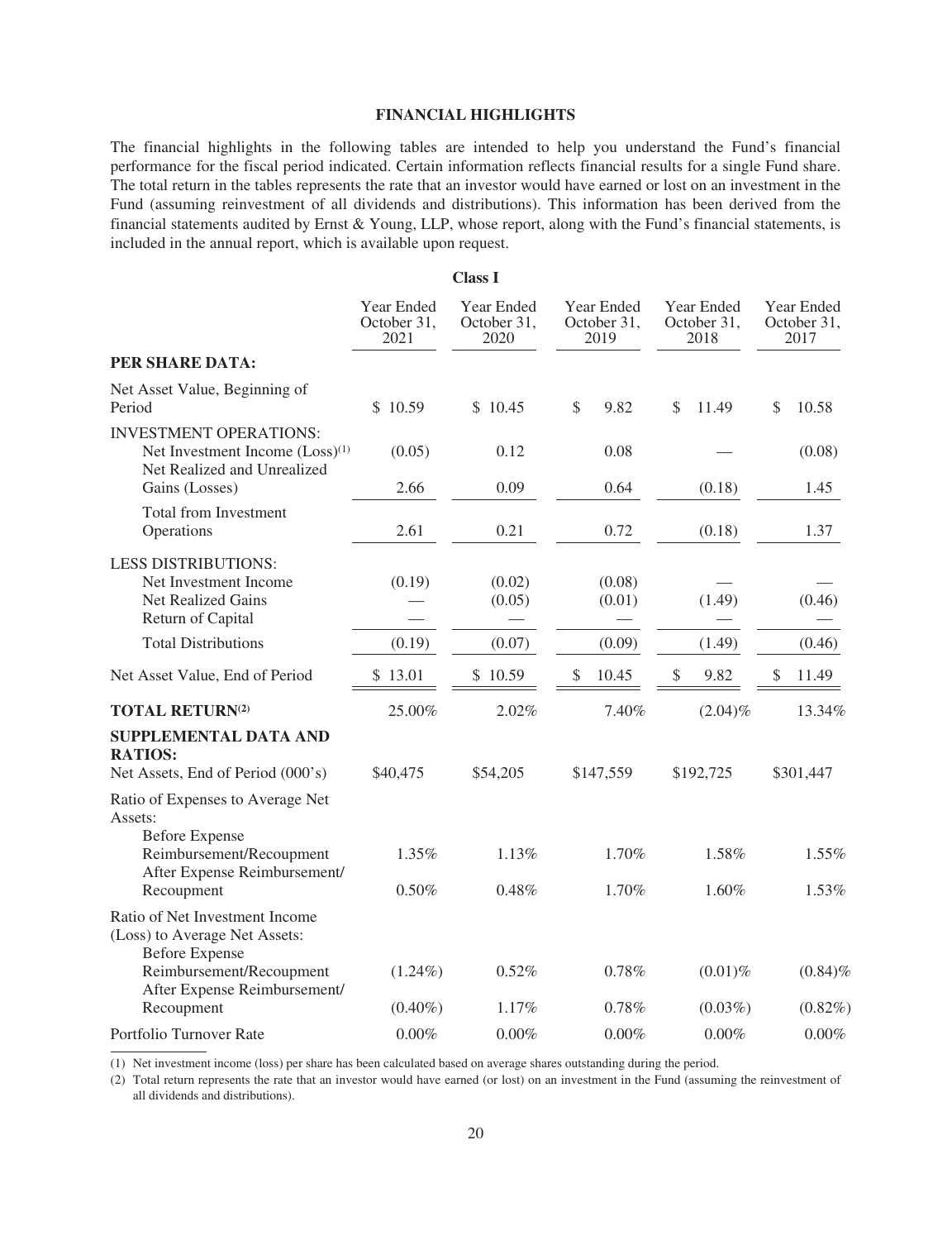|                                                                                                             | Year Ended<br>October 31,<br>2021 | Year Ended<br>October 31,<br>2020 | Year Ended<br>October 31,<br>2019 | Year Ended<br>October 31,<br>2018 | Year Ended<br>October 31,<br>2017 |
|-------------------------------------------------------------------------------------------------------------|-----------------------------------|-----------------------------------|-----------------------------------|-----------------------------------|-----------------------------------|
| PER SHARE DATA:                                                                                             |                                   |                                   |                                   |                                   |                                   |
| Net Asset Value, Beginning of Period                                                                        | \$10.48                           | \$10.35                           | \$<br>9.72                        | \$11.40                           | \$10.52                           |
| <b>INVESTMENT OPERATIONS:</b><br>Net Investment Income (Loss) <sup>(1)</sup><br>Net Realized and Unrealized | (0.07)                            | 0.12                              | 0.06                              | (0.02)                            | (0.10)                            |
| Gains (Losses)                                                                                              | 2.64                              | 0.08                              | 0.64                              | (0.17)                            | 1.44                              |
| Total from Investment<br>Operations                                                                         | 2.57                              | 0.20                              | 0.70                              | (0.19)                            | 1.34                              |
| <b>LESS DISTRIBUTIONS:</b><br>Net Investment Income<br>Net Realized Gains<br>Return of Capital              | (0.20)                            | (0.02)<br>(0.05)                  | (0.06)<br>(0.01)                  | (1.49)                            | (0.46)                            |
| <b>Total Distributions</b>                                                                                  | (0.20)                            | (0.07)                            | (0.07)                            | (1.49)                            | (0.46)                            |
| Net Asset Value, End of Period                                                                              | \$12.85                           | \$10.48                           | \$10.35                           | \$<br>9.72                        | \$11.40                           |
| <b>TOTAL RETURN(2)</b>                                                                                      | 24.79%                            | 1.90%                             | 7.24%                             | $(2.16\%)$                        | 13.13%                            |
| SUPPLEMENTAL DATA AND<br><b>RATIOS:</b><br>Net Assets, End of Period (000's)                                | \$3,010                           | \$2,646                           | \$12,903                          | \$21,534                          | \$51,341                          |
| Ratio of Expenses to Average Net<br>Assets:<br>Before Expense Reimbursement/                                |                                   |                                   |                                   |                                   |                                   |
| Recoupment<br>After Expense Reimbursement/                                                                  | 1.51%                             | 1.21%                             | 1.87%                             | 1.73%                             | 1.68%                             |
| Recoupment                                                                                                  | 0.65%                             | 0.63%                             | 1.86%                             | 1.75%                             | 1.67%                             |
| Ratio of Net Investment Income<br>(Loss) to Average Net Assets:<br>Before Expense Reimbursement/            |                                   |                                   |                                   |                                   |                                   |
| Recoupment<br>After Expense Reimbursement/                                                                  | $(1.41\%)$                        | 0.58%                             | 0.63%                             | $(0.19\%)$                        | $(0.98\%)$                        |
| Recoupment                                                                                                  | $(0.55\%)$                        | 1.16%                             | $0.64\%$                          | $(0.21\%)$                        | $(0.97)\%$                        |
| Portfolio Turnover Rate                                                                                     | 0.00%                             | 0.00%                             | 0.00%                             | 0.00%                             | 0.00%                             |

# **Class M**

(1) Net investment income (loss) per share has been calculated based on average shares outstanding during the period.

(2) Total return represents the rate that an investor would have earned (or lost) on an investment in the Fund (assuming the reinvestment of all dividends and distributions).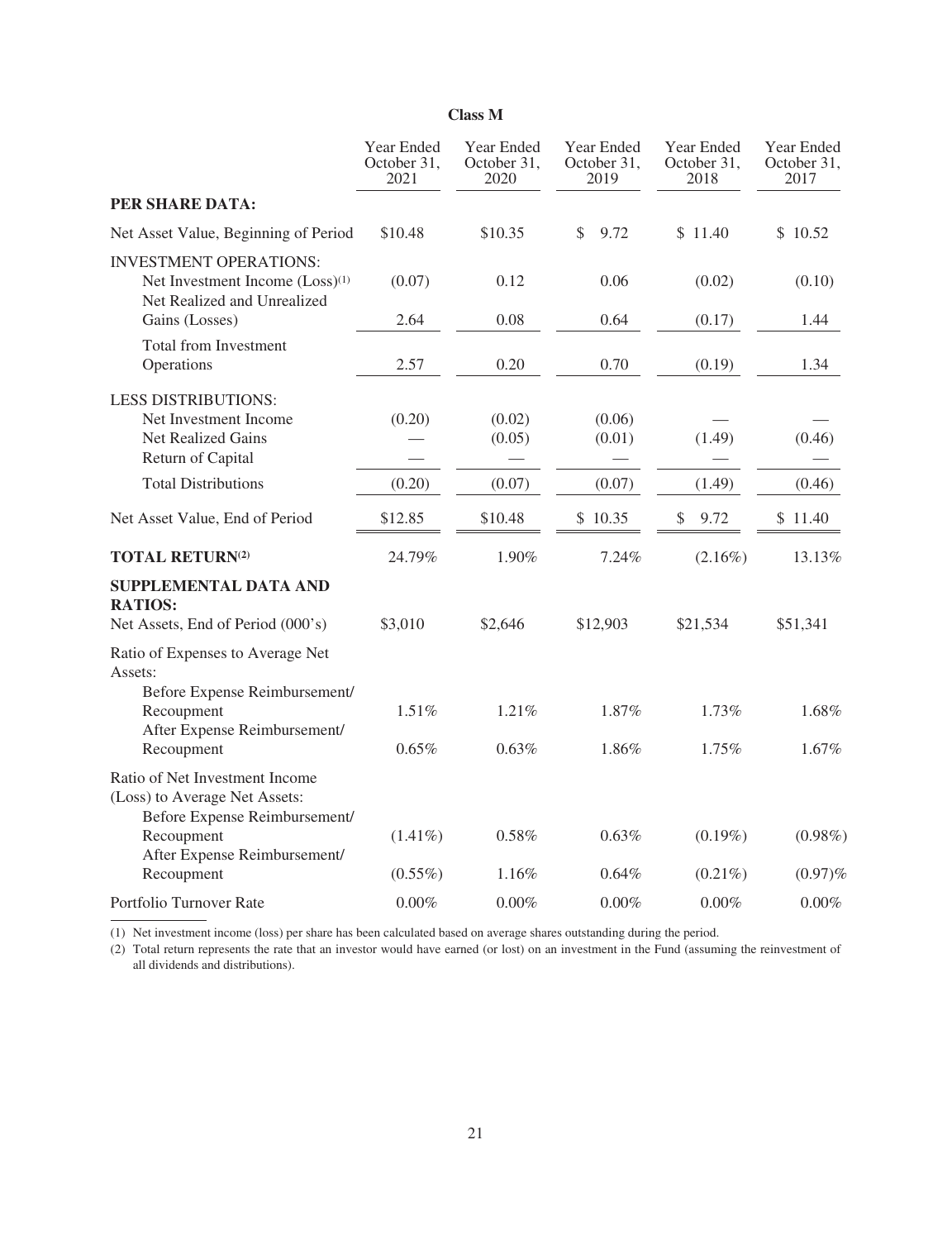# <span id="page-33-0"></span>**STONE RIDGE'S PRIVACY NOTICE**

# **Stone Ridge's Commitment to Its Customers1**

Stone Ridge recognizes and respects the privacy expectation of each of its customers. Stone Ridge believes that the confidentiality and protection of its customers' non-public personal information is one of its fundamental responsibilities. This means, most importantly, that Stone Ridge does not sell customers' non-public personal information to any third parties. Stone Ridge uses its customers' non-public personal information primarily to complete financial transactions that its customers request or to make its customers aware of other financial products and services offered by a Stone Ridge affiliated company.

# **Information Stone Ridge Collects About Its Customers**

Stone Ridge collects non-public personal information about its customers from the following sources:

- *Account Applications and Other Forms*, which may include a customer's name and address, social security number or tax identification number, total assets, income and accounts at other institutions;
- *Account History*, which may include information about the transactions and balances in accounts with Stone Ridge; and
- *Correspondence*, which may include written, telephonic or electronic communications.

# **How Stone Ridge Handles Its Customers' Personal Information**

As emphasized above, Stone Ridge does not sell non-public personal information about current or former customers to third parties. Below are the details of circumstances in which Stone Ridge may disclose non-public personal information to third parties:

- In order to complete certain transactions or account changes that a customer directs, it may be necessary to provide certain non-public personal information about that customer to companies, individuals or groups that are not affiliated with Stone Ridge. For example, if a customer asks Stone Ridge to transfer assets from another financial institution, Stone Ridge will need to provide certain non-public personal information about that customer to the company to complete the transaction.
- In order to alert a customer to other financial products and services that a Stone Ridge affiliated company offers, Stone Ridge may share non-public personal information it has about that customer with a Stone Ridge affiliated company.
- In certain instances, Stone Ridge may contract with non-affiliated companies to perform services for or on behalf of Stone Ridge. Where necessary, Stone Ridge will disclose non-public personal information it has about its customers to these third parties. In all such cases, Stone Ridge will provide the third party with only the information necessary to carry out its assigned responsibilities and only for that purpose. In addition, Stone Ridge requires these third parties to treat Stone Ridge customers' non-public information with the same high degree of confidentiality that Stone Ridge does.
- Finally, Stone Ridge will release non-public information about customers if directed by that customer to do so or if Stone Ridge is authorized by law to do so.

<sup>1</sup> For purposes of this notice, the term "customer" or "customers" includes both individuals who have investments with a Stone Ridge-affiliated company and individuals who have provided non-public personal information to a Stone Ridge affiliated company, but did not invest with a Stone Ridge affiliated company.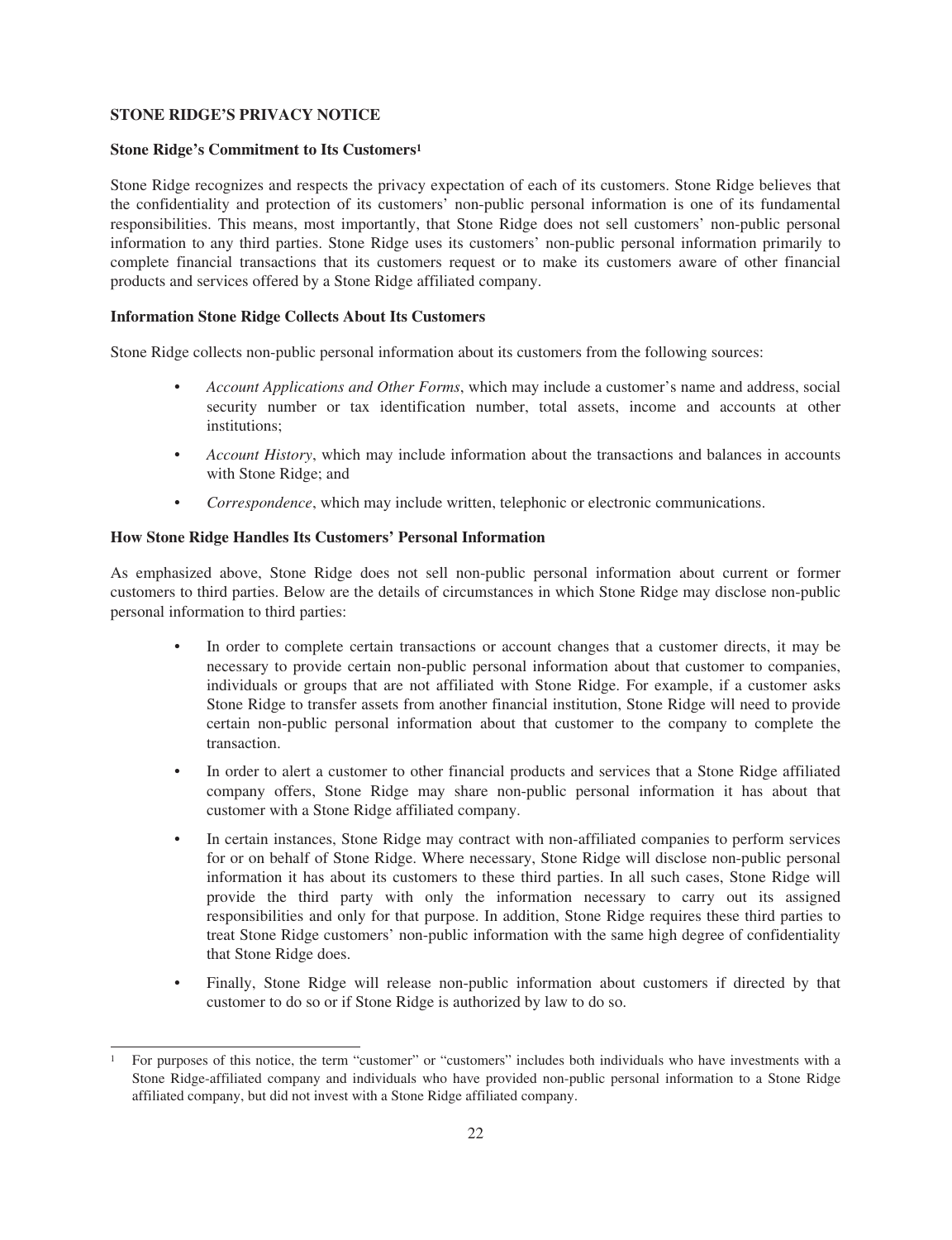# **How Stone Ridge Safeguards Its Customers' Personal Information**

Stone Ridge restricts access to information about customers to its employees and to third parties, as described above. Stone Ridge maintains physical, electronic and procedural safeguards reasonably designed to protect the confidentiality of its customers' non-public personal information.

# **Keeping Its Customers Informed**

As required by federal law, Stone Ridge will notify customers of Stone Ridge's Privacy Policy annually. Stone Ridge reserves the right to modify this policy at any time, but in the event that there is a change, Stone Ridge will promptly inform its customers of that change.